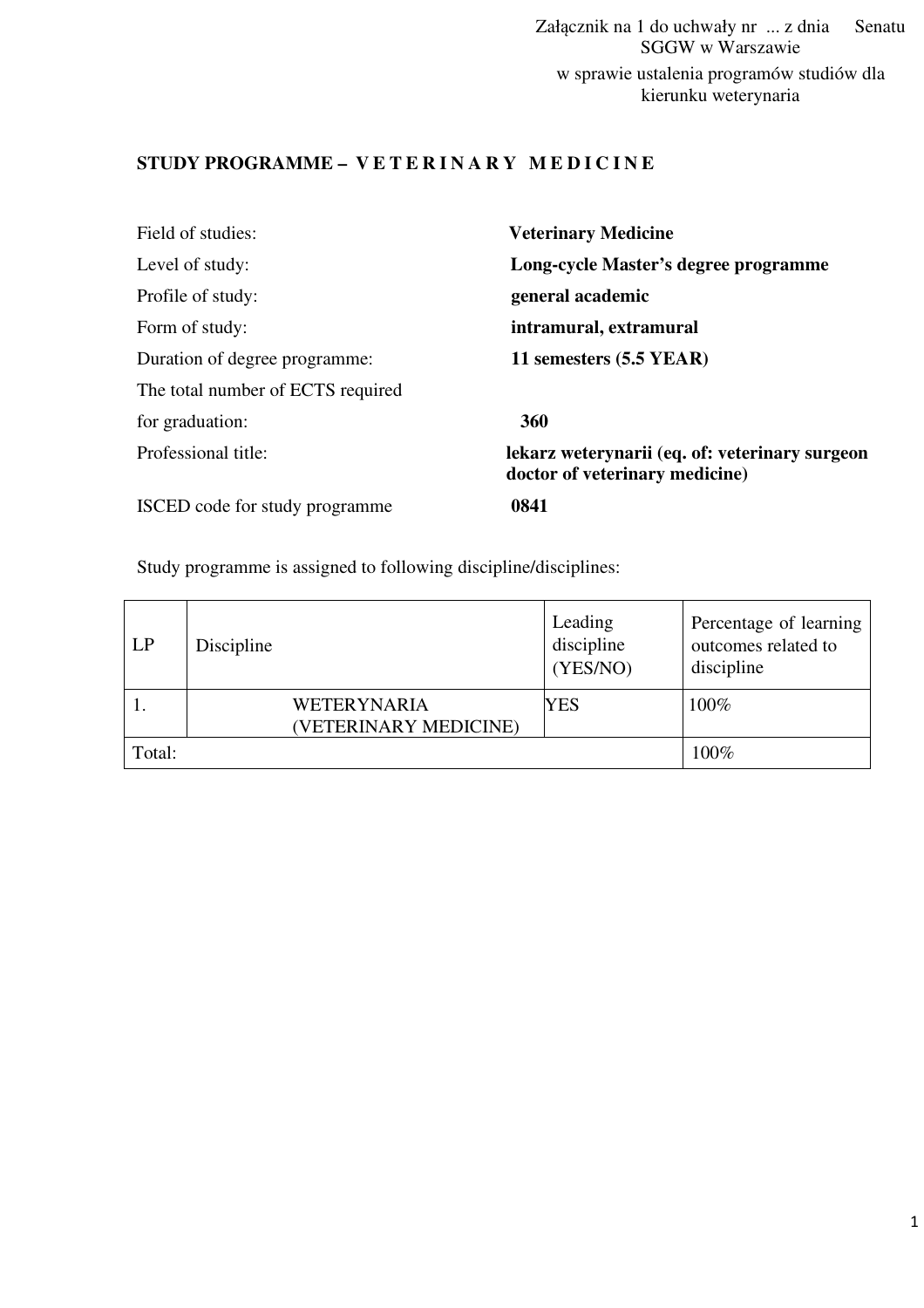### **LEARNING OUTCOMES**

Based on the Regulation of the Ministry of Science and Higher Education from July 17<sup>th</sup> 2019, regarding education standards for veterinary profession.

### **GENERAL LEARNING EFFECTS**

Regarding basic knowledge graduate knows and understands:

- 1) rules and mechanisms governing animal health, disease and therapy, from the cellular level, through the organs, organisms, herds to the whole population of animals;
- 2) development, structure, functioning behaviour and physiological mechanisms of animals in physiological conditions and mechanisms of disorders in pathology;
- 3) aetiology, pathogenesis and clinical symptoms of disease in various animal species and measures of therapeutic action;
- 4) diagnostic (including differential diagnostics) and therapeutic procedures specific for animal diseases;
- 5) guidelines for prescription of veterinary medical products for prophylaxis and therapy of animals and towards the food chain safety and environmental protection;
- 6) biology of infectious agents inducing diseases transmitted between animals, animals and humans, including mechanisms of the disease transmission and macro-organism defence systems;
- 7) guidelines of clinical evaluation according to the clinical evaluation plan, analysis of clinical symptoms and patomorphological changes;
- 8) guidelines for animal husbandry and breeding, including guidelines for animal feeding, animal well-being and production economics;
- 9) guidelines for use and utilisation of animal by-products and waste;
- 10) guidelines for ante-mortem and post-mortem examination of animals and products of animal origin;
- 11) guidelines for protection of consumer health;
- 12) guidelines for monitoring of production of food of animal origin;
- 13) norms, guidelines and conditions of animal production technology and of the hygiene of the technological process;
- 14) appropriate law regulations concerning veterinary practice;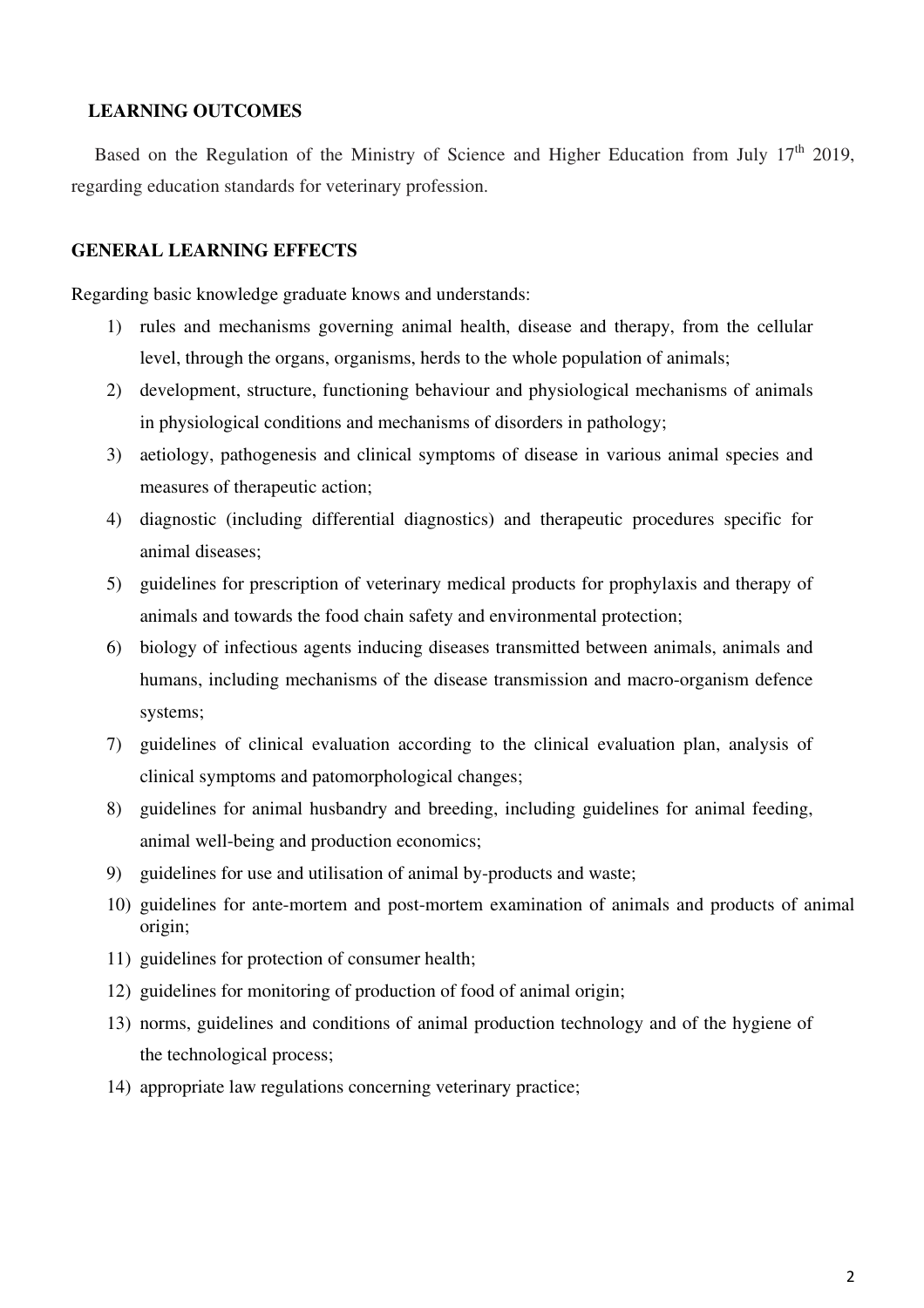15) basic information technologies and biostatistic methods utilised in veterinary practice.

Regarding professional skills graduate knows how to:

- 1) conduct clinical evaluation, according to the principals of medical practice;
- 2) analyse and interpret clinical symptoms, patomorphological changes, results of laboratory tests and other diagnostic methods, formulate diagnosis based on the principles of differential diagnostics, and conduct therapeutic or preventive actions;
- 3) formulate diagnostic plan;
- 4) monitor herd health and implement official epizootic procedures in case of the lawregulated diseases;
- 5) perform ante-mortem and post-mortem examination and examination of meat and other products of animal origin;
- 6) perform actions concerning veterinary supervision, including animal trade, conditions of animal facilities and manufacture of products of animal origin;
- 7) issue official opinion and veterinary verdict;
- 8) use Latin medical nomenclature to accurately understand and describe medical procedures, animal health conditions, diseases and pathological changes;
- 9) use basic computer systems for management of veterinary clinic and animal herd, and for the analysis of epizootic situation;
- 10) conduct basic statistical analyses and utilise appropriate methods to propagate their results;
- 11) utilise nomenclature and grammatic structure of foreign language, considered a language of international communication, to formulate and understand written and spoken expression of both general and veterinary nature;
- 12) maintain physical prowess required for work with selected animal species.

Regarding social competences, graduate is prepared to:

- 1) take responsibility for his decisions concerning humans, animals and environment;
- 2) act within the current standards and ethical obligations, perform actions based on the code of professional ethics, show tolerance to beliefs and behaviour influenced by different sociological and cultural background;
- 3) show competence in solving of conflicts and pliability in the reactions for sociological changes;
- 4) utilise unbiassed sources of information;
- 5) formulate conclusions from personal measurements or observations;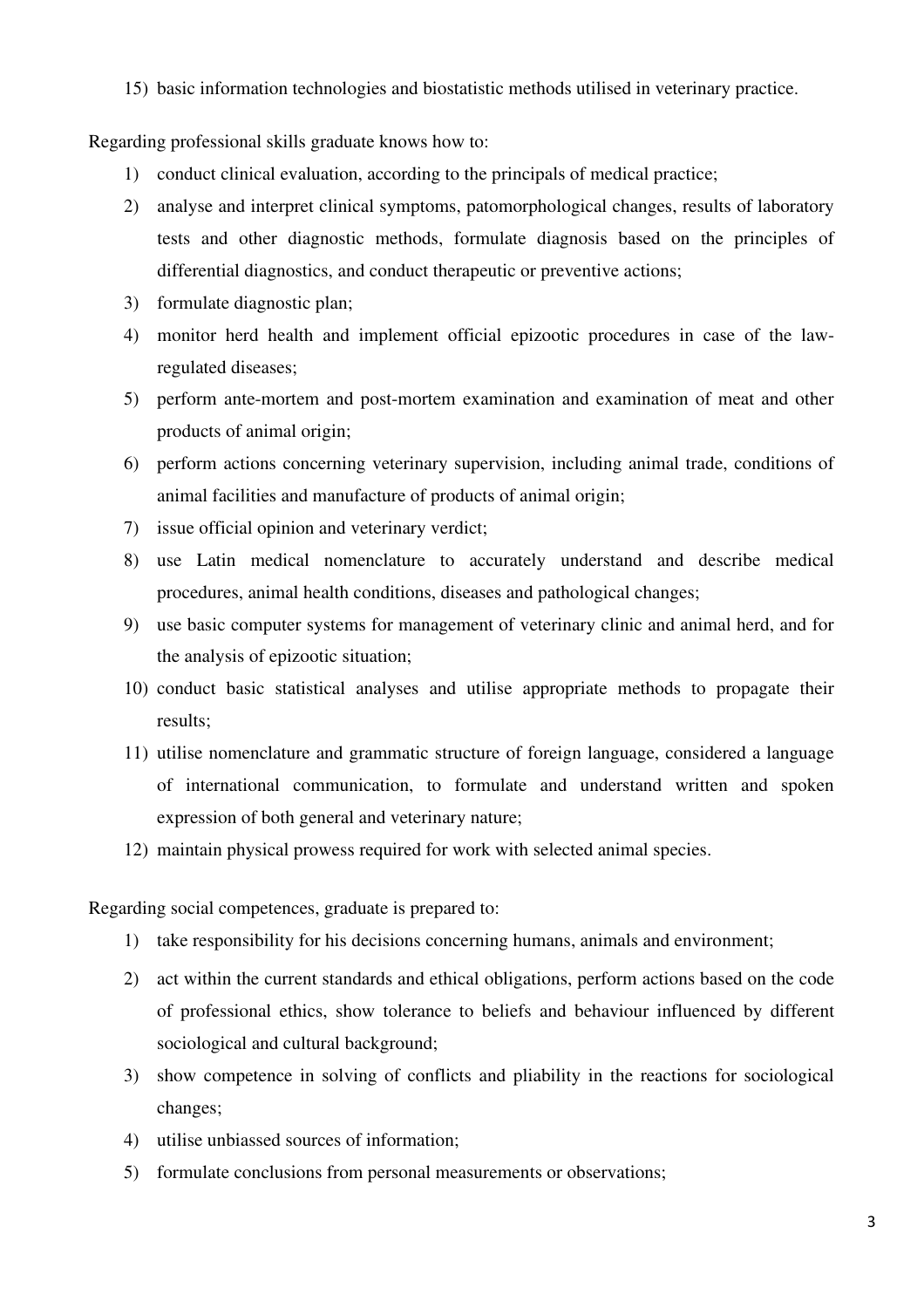- 6) formulate opinions regarding various aspects of professional conduct;
- 7) perform critical self-evaluation, formulate constructive criticism regarding veterinary practice, accept criticism regarding postulated solutions, factual respond to that criticism based on the current scientific knowledge;
- 8) constantly update knowledge and skills for professional development;
- 9) communicate with co-workers and share the knowledge;
- 10) operate under stress and duress;
- 11) collaborate with specialists of other professions for the protection of public health;
- 12) engage in the operations of professional and territorial organisations.

## **DETAILED EFFECTS OF LEARNING**

## **A. BASIC ACADEMIC EDUCATION**

### **Regarding basic knowledge graduate knows and understands:**

- A.W.1. morphology of the animal organism: cells, tissues, organs and systems;
- A.W.2. structure, functions, regulatory mechanisms and integration of the systems of the animal organism (respiratory, gastrointestinal, cardiovascular, urinary, nervous, reproductive, endocrine, immune and skin);
- A.W.3. development of organs and the whole organism in relation to the adult organism;
- A.W.4. metabolic processes on the molecular, cellular, organ and organism level;
- A.W.5. mechanisms of homeostasis, water management and acid-base balance;
- A.W.6. basic chemical reactions in water solutions;
- A.W.7. laws of hydrodynamics and factors influencing vascular blood flow;
- A.W.8. physical-chemistry regarding sensory functions;
- A.W.9. mechanisms of neurohormonal regulation, reproduction, ageing and death;
- A.W.10.mechanisms underlining animal health, disease and their therapy from the cellular level, through organs, organism, herd to the whole population of animals;
- A.W.11.relationship between factors influencing homeostasis of biological processes and physiological, and pathological changes;
- A.W.12. patophysiological changes in the organs and systems, biological mechanisms (including immunological) and therapeutical actions facilitating recovery;
- A.W.13. biology of infectious agents inducing diseases transmitted between animals, animals and humans, including mechanisms of the disease transmission and organism defence systems;
- A.W.14. genetic mechanisms, genetic disorders and bases of the genetic engineering;
- A.W.15. basics of microbiological diagnostics;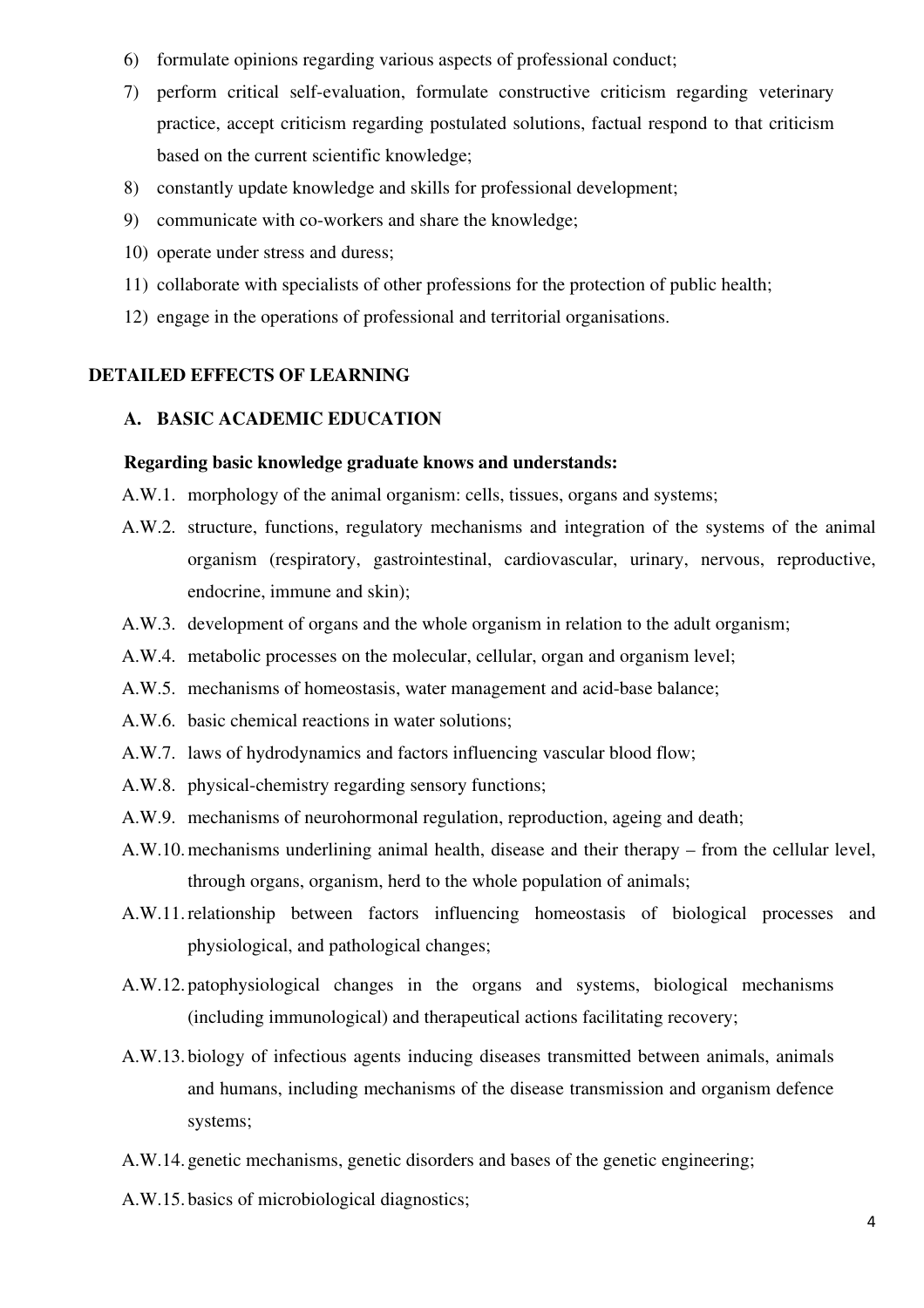- A.W.16.mechanisms of drug action, their fate in the organism, adverse actions and drug-todrug interactions of veterinary pharmaceuticals in target animal species;
- A.W.17.the uses of anti-microbial and anti-parasitic chemotherapy;
- A.W.18.mechanisms of antibiotic resistance, including multi-antibiotic resistance by microorganisms and cancer cells;
- A.W.19. procedures and elements required to issue prescription for veterinary pharmaceuticals;
- A.W.20.English and Latin medical nomenclature;
- A.W.21.types of animal poisonings, diagnostic and therapeutic strategies in poisoning cases;
- A.W.22. code of ethics of veterinary surgeon;
- A.W.23.laws governing intellectual property;

### **Regarding basic skills graduate knows how to:**

- A.U.1. utilise knowledge of physics to explain the influence of external factors (temperature, pressure, electromagnetic force, ionizing radiation) on animal organism;
- A.U.2. utilise basic laboratory techniques, such as: qualitative analysis, titration, colorimetry, pH measurement, chromatography and protein, and nucleic acid electrophoresis;
- A.U.3. calculate molar and percent concentration of substances and compounds in the isoosmotic solutions;
- A.U.4. describe changes in the function of the organism occurring upon alteration of homeostasis;
- A.U.5. predict direction of biochemical processes depending on the energetic status of the cell;
- A.U.6. describe anatomical bases of veterinary evaluation regarding inter-species variations;
- A.U.7. define physiological status of the animal as an adaptive process to environmental variability;
- A.U.8. under optical microscopy, differentiate and describe histological structures characteristic to organs, tissues and cells, relate their structure to function regarding inter-species variations;
- A.U.9. analyse genetic crosses and individual trait pedigrees from different species;
- A.U.10. conduct basic microbiological evaluation;
- A.U.11. select and implement rational, direct and conceptual antimicrobial chemotherapy regarding target animal species;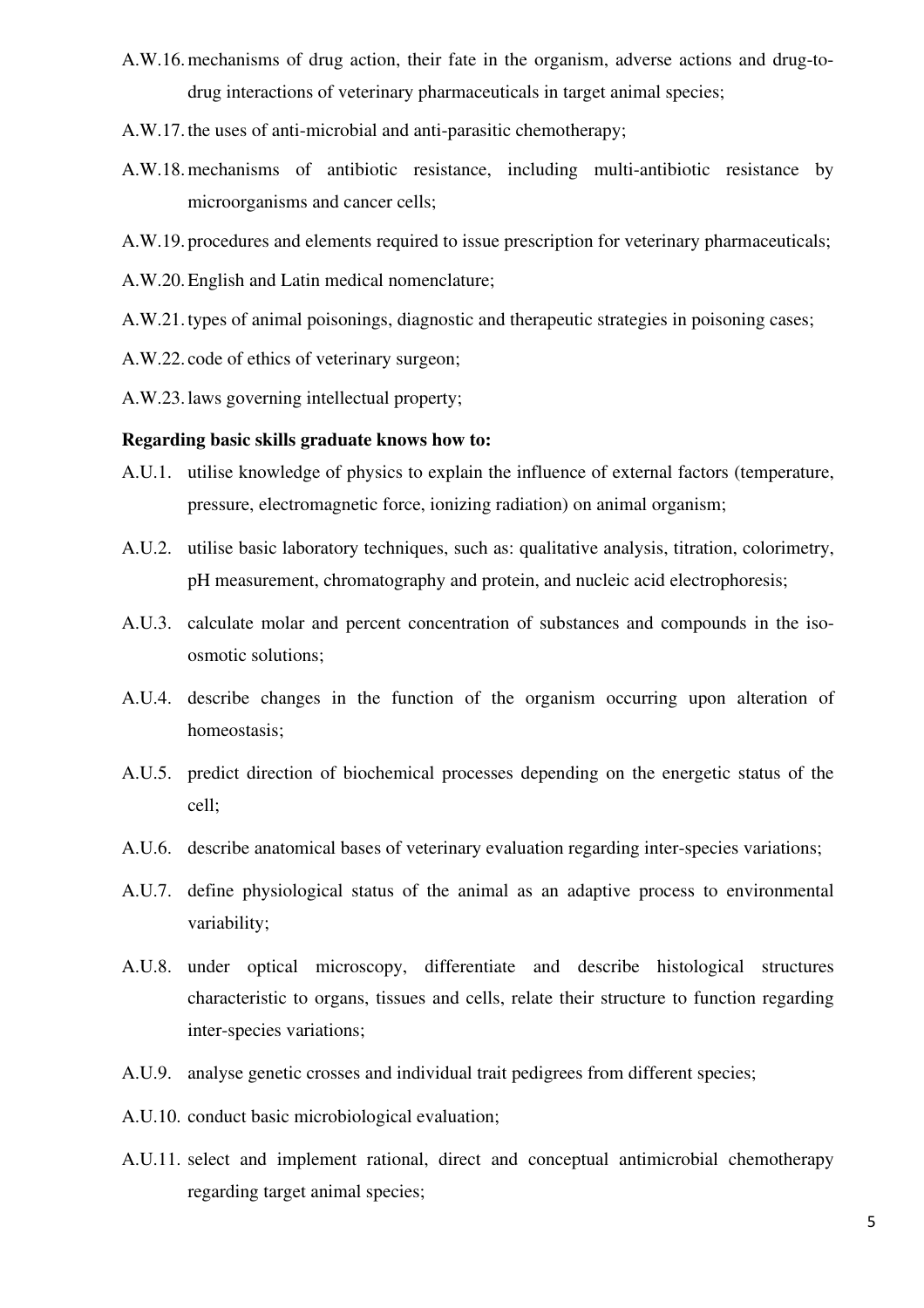A.U.12. effectively communicate with clients and veterinary surgeons;

- A.U.13. listen and explain in the language that is understandable and appropriate for the situation;
- A.U.14. formulate clear case studies and how to create documentation according to the current laws and regulations, in the form understandable for the owner of the animal and clear for other veterinary surgeons;
- A.U.15. operate in the interdisciplinary team;
- A.U.16. appropriately interpret responsibility of the veterinary surgeon towards animal, its owner, society and the environment;
- A.U.17. evaluate toxicological risk related to various technological directions of animal production;
- A.U.18. evaluates economical and sociological implications of the veterinary practice;
- A.U.19. implement professional skills in order to enhance the quality of veterinary care, animal welfare and public health;
- A.U.20. organise and maintain veterinary practice, calculate fees, issue official invoices, maintain fiscal records and use computer systems for effective communication, accumulation, processing, analysis and propagation of information;
- A.U.21. understand the need of continuous education for professional development;
- A.U.22. adapt professional offer to the dynamically changing situation on the work market;
- A.U.23. use the professional advice and help of the specialists or specialised units in difficult cases;

### **B. PROFESSIONAL EDUCATION**

### **Regarding professional knowledge graduate knows and understands:**

- B.W.1. disorders on the cellular, tissue, organ, system and organism levels occurring in the course of the disease;
- B.W.2. mechanisms of the organ and system pathologies;
- B.W.3. causes and symptoms of patomorphological changes, procedures for therapy and prevention in the particular diseases;
- B.W.4. diagnostic (including differential diagnostics) and therapeutic procedures;
- B.W.5. rules of clinical evaluation and animal health monitoring;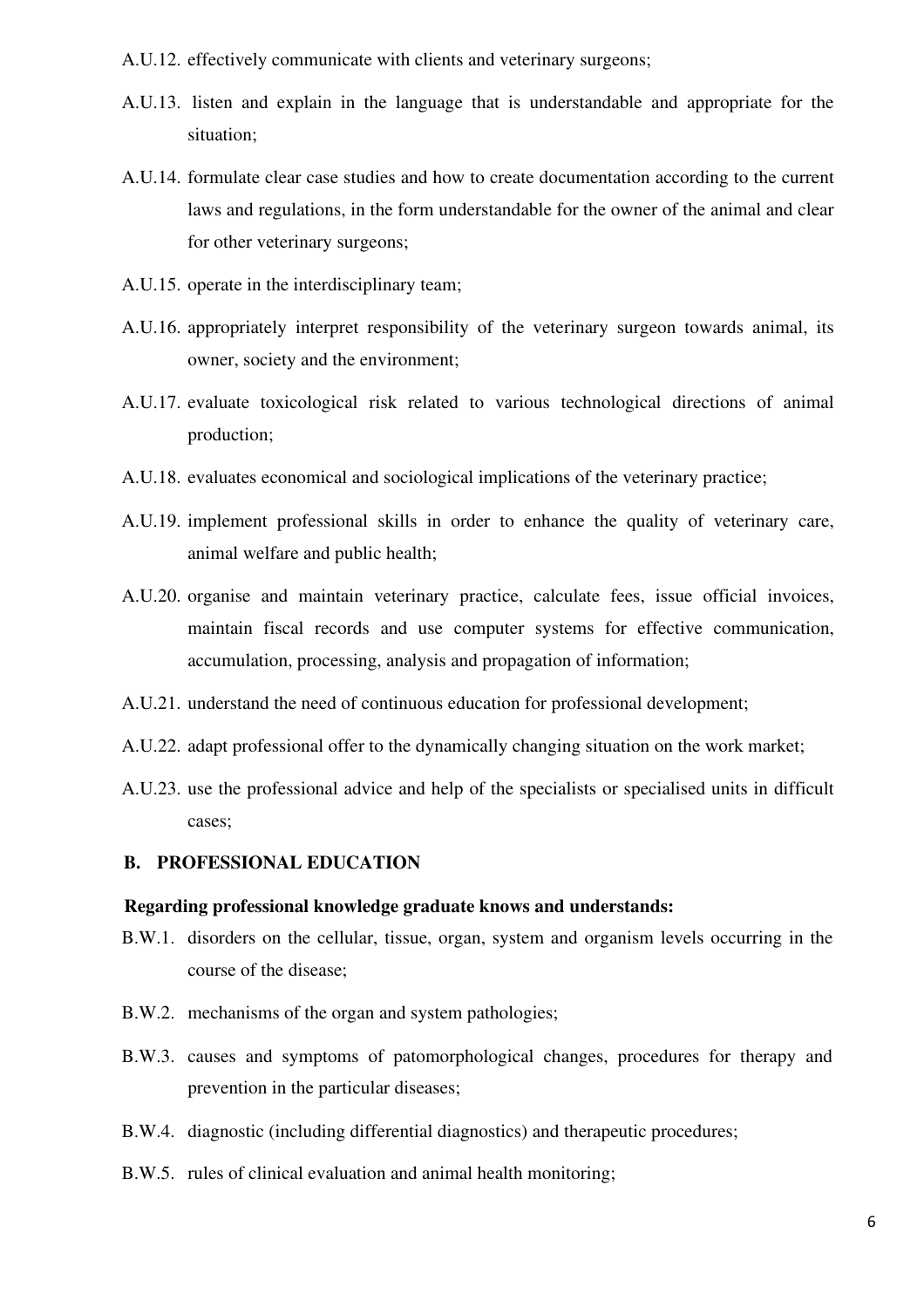- B.W.6. how to interpret clinical data, results of the laboratory tests and other diagnostics techniques;
- B.W.7. appropriate law regulations, rules governing issuing of the verdicts and official opinions for the law courts, state, local and veterinary administration;
- B.W.8. official epizootic procedures in case of the law-regulated diseases;
- B.W.9. conditions of animal welfare;
- B.W.10. the interaction between parasite and host, general symptoms and patomorphological changes induced by parasites in the host organism;
- B.W.11. breeds within animal species, describes rules of animal husbandry and breeding;
- B.W.12. rules for animal selection for breeding, methods of breeding, reproductive biotechnology and husbandry selection;
- B.W.13. rules of animal feeding according to the species specifics and age;
- B.W.14. elaborate and analyse diet compositions;
- B.W.15. conditions for appropriate utilisation and disposal of animal by-products and management of waste from animal production;
- B.W.16. functioning of the State Veterinary Service, also in the aspect of public health prevention;
- B.W.17. rules of consumers health protection by the appropriate organ responsible for the production of foods of animal origin;
- B.W.18. HACCP (Hazard Analysis and Critical Control Points) procedures;
- B.W.19. procedures of ante-mortem and post-mortem examination of animals;
- B.W.20. conditions of hygiene and technology of animal production;
- B.W.21. regulations governing food production;
- B.W.22. rules of animal production economics.

### **Regarding professional skills graduate knows how to:**

- B.U.1. handle animals in safe and humane way, and instructs others to do alike;
- B.U.2. conduct anamnesis in order to acquire precise information on animal or group of animals (heard), and their environment;
- B.U.3. carry out full clinical evaluation;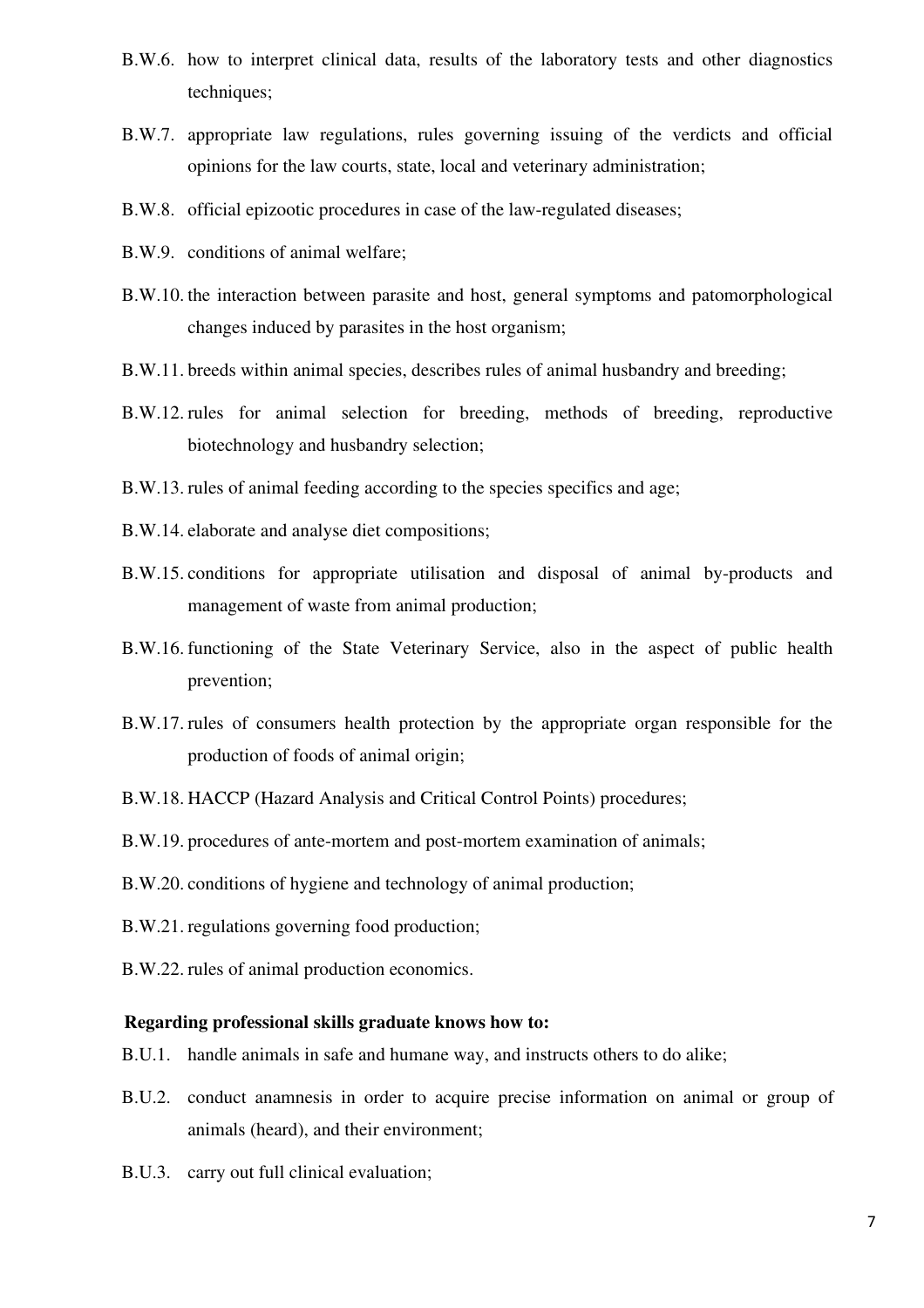- B.U.4. perform first aid procedures for all animal species for haemorrhage, wounds, respiratory disorders, eye and ear injuries, loss of consciousness, cahexia, burns, tissue injuries, internal injuries and heart block;
- B.U.5. evaluate nutritional state of the animal and ordains information on proper animal nutrition;
- B.U.6. collect and safeguard the biological material, conduct basic laboratory analyses, properly evaluate and interpret results of laboratory analyses;
- B.U.7. use diagnostic devices including x-ray, ultrasound, endoscopy, according to its manuals and health and safety regulations concerning animals and humans, interpret the results obtained from those diagnostic devices;
- B.U.8. implement according official epizootic procedures in case of the law-regulated diseases;
- B.U.9. acquire and use information on registered veterinary pharmaceuticals;
- B.U.10. prescribe and use veterinary pharmaceuticals and medical materials, including their safe storage and utilisation;
- B.U.11. use methods of safe sedation, general and local anaesthesia, and methods for pain evaluation and relief;
- B.U.12. monitor patient status during surgery and intensive care upon the basic life parameters;
- B.U.13. chose the treatment adequate for the diagnosed disease;
- B.U.14. implement rules of aseptic and antiseptic surgery procedures, and use proper methods of tools sterilisation;
- B.U.15. evaluate the need for euthanasia, properly informs the owner of the animal and carry out the euthanasia procedure according to rules and obligations of professional ethics and proper care and utilisation of the body;
- B.U.16. carry out patomorphological examination, prepare proper protocol, collect samples and safeguard them for transport;
- B.U.17. conduct ante-mortem and post-mortem examination of animals;
- B.U.18. evaluate quality of the products of animal origin;
- B.U.19. conduct epizootic investigation to establish onset and source of the infectious disease on farm before its diagnosis, identification of other involved farms, routes of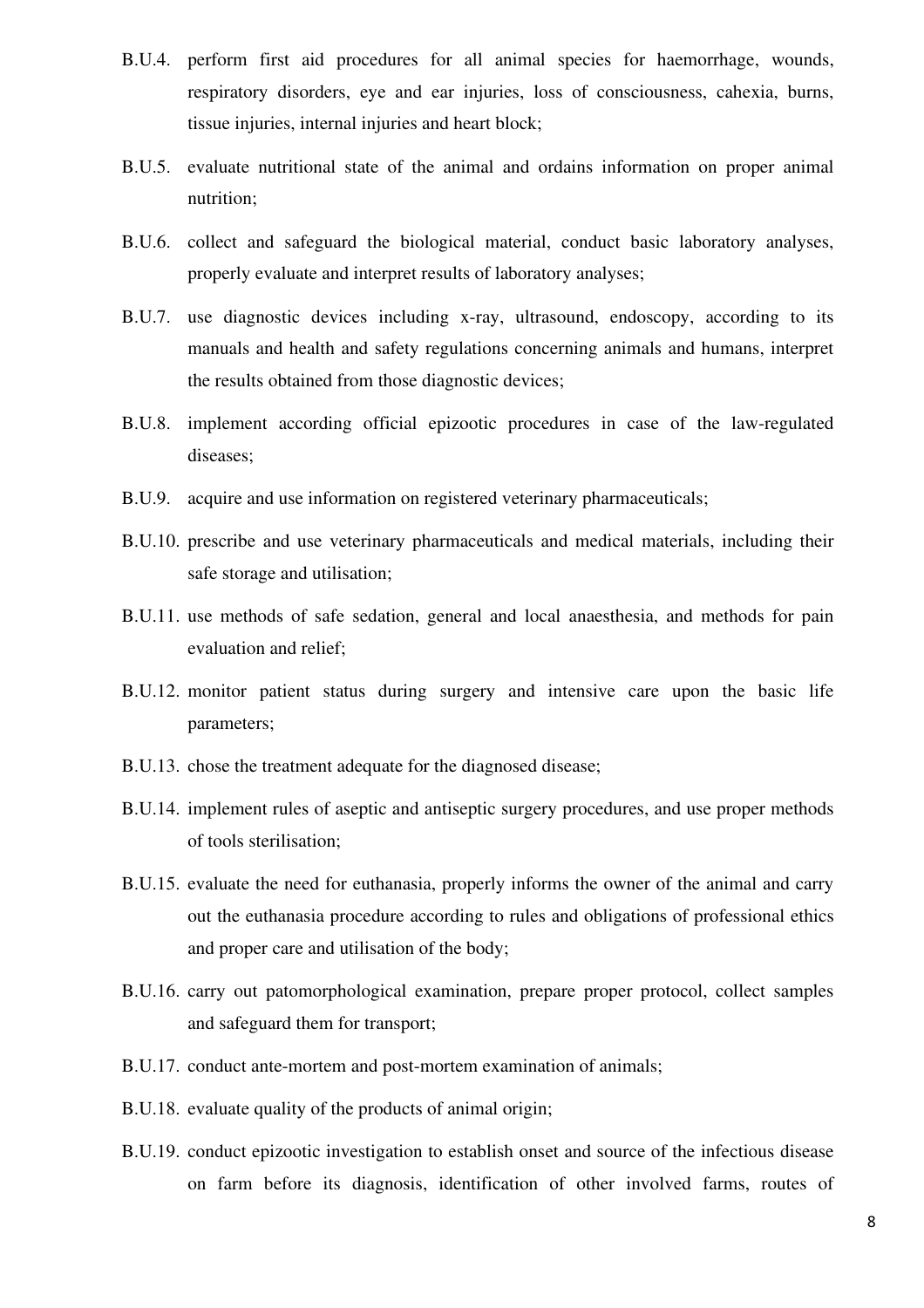communication of people, animals, and farm implements that may facilitate disease transmission to or from the affected farm;

- B.U.20. use documentation of the health, welfare and, in certain cases, the productivity of animals (herd);
- B.U.21. prepare the preventive schemes according to the species specifics;
- B.U.22. evaluate the risk of chemical and biological contamination of foods of animal origin;
- B.U.23. collect samples for monitoring of presence of prohibited substances, chemical, biological, pharmaceutical and radioactive traces from animals, their secretions and excretions, tissues, products of animal origin, food, feed and water;
- B.U.24. evaluate the conditions of slaughter animal protection concerning various slaughter systems;
- B.U.25. evaluate the risk and prepare the procedures minimising the risk of contamination, cross-species infection and accumulation of the disease agents in veterinary facilities and the environment.

### **C. SUPPLEMENTARY EDUCATION**

### **Regarding general knowledge graduate knows and understands:**

- C.W.1. nomenclature and grammatic structure of at least one foreign language, considered a language of international communication on the minimal level of B2+ (Common European Framework of Reference for Languages, CEFR), including specialised nomenclature required for professional veterinary practice;
- C.W.2. functioning of institutions associated with veterinary profession and social role of veterinary surgeon;
- C.W.3. occupational health and safety regulations in veterinary practice.

### **Regarding general skills graduate knows how to:**

- C.U.1. use at least one foreign language, considered a language of international communication, to formulate and understand written and spoken expression of both general and veterinary nature on the minimal level of B2+ (Common European Framework of Reference for Languages, CEFR), including specialised nomenclature required for professional veterinary practice;
- C.U.2. critically analyse veterinary literature and formulate conclusions based on available literature;
- C.U.3. utilise computer systems and current sources of veterinary knowledge for effective use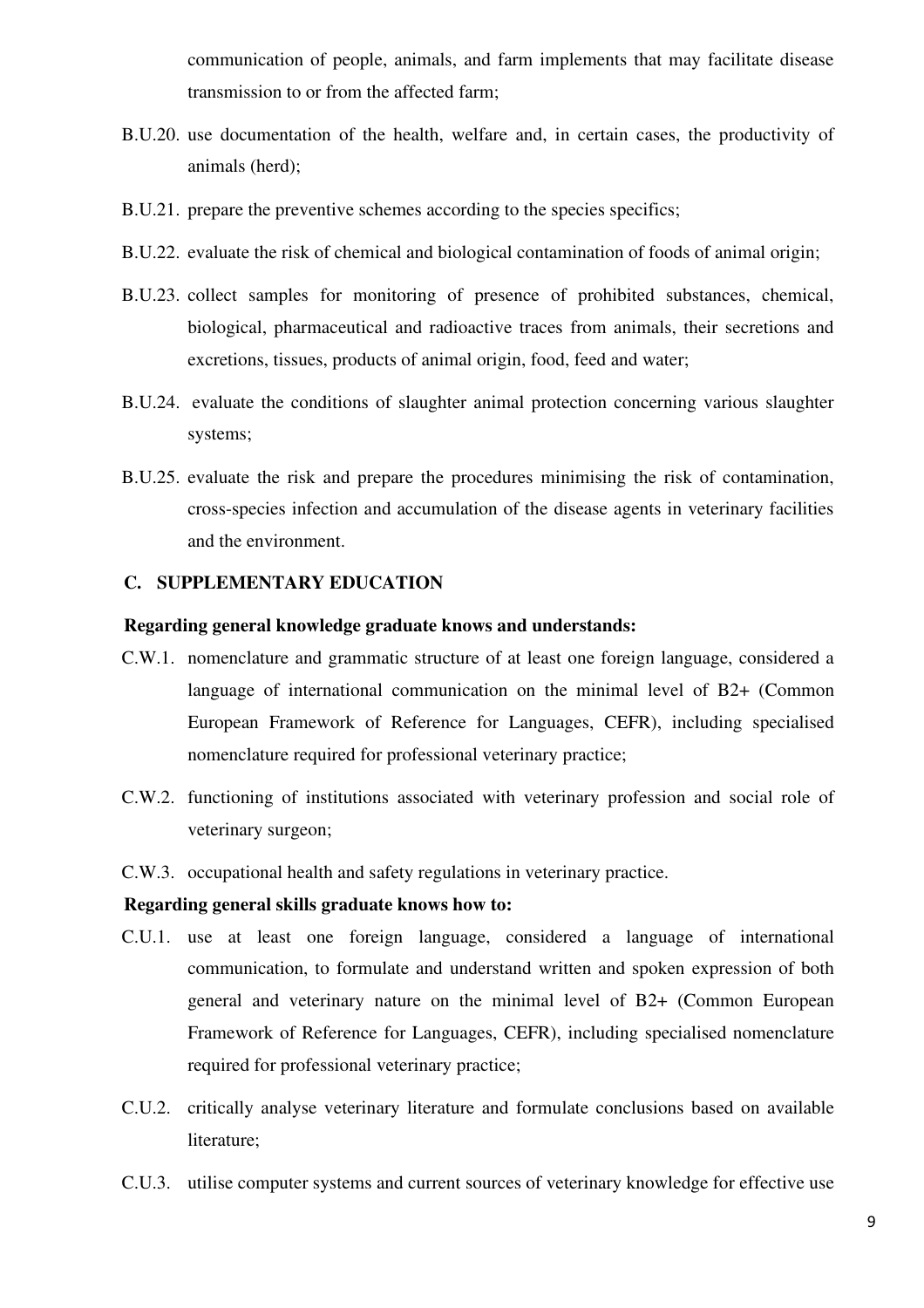and process of information;

C.U.4. effectively communicate with authorities of control offices and local, and national government.

### **ASSESSMENT OF LEARNING OUTCOMES**

Verification of learning outcomes requires varied formal assessment methods, appropriate to categories of knowledge, skills and social competences to which these outcomes refer to.

The achievement of learning outcomes in regard to knowledge can be evaluated with written and oral exams, review papers, dissertations and presentations.

Appropriate forms of written exams are as follows: essays, reports, short structured questions, multiple choice tests, multiple answer tests, true/false choice tests or answer matching tests.

The aim of oral exams is not merely to evaluate basic knowledge, but to verify the competences and skills in comprehension, analysis, information synthesis, problem solving and communication.

The verification of learning outcomes in regard to communication and procedural (manual) skills requires direct observation of the student performing certain task during exam.

### **CONCEPT OF EDUCATION**

The concept and education aims for veterinary medicine are direct representation of policy for quality learning and strategy of WULS-SGGW formulated until 2020 and strategical aims of education. The five major strategic aims: *Improve education, Improve scientific research, Collaboration and internationalisation, Development of technology transfer, Finances and administration* formulate the guiding path which coherently, yet on multiple levels allow the concept of modern teaching and scientific activity in the scope of agricultural sciences in the discipline if veterinary medicine.

Study offering in veterinary medicine at the Faculty of Veterinary Medicine, WULS-SGGW formulates an answer to current social situation and challenges of global professional market. According to Strategy of development of WULS-SGGW, quality of education, "a guarantee for knowledgeable and skill-full graduate useful for the economic and intellectual development of the country", results from systematic verification and improvement of study offering fulfilled within a wide collaboration with internal and external stakeholders.

Warsaw University of Life Sciences – SGGW "conducts scientific research within widelydefined frame of natural sciences as well as economical, humane and technical sciences" (Mission of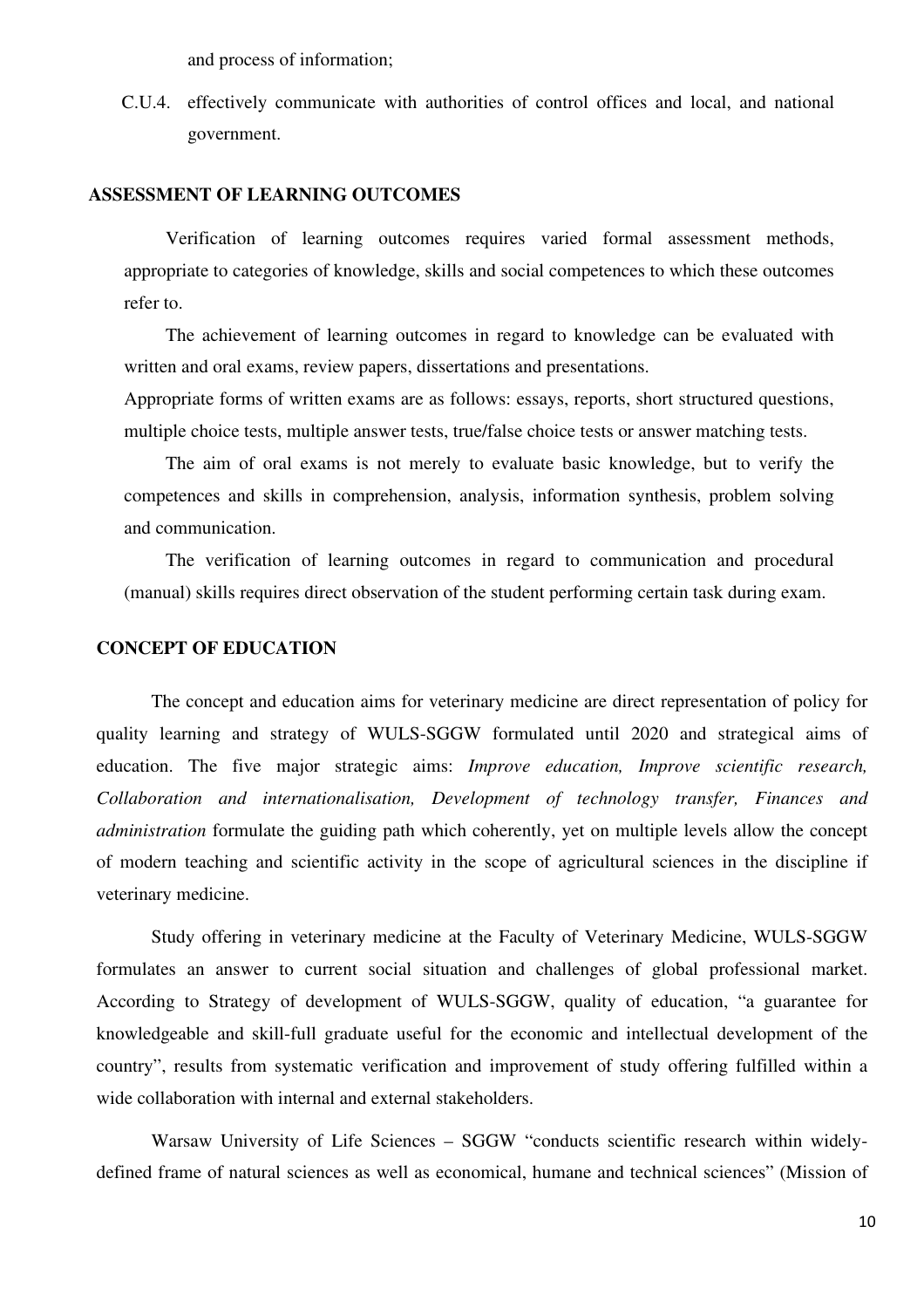WULS-SGGW). Constant enhancement of scientific research, development of study offering, popularisation of research results, international collaboration via joint research actions and joint educational programs which coincides with the progress of the level of graduate – are the main aims of the University. Graduating students are knowledgeable and skill-full within distinct taught WULS-SGGW disciplines, as well as widely educated towards open opinion, tolerance, patriotism, honesty, scientific integrity and respect for all the people.

Concept of education for veterinary sciences and learning effects acquired during studies are based on the Regulation of the Ministry of Science and Higher Education from July  $17<sup>th</sup> 2019$ , regarding education standards for veterinary profession, Faculty Teaching Quality Assurance and Improvement System for 2013-2020, requirements of the EAEVE ( European Association of Establishments for Veterinary Education) and general European Guidelines for Higher Education.

Mission of the Faculty is to conduct actions promoting social development through state-of-theart scientific research and constant development of professional staff. Furthermore, study offering for veterinary medicine reflects fluctuating needs and changes of the professional market through permanent collaboration with the socio-economic environment in the field of teaching and research activities.

# **Study offering for veterinary medicine through the careful and competent selection of programme content provides students of long-cycle Master's degree programme with:**

- knowledge required to describe rules and mechanisms underlining animal health, disease and therapy, from the cellular level, through tissue, organ, organism to the whole animal population and ecosystem;
- competence in analysis and interpretation of clinical symptoms, patomorphology changes, and results of laboratory and supplementary diagnostics;
- competence in disease diagnosis (with specific impact on differential diagnostics);
- skills in therapeutic and prophylactic actions;
- competences in soft skills: problem solving, accumulation, elaboration and propagation of knowledge, working in the multidisciplinary team.

This concept predicts that graduate is at a basic competence level to conduct scientific and analytical tasks, and knows how to utilise acquired competences to adapt to the constantly changing global professional market in both private and public sectors.

# **ELECTIVE MODULES, CLINICAL ROTATIONS AND WORK PRACTICES IN THE EDUCATION PROGRAMME OF VETERINARY SCIENCES**

According to the Regulation of the Ministry of Science and Higher Education from July  $17<sup>th</sup> 2019$ , regarding education standards for veterinary profession (Dz. U. z 2019, poz. 1364), veterinary education is realised through the student participation in three distinct types of classes: lectures; practical classes;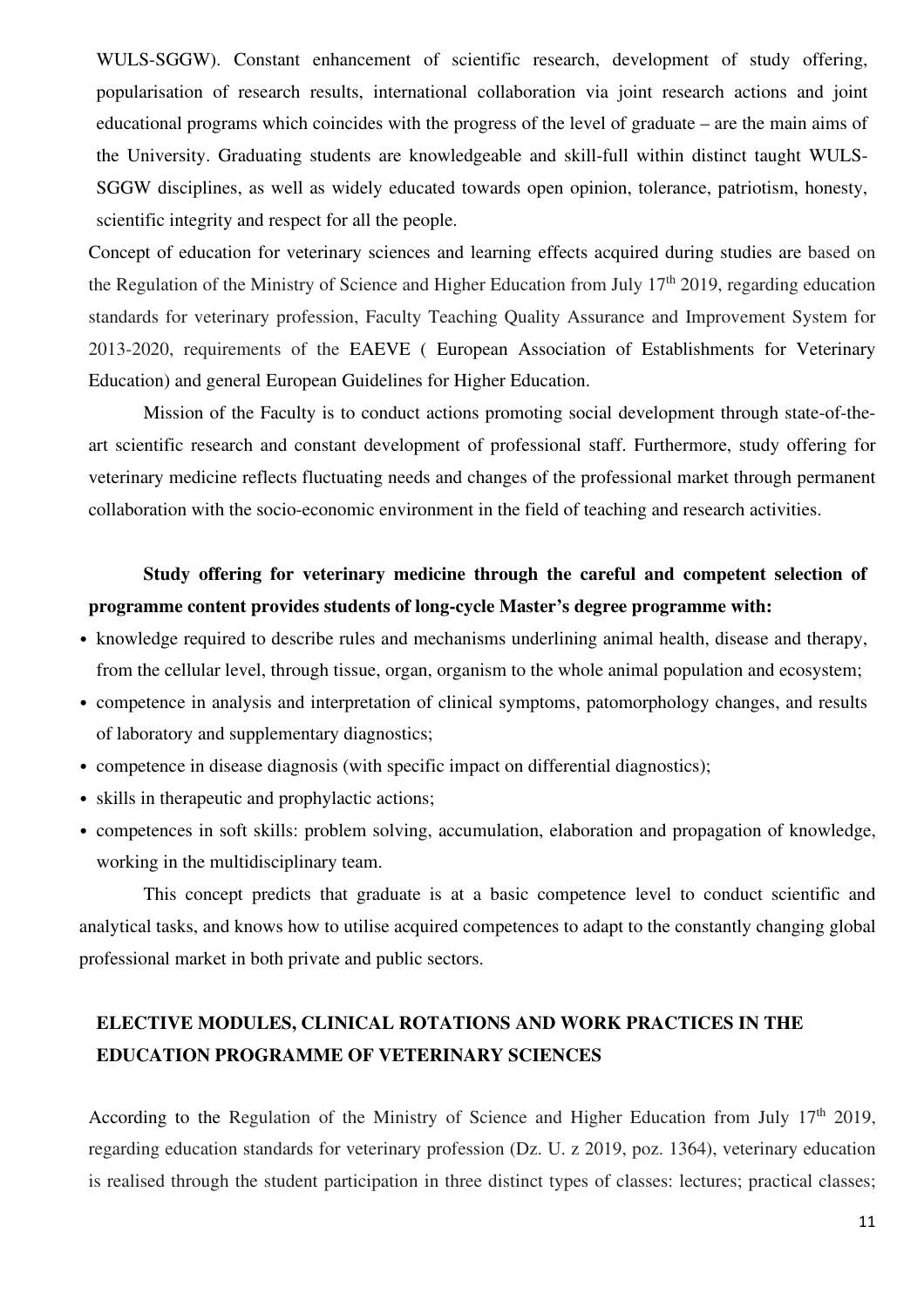clinical rotations and work practices. Basic and directional subjects are taught as mandatory and elective modules. Recruitment to the elective modules is realised through the eHMS system and are carried out within last two weeks prior to the new semester (including  $1<sup>st</sup>$  semester). Student may pick any of the single (not blocked) modules or is obliged to pick one of the offered elective blocks  $(10<sup>th</sup>$  and  $11<sup>th</sup>$ semesters).

| Type of the rotation | hours | <b>ECTS</b> |
|----------------------|-------|-------------|
| Avian diseases       | 30    |             |
| Farm animal diseases | 90    |             |
| Equine diseases      | 90    |             |
| Dog and cat diseases | 90    |             |

**Minimal clinical rotations included in the Ministry of Science and Higher Education regulations:** 

Farm animal diseases rotation and Equine diseases rotation are realised within single modules of 90 curricular hours each, similarly Avian diseases rotation is realised as a single module of 30 hours. The rotation in dog and cat diseases is split into two modules: Rotation – dog and cat diseases of 85 curricular hours and Rotation – veterinary laboratory diagnostics of 15 hours. Exceeding Ministry regulations, following consultations with external stakeholders, the Rotation – laboratory class of parasitology was introduced with 15 curricular hours. All rotations excluding Rotation – veterinary laboratory diagnostics (which is realised at  $11<sup>th</sup>$  semester) are scheduled for  $10<sup>th</sup>$  semester.

### **Work practices:**

According to the Regulation of the Ministry of Science and Higher Education from July  $17<sup>th</sup> 2019$  work practices in the veterinary education programme consider mandatory modules, of 15 ECTS total, oriented towards practical aspects of functioning and the role of veterinarian on animal production / reproduction farms, veterinary clinics, slaughterhouses and food of animal origin production facilities.

|                                           | Period                         | Time  |       | <b>ECTS</b> |
|-------------------------------------------|--------------------------------|-------|-------|-------------|
| Type of work practice                     |                                | weeks | hours |             |
| Husbandry practice                        | after $4th$ semester           |       | 80    |             |
| Clinical practice module 1                | after 8 <sup>th</sup> semester |       | 160   |             |
| Vet. inspection practice, slaughter house | after 8 <sup>th</sup> semester |       | 80    |             |
| Clinical practice module 2                | after $10th$ semester          |       | 160   |             |
| Vet. inspection, meat hygiene             | after $10th$ semester          |       | 80    |             |

Considering the weight of the subject, from the 15 Ministry-regulated ECTS, the clinical practices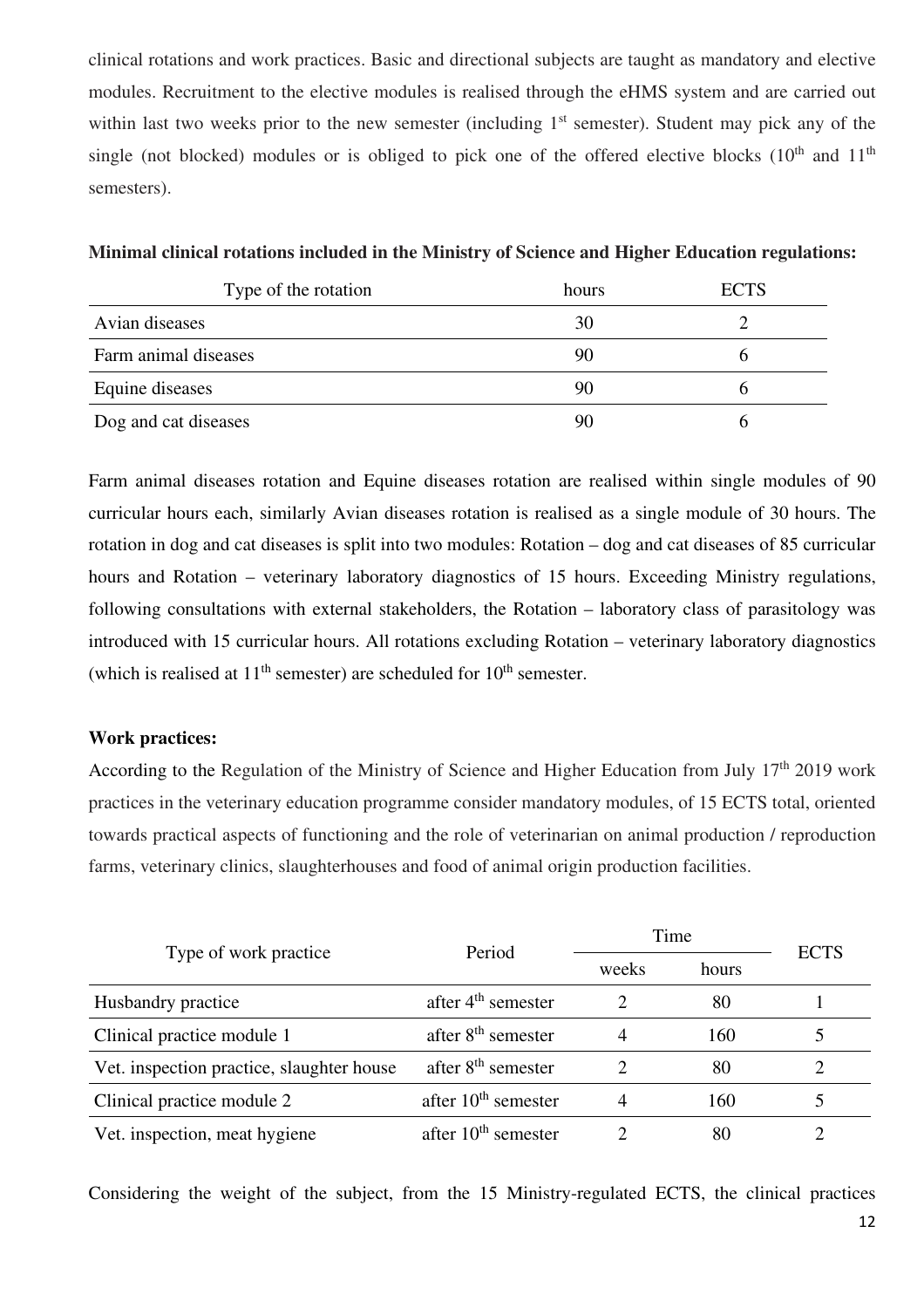received highest number of the ECTS, followed by veterinary inspection practice and husbandry practice. All work practices are realised by external stakeholders. During work practice, student is obliged to fill in the summer practice diary, which must be authenticated by the external stakeholder. Within first two weeks of semester following the summer work practice, student undergoes examination with designated University teachers to obtain the grade which will be recorded in the eHMS system.

## **STUDY OFFERING SUCCEEDS FROM THE FOLLOWING ACTIONS:**

- broad discussions within the staff of the Faculty of Veterinary Medicine (from the level of Division, Department, through Faculty Committee for Education to Faculty Council);
- adaptation of the programme to the current legal provisions;
- regular supervision of classes, semester analysis of learning outcomes, systematic discussions on class improvement;
- consultations with external stakeholders (employers, practice and rotation supervisors);
- regular monitoring of professional fate of graduates, meetings and consultations, and permanent communication with the WULS-SGGW Careers Office.

## **SKILLS AND COMPETENCES OF THE GRADUATE OF LONG-CYCLE MASTER'S DEGREE PROGRAMME IN VETERINARY MEDICINE**

Graduate of long-cycle master's degree programme in veterinary medicine knows and understands disorders at the level of cell, tissue, organ, system and organism, knows the the factors underlying therapeutic and preventive actions in various diseases. He knows and understands legal acts and law regulations, rules governing issuing of the verdicts and official opinions for the law courts, state, local and veterinary administration as well as professional self-government. Knows how to conduct and implement official epizootic procedures in case of the law-regulated diseases and rules regarding wellbeing of animals. Possesses, general knowledge regarding animal selection for breeding, methods of breeding, reproductive biotechnology and husbandry selection. Knows the rules of animal feeding according to the species specifics and age. Understands conditions for appropriate utilisation and disposal of animal by-products and management of waste from animal production. Recognizes the State Veterinary Inspection, also in the aspect of public health prevention. Knows rules of consumers health protection by the appropriate organ responsible for the production of foods of animal origin and HACCP (Hazard Analysis and Critical Control Points) procedures.

Regarding professional skills, graduate knows how to handle animals in safe and humane way, and instructs others to do alike, conduct anamnesis in order to acquire precise information on animal or group of animals (heard), and their environment, finally carry out full clinical evaluation. Graduate perform first aid procedures for all animal species for haemorrhage, wounds, respiratory disorders, eye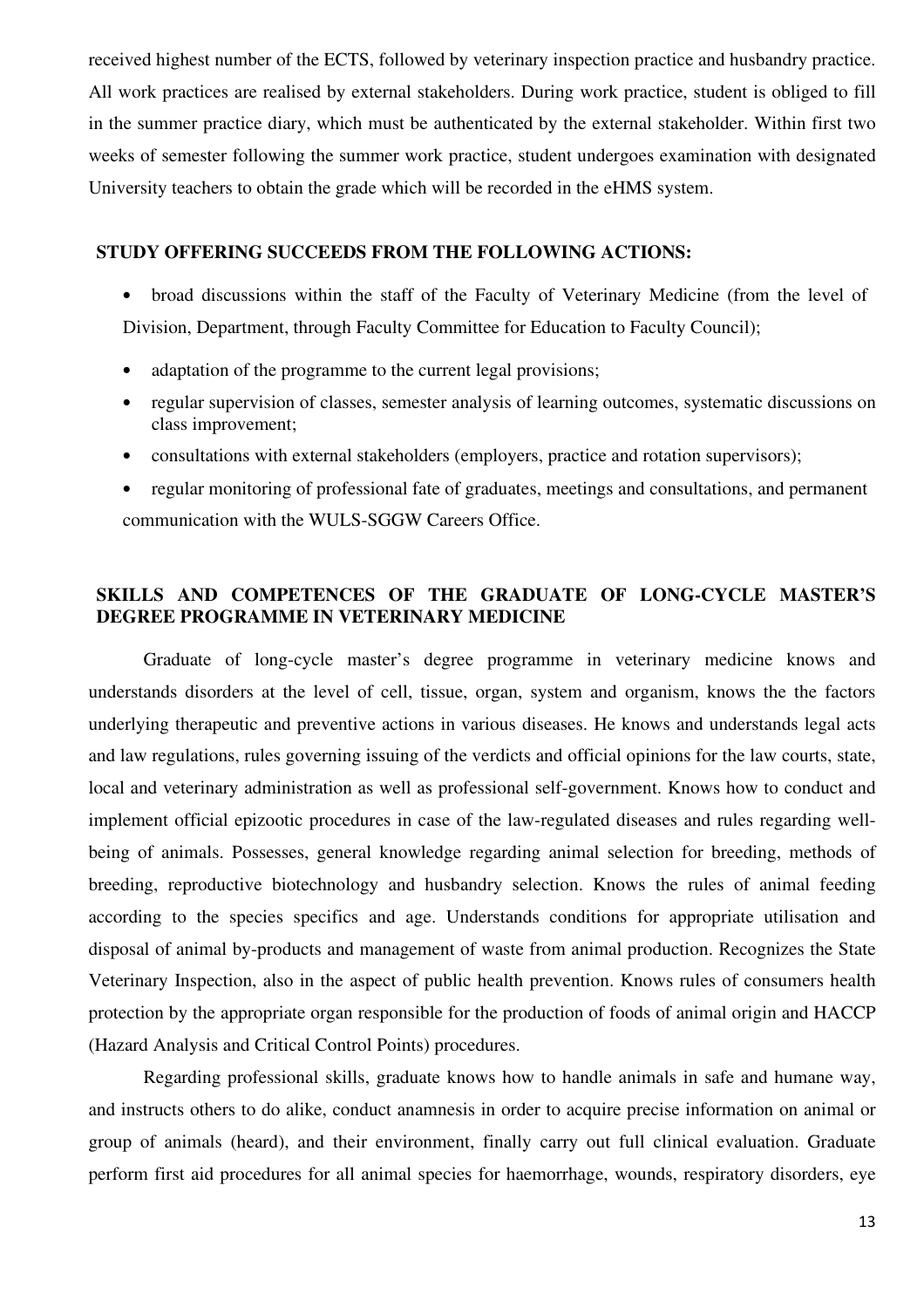and ear injuries, loss of consciousness, cahexia, burns, tissue injuries, internal injuries and heart block, collects and safeguards the biological material, conducts basic laboratory analyses, properly evaluates and interprets results of laboratory analyses. He is competent in the use of diagnostic devices including x-ray, ultrasound, endoscopy, according to its manuals and health and safety regulations concerning animals and humans, interpret the results obtained from those diagnostic devices. Is capable of implementation of adequate official epizootic procedures in case of the law-regulated diseases, acquires and uses information on registered veterinary pharmaceuticals, prescribes and uses veterinary pharmaceuticals and medical materials, knows how to safe storage and utilise them. Graduate is skilled in methods of safe sedation, general and local anaesthesia, and methods for pain evaluation and relief, and is capable to monitor patient status during surgery and intensive care upon the basic life parameters. Skills include implementation of rules of aseptic and antiseptic surgery procedures, and use of proper methods of tools sterilisation. Graduate can evaluate the need for euthanasia, properly informs the owner of the animal and carry out the euthanasia procedure according to rules and obligations of professional ethics and proper care and utilisation of the body. Knows how to perform patomorphological examination, prepare formal dissection protocol, collect samples and safeguard them for transport, how to conduct ante-mortem and post-mortem examination of animals and evaluation of quality of the products of animal origin. He is able to conduct epizootic investigation to establish onset and source of the infectious disease on farm before its diagnosis, identification of other involved farms, routes of communication of people, animals, and farm implements that may facilitate disease transmission to or from the affected farm, use documentation of the health, welfare and, in certain cases, the productivity of animals (herd), and prepare the preventive schemes according to the species specifics.

Other skills of a graduate include use of at least one foreign language, considered a language of international communication, to formulate and understand written and spoken expression of both general and veterinary nature on the minimal level of B2+ (Common European Framework of Reference for Languages, CEFR), including specialised nomenclature required for professional veterinary practice, critically analysis of veterinary literature and ability to formulate conclusions based on available literature by utilisation of computer systems and current sources of veterinary knowledge in effective use and process of information. Finally, graduate knows how to effectively communicate with authorities of control offices and local, and national government.

**STUDY OFFERING** – attachment No 1 **LEARNING OUTCOMES MATRIX** – attachment No 2 **OPINION OF THE STUDENT COUNCIL** – attachment No 3 **SYLLABI OF THE MODULES** – attachment No 4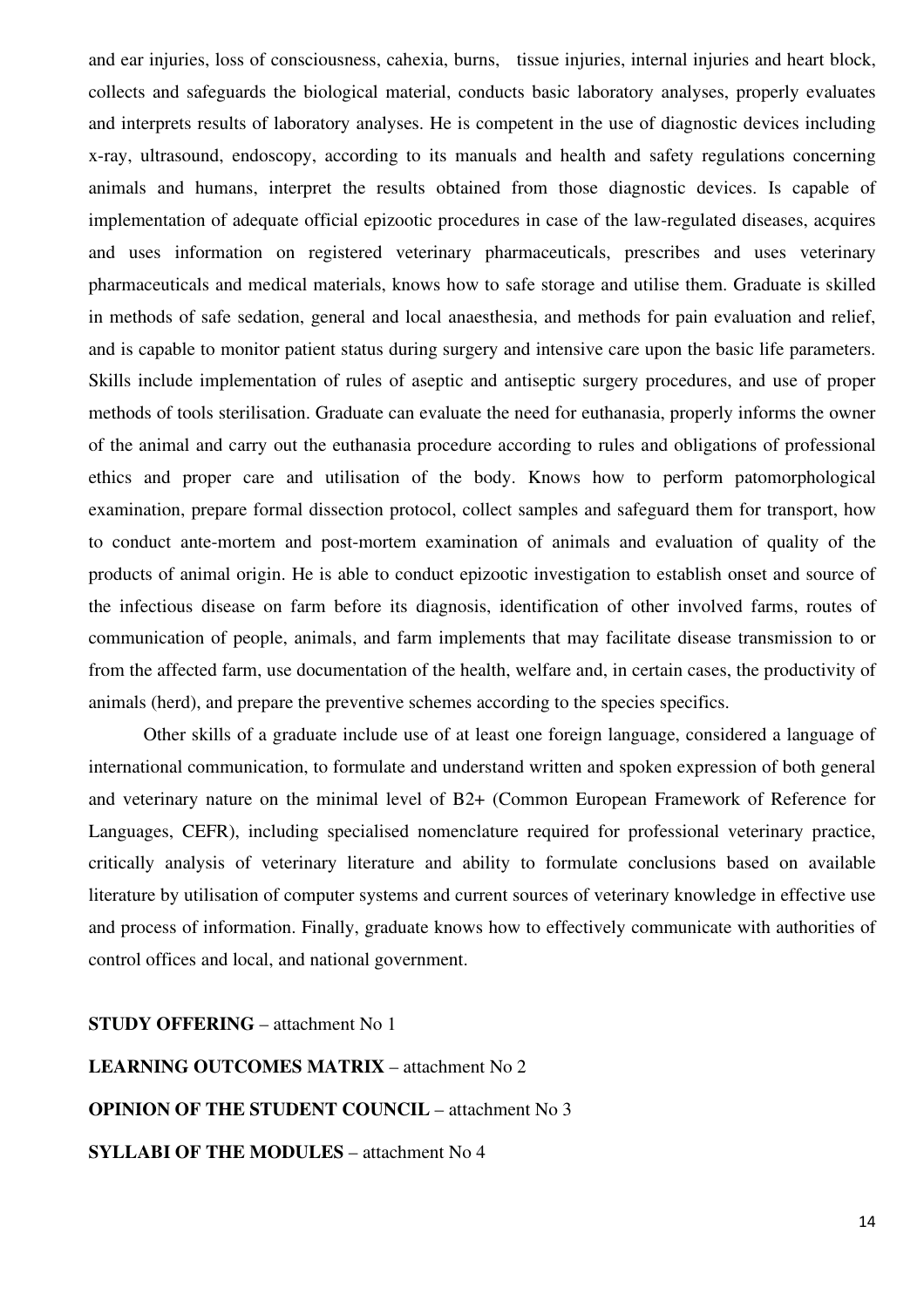Unit: Faculty of Veterinary MedicineField of studies: Veterinary Medicine  Level of study: Long-cycle Master's degree programme Profile of study: General Academic (GA)

|  | YEAR 1, SEMESTER 1 |  |
|--|--------------------|--|

|                         |              |                    |                            |                         |                                                                                      | ш                                 | Ш                                                     |                                                |                       |                   |                                       |                    |                                   |                         |                         |                                              |                     |
|-------------------------|--------------|--------------------|----------------------------|-------------------------|--------------------------------------------------------------------------------------|-----------------------------------|-------------------------------------------------------|------------------------------------------------|-----------------------|-------------------|---------------------------------------|--------------------|-----------------------------------|-------------------------|-------------------------|----------------------------------------------|---------------------|
| No                      | Year         | Sem.               | Old<br>catalogue<br>number | New catalogue number    | Type of the<br>module<br>(Basic/<br><b>Directional</b><br>Social<br>sciences)        | Mandatory<br><b>Elective</b>      | General<br>academic / Module<br><b>Practical</b>      |                                                | Lectures              | Practicals        | Seminars                              | Field<br>exercices | e-learning                        | <b>ECTS</b>             | ECTS_k                  | <b>Estimated</b><br>hours for<br><b>ECTS</b> | Curricular<br>hours |
| 1                       | 1            | 1                  | B7/1                       | FVM-V-JMSS-01W-B07/1 19 | в                                                                                    | m                                 | GA                                                    | Animal anatomy module 1                        | 30                    | 60                |                                       |                    |                                   | 8                       |                         | 240                                          | 90                  |
| $\overline{2}$          | 1            | $\mathbf{1}$       | B6/1                       | FVM-V-JMSS-01W-B06/1 19 | B                                                                                    | m                                 | GA                                                    | Histology and embroylogy module 1              | 15                    | 15                |                                       |                    |                                   | 5                       |                         | 190                                          | 30                  |
| $\overline{\mathbf{3}}$ | 1            | 1                  | <b>B2</b>                  | FVM-V-JMSS-01W-B02 19   | В                                                                                    | m                                 | GA                                                    | Cell biology                                   | 15                    | 15                |                                       |                    |                                   | $\overline{2}$          |                         | 45                                           | 30                  |
| $\overline{4}$          | 1            | $\mathbf{1}$       | <b>B1</b>                  | FVM-V-JMSS-01W-B01 19   | в                                                                                    | m                                 | GA                                                    | Biology                                        | 30                    |                   |                                       |                    |                                   | 2                       |                         | 30                                           | 30                  |
| 5                       | 1            | $\mathbf{1}$       | A3                         | FVM-V-JMSS-01W-A03 19   | В                                                                                    | m                                 |                                                       | nformation technology                          |                       | 30                |                                       |                    |                                   | $\overline{2}$          |                         | 52                                           | 30                  |
| 6                       | 1            | $\mathbf{1}$       | <b>B4</b>                  | FVM-V-JMSS-01W-B04 19   | В                                                                                    | m                                 | GA                                                    | <b>Biophysics</b>                              | 30                    |                   |                                       |                    |                                   | $\overline{2}$          |                         | 42                                           | 30                  |
| $\overline{7}$          | $\mathbf{1}$ | 1                  | A4                         | FVM-V-JMSS-01W-A04 19   | В                                                                                    | m                                 |                                                       | Latin                                          |                       | 30                |                                       |                    |                                   | $\mathcal{P}$           |                         | 30                                           | 30                  |
| 8                       | $\mathbf{1}$ | $\mathbf{1}$       | <b>B5</b>                  | FVM-V-JMSS-01W-B05 19   | в                                                                                    | m                                 | GA                                                    | Chemistry                                      | 15                    | 30                |                                       |                    |                                   | $\overline{\mathbf{3}}$ |                         | 75                                           | 45                  |
| 9                       | 1            | 1                  | A7/1                       | FVM-V-JMSS-01W-A07/1 19 | В                                                                                    | m                                 |                                                       | Physical education module 1                    |                       | 30                |                                       |                    |                                   | $\Omega$                | $\Omega$                | $\Omega$                                     | 30                  |
| 10                      | <sup>1</sup> | 1                  | A8                         | FVM-V-JMSS-01W-A08 19   | s                                                                                    | m                                 | GA                                                    | Copyrights in academia                         | 15                    |                   |                                       |                    |                                   |                         |                         | 30                                           | 15                  |
| 11                      | 1            | 1                  | A2                         | FVM-V-JMSS-01W-A02 19   | В                                                                                    | e                                 | GA                                                    | Molecular cell physiology                      | 30                    |                   |                                       |                    |                                   | $\overline{2}$          |                         | 45                                           | 30                  |
| 12                      | 1            | $\mathbf{1}$       | E <sub>6</sub>             | FVM-V-JMSS-01W-E06 19   | S.                                                                                   | $\mathbf{e}$                      |                                                       | ntercultural communication                     | 30                    |                   |                                       |                    |                                   | $\overline{2}$          |                         | 45                                           | 30                  |
| 13                      | 1            | 1                  | E65                        | FVM-V-JMSS-01W-E65 19   | B                                                                                    | e                                 | GA                                                    | <b>Calculus</b>                                | $\overline{7}$        | 8                 |                                       |                    |                                   | $\mathbf{1}$            |                         | 30                                           | 15                  |
| 14                      | 1            | 1                  | A6/2                       | FVM-V-JMSS-01W-A06/2 19 | В                                                                                    | e                                 |                                                       | <b>English language for university student</b> |                       | 15                |                                       |                    |                                   | $\mathbf{1}$            |                         | 30                                           | 15                  |
| 15                      | 1            | $\mathbf{1}$       | <b>E95</b>                 | FVM-V-JMSS-01W-E95 19   | <b>S</b>                                                                             | e                                 |                                                       | <b>Successful learning</b>                     | 15                    |                   |                                       |                    |                                   | $\mathbf{1}$            |                         | 30                                           | 15                  |
| 16                      | 1            | 1                  | E96                        | FVM-V-JMSS-01W-E96 19   | $\mathsf{S}$                                                                         | e                                 |                                                       | <b>Critical thinking</b>                       | 15                    |                   |                                       |                    |                                   | $\mathbf{1}$            |                         | 30                                           | 15                  |
| 17                      | 1            | $\mathbf{1}$       | A6/1                       | FVM-V-JMSS-01W-A06/1_19 | $\mathsf{S}$                                                                         | e                                 |                                                       | Polish language<br>Sum of hours:               | 247                   | 30<br>263         | $\mathbf 0$                           | $\mathbf 0$        | $\mathbf{0}$                      | $\overline{2}$          |                         | 45                                           | 30                  |
|                         |              |                    |                            |                         |                                                                                      |                                   |                                                       | <b>ECTS</b> social sciences:                   | $\overline{7}$        |                   | <b>ECTS electives:</b>                |                    | 10 ECTS total:                    | 37                      | 21                      | Curricular                                   | 510                 |
|                         |              | YEAR 1, SEMESTER 2 |                            |                         |                                                                                      |                                   | <b>ECTS for student:</b>                              | <b>ECTS</b> social sciences:                   | $\overline{7}$        |                   | <b>ECTS electives:</b>                |                    | 10 ECTS total:                    | 37                      | 21                      | hours:<br>Hours:                             | 510                 |
| No                      | Year         | Sem.               | Old<br>catalogue<br>number | New catalogue number    | Type of the<br>module<br>(Basic/<br><b>Directional</b><br><b>Social</b><br>sciences) | ш<br>Mandatory<br><b>Elective</b> | Ш<br>General<br>academic / Module<br><b>Practical</b> |                                                | Lectures              | <b>Practicals</b> | <b>Seminars</b>                       | Field<br>exercices | e-learning                        | <b>ECTS</b>             | ECTS_k                  | <b>Estimated</b><br>hours for<br><b>ECTS</b> | Curricular<br>hours |
| 18                      | 1            | $\mathbf{2}$       | B7/2                       | FVM-V-JMSS-02S-B07/2 19 | в                                                                                    | m                                 | GA                                                    | Animal anatomy module 2                        | 30                    | 60                |                                       |                    |                                   | 8                       |                         | 370                                          | 90                  |
| 19                      | 1            | $\mathbf{2}$       | B6/2                       | FVM-V-JMSS-02S-B06/2 19 | В                                                                                    | m                                 | GA                                                    | Histology and embryology Module 2              | 30                    | 30                |                                       |                    |                                   | 5                       | 3                       | 190                                          | 60                  |
| 20                      | 1            | $\mathbf{2}$       | B3/1                       | FVM-V-JMSS-02S-B03/1 19 | B                                                                                    | m                                 | GA                                                    | Biochemistry module 1                          | 15                    | 45                |                                       |                    |                                   | $\Delta$                | $\overline{\mathbf{3}}$ | 100                                          | 60                  |
| 21                      | 1            | $\mathbf{2}$       | <b>B12</b>                 | FVM-V-JMSS-02S-B12 19   | В                                                                                    | m                                 | GA                                                    | General and veterinary genetics                | 15                    | 15                |                                       |                    |                                   | $\overline{2}$          |                         | 45                                           | 30                  |
| 22                      | 1            | $\mathbf{2}$       | <b>B18</b>                 | FVM-V-JMSS-02S-B18 19   | в                                                                                    | m                                 |                                                       | Environmental protection                       | 30                    |                   |                                       |                    |                                   | $\overline{2}$          |                         | 60                                           | 30                  |
| 23                      | 1            | $\mathbf{2}$       | <b>B19</b>                 | FVM-V-JMSS-02S-B19 19   | В                                                                                    | m                                 | GA                                                    | Biostatistics and methods of documentation     | 15                    | 15                |                                       |                    |                                   | $\overline{2}$          |                         | 60                                           | 30                  |
| 24                      | 1            | $\mathbf{2}$       | D29                        | FVM-V-JMSS-02S-D29 19   | D                                                                                    | m                                 | GA                                                    | History of veterinary and deontology           | 30                    |                   |                                       |                    |                                   | $\overline{2}$          |                         | 60                                           | 30                  |
| 25                      | 1            | $\mathbf{2}$       | D <sub>1</sub>             | FVM-V-JMSS-02S-D01 19   | D                                                                                    | ${\bf m}$                         |                                                       | Agronomy                                       | 15                    |                   |                                       |                    |                                   | $\mathbf{1}$            |                         | 28                                           | 15                  |
| 26                      | 1            | $\mathbf{2}$       | A7/2                       | FVM-V-JMSS-02S-A07/2 19 | В                                                                                    | ${\bf m}$                         |                                                       | Physical education module 2                    |                       | 30                |                                       |                    |                                   | $\Omega$                | $\Omega$                | $\Omega$                                     | 30                  |
| 27                      | $\mathbf{1}$ | $\mathbf{2}$       | A5/1                       | FVM-V-JMSS-02S-A05/1 19 | $\mathsf{S}$                                                                         | m                                 |                                                       | Polish language module 1                       |                       | 30                |                                       |                    |                                   | 2                       | $\mathbf{1}$            | 35                                           | 30                  |
| 28                      | 1            | $\overline{2}$     | E7                         | FVM-V-JMSS-02S-E07 19   | D                                                                                    | e                                 | GA                                                    | Aquaculture and exotic animals care            | 30                    |                   |                                       |                    |                                   | $\overline{2}$          |                         | 45                                           | 30                  |
| 29                      | $\mathbf{1}$ | $\overline{2}$     | <b>E68</b>                 | FVM-V-JMSS-02S-E68 19   | D                                                                                    | e.                                | GA                                                    | Breeds and varieties of dogs and cats          | 15                    |                   |                                       |                    |                                   | $\mathbf{1}$            |                         | 30                                           | 15                  |
|                         |              |                    |                            |                         |                                                                                      |                                   |                                                       | Sum of hours:<br><b>ECTS</b> social sciences:  | 225<br>$\overline{2}$ | 225               | $\mathbf 0$<br><b>ECTS electives:</b> | $\mathbf 0$<br>3.  | $\mathbf 0$<br><b>ECTS total:</b> | 31                      | 18                      | Curricular<br>hours:                         | 450                 |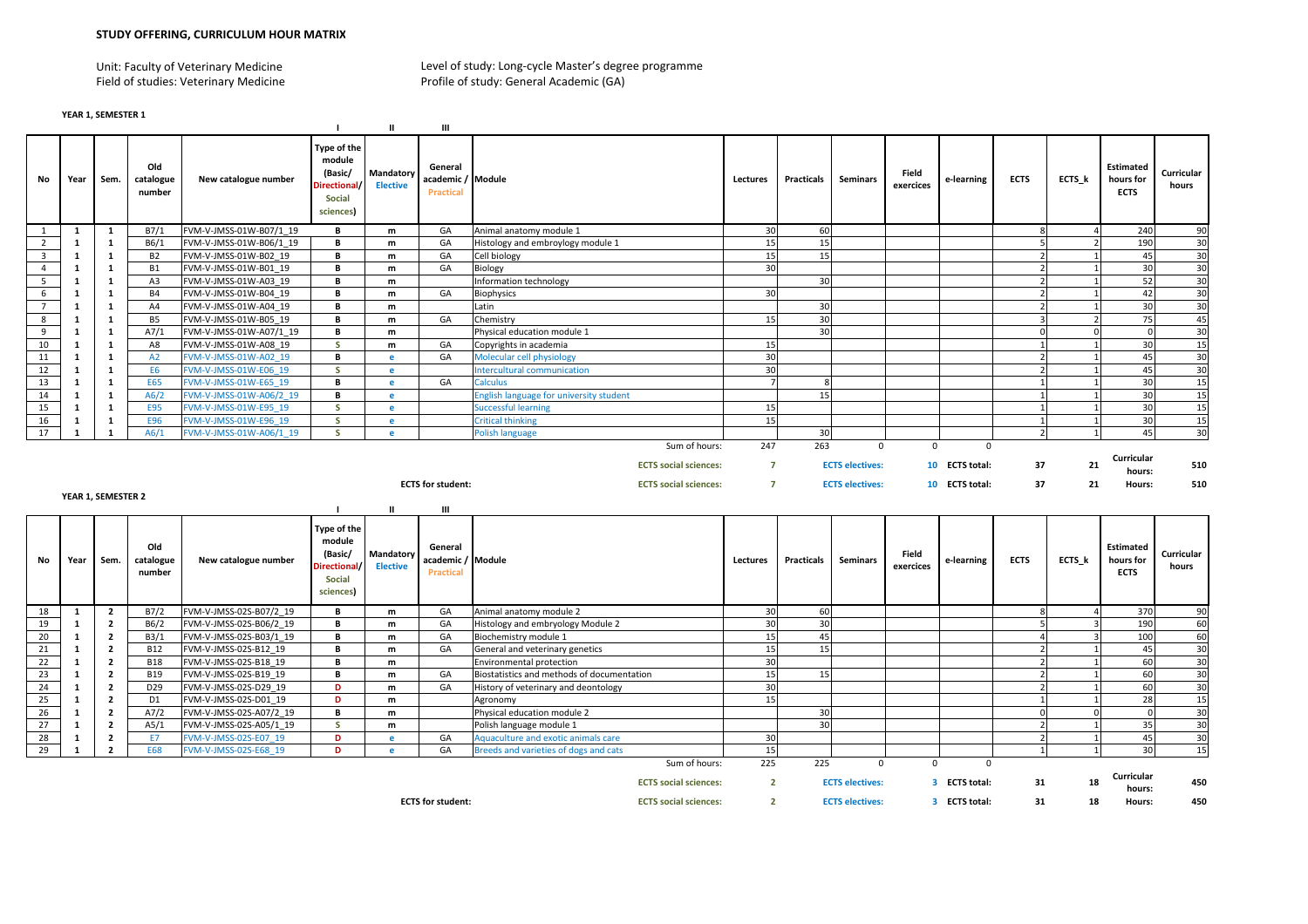|    |                         |                         |                            |                         | - 1                                                                                  | $\mathbf{u}$                 | Ш                                                |                                      |                                                              |                                  |                   |                                                  |                    |                                     |                |                          |                                              |                     |
|----|-------------------------|-------------------------|----------------------------|-------------------------|--------------------------------------------------------------------------------------|------------------------------|--------------------------------------------------|--------------------------------------|--------------------------------------------------------------|----------------------------------|-------------------|--------------------------------------------------|--------------------|-------------------------------------|----------------|--------------------------|----------------------------------------------|---------------------|
| No | Year                    | Sem.                    | Old<br>catalogue<br>number | New catalogue number    | Type of the<br>module<br>(Basic/<br><b>Directional</b><br>Social<br>sciences)        | Mandatory<br><b>Elective</b> | General<br>academic / Module<br><b>Practical</b> |                                      |                                                              | Lectures                         | <b>Practicals</b> | <b>Seminars</b>                                  | Field<br>exercices | e-learning                          | <b>ECTS</b>    | ECTS k                   | <b>Estimated</b><br>hours for<br><b>ECTS</b> | Curricular<br>hours |
| 30 | $\overline{2}$          | 3                       | B3/2                       | FVM-V-JMSS-03W-B03/2 19 | B                                                                                    | m                            | GA                                               | Biochemistry module 2                |                                                              | 30                               | 45                |                                                  |                    |                                     | 6              | $\mathbf{R}$             | 150                                          | 75                  |
| 31 | $\overline{2}$          | 3                       | B9/1                       | FVM-V-JMSS-03W-B09/1 19 | в                                                                                    | m                            | GA                                               | Animal physiology module 1           |                                                              | 30                               | 39                | 6                                                |                    |                                     | 6              |                          | 89                                           | 75                  |
| 32 | $\overline{2}$          | 3                       | D <sub>2</sub>             | FVM-V-JMSS-03W-D02 19   | D                                                                                    | m                            | GA                                               | Animal husbandry and breeding        |                                                              | 30                               | 15                |                                                  |                    |                                     | $\overline{3}$ | $\overline{\phantom{a}}$ | 60                                           | 45                  |
| 33 | $\overline{2}$          | $\overline{\mathbf{3}}$ | D <sub>3</sub>             | FVM-V-JMSS-03W-D03 19   | D                                                                                    | m                            | GA                                               | Technologies in animal production    |                                                              | 30                               |                   |                                                  |                    |                                     | $\overline{2}$ |                          | 36                                           | 30                  |
| 34 | $\overline{2}$          | 3                       | D <sub>6</sub>             | FVM-V-JMSS-03W-D06 19   | D                                                                                    | m                            |                                                  | Ethology                             |                                                              | 30                               |                   |                                                  |                    |                                     | $\overline{2}$ | $\mathbf{1}$             | 50                                           | 30                  |
| 35 | $\overline{2}$          | $\overline{\mathbf{3}}$ | D <sub>8</sub>             | FVM-V-JMSS-03W-D08 19   | D                                                                                    | m                            |                                                  | Veterinary economics                 |                                                              | 15                               |                   |                                                  |                    |                                     | $\mathbf{1}$   | $\mathbf{1}$             | 25                                           | 15                  |
| 36 | $\overline{2}$          | 3                       | <b>B13</b>                 | FVM-V-JMSS-03W-B13 19   | В                                                                                    | m                            | GA                                               | Veterinary epidemiology              |                                                              |                                  | 30                |                                                  |                    |                                     | $\mathcal{P}$  |                          | 60                                           | 30                  |
| 37 | $\overline{2}$          | $\overline{\mathbf{3}}$ | A5/2                       | FVM-V-JMSS-03W-A05/2 19 | -S                                                                                   | m                            |                                                  | Polish language module 2             |                                                              |                                  | 60                |                                                  |                    |                                     | $\overline{2}$ |                          | 65                                           | 60                  |
| 38 | $\overline{2}$          | 3                       | B10/1                      | FVM-V-JMSS-03W-B10/1 19 | В                                                                                    | m                            | GA                                               | Veterinary microbiology module 1     |                                                              | 30                               | 45                |                                                  |                    |                                     | 5              |                          | 150                                          | 75                  |
| 39 | $\overline{2}$          | 3                       | A1                         | FVM-V-JMSS-03W-A01 19   | В                                                                                    | $\mathbf{e}$                 | GA                                               | Comparative anatomy                  |                                                              |                                  | 45                |                                                  |                    |                                     |                |                          | 120                                          | 45                  |
| 40 | $\overline{2}$          | 3                       | E69                        | FVM-V-JMSS-03W-E69 19   | D                                                                                    | e                            | GA                                               | <b>Medical botany</b>                |                                                              | 15                               |                   |                                                  |                    |                                     | 1              | $\mathbf{1}$             | 30                                           | 15                  |
|    |                         | YEAR 2, SEMESTER 4      |                            |                         |                                                                                      |                              | <b>ECTS</b> for student:                         |                                      | <b>ECTS</b> social sciences:<br><b>ECTS</b> social sciences: | $\overline{2}$<br>$\overline{2}$ |                   | <b>ECTS electives:</b><br><b>ECTS electives:</b> | 5.                 | <b>ECTS total:</b><br>5 ECTS total: | 34<br>34       | 21<br>21                 | Curricular<br>hours:<br>Hours:               | 495<br>495          |
|    |                         |                         |                            |                         |                                                                                      | $\mathbf{u}$                 | Ш                                                |                                      |                                                              |                                  |                   |                                                  |                    |                                     |                |                          |                                              |                     |
| No | Year                    | Sem.                    | Old<br>catalogue<br>number | New catalogue number    | Type of the<br>module<br>(Basic/<br><b>Directional</b><br><b>Social</b><br>sciences) | Mandatory<br><b>Elective</b> | General<br>academic / Module<br><b>Practical</b> |                                      |                                                              | Lectures                         | <b>Practicals</b> | <b>Seminars</b>                                  | Field<br>exercices | e-learning                          | <b>ECTS</b>    | ECTS k                   | <b>Estimated</b><br>hours for<br><b>ECTS</b> | Curricular<br>hours |
| 41 | $\overline{2}$          | $\overline{\mathbf{A}}$ | B9/2                       | FVM-V-JMSS-04S-B09/2 19 | в                                                                                    | m                            | GA                                               | Animal physiology module 2           |                                                              | 30                               | 39                |                                                  |                    |                                     | 6              |                          | 89                                           | 75                  |
| 42 | $\overline{2}$          | 4                       | B10/2                      | FVM-V-JMSS-04S-B10/2 19 | В                                                                                    | m                            | GA                                               | Veterinary microbiology module 2     |                                                              | 30                               | 45                |                                                  |                    |                                     |                |                          | 150                                          | 75                  |
| 43 | $\overline{2}$          | 4                       | D4                         | FVM-V-JMSS-04S-D04 19   | D                                                                                    | m                            | GA                                               | Animal nutrition and feeding         |                                                              | 30                               | 20                | 6                                                |                    |                                     | $\Delta$       | $\overline{2}$           | 109                                          | 60                  |
| 44 | $\overline{2}$          | Δ                       | A5/3                       | FVM-V-JMSS-04S-A05/3 19 | <b>S</b>                                                                             | m                            |                                                  | Polish language module 3             |                                                              |                                  | 60                |                                                  |                    |                                     | $\mathcal{D}$  |                          | 65                                           | 60                  |
| 45 | $\overline{2}$          | 4                       | <b>B11</b>                 | FVM-V-JMSS-04S-B11 19   | в                                                                                    | m                            | GA                                               | Immunology                           |                                                              | 15                               | 15                | 15                                               |                    |                                     |                | 3                        | 97                                           | 45                  |
| 46 | $\overline{2}$          | 4                       | B8                         | FVM-V-JMSS-04S-B08 19   | В                                                                                    | m                            | GA                                               | Topographic anatomy                  |                                                              | 15                               | 24                | 6                                                |                    |                                     | $\Delta$       | $\overline{2}$           | 120                                          | 45                  |
| 47 | $\overline{2}$          |                         | E8                         | FVM-V-JMSS-04S-E08 19   | в                                                                                    | e.                           | GA                                               | Physiology of exercise               |                                                              | 30                               |                   |                                                  |                    |                                     | $\overline{2}$ | $\mathbf{1}$             | 50                                           | 30                  |
| 48 | $\overline{\mathbf{2}}$ | 4                       | E97                        | FVM-V-JMSS-04S-E97 19   | D                                                                                    | e.                           | GA                                               | Principles of animal handling        |                                                              |                                  | 30                |                                                  |                    |                                     | $\overline{2}$ | $\mathbf{1}$             | 60                                           | 30                  |
| 49 | $\overline{2}$          | $\Delta$                | WP1                        | FVM-V-JMSS-04S-WP1 19   | D                                                                                    | sp                           | GA                                               | Husbandry practice (summer practice) |                                                              |                                  |                   |                                                  | 80                 |                                     | $\mathbf{1}$   | $\Omega$                 | 80                                           | 80                  |
|    |                         |                         |                            |                         |                                                                                      |                              |                                                  |                                      | Sum of hours:                                                | 150                              | 233               | 33                                               | 84                 | $\Omega$                            |                |                          |                                              |                     |
|    |                         |                         |                            |                         |                                                                                      |                              |                                                  |                                      | <b>ECTS</b> social sciences:                                 | $\overline{2}$                   |                   | <b>ECTS electives:</b>                           | 4                  | <b>ECTS total:</b>                  | 30             | 18                       | Curricular<br>hours:                         | 500                 |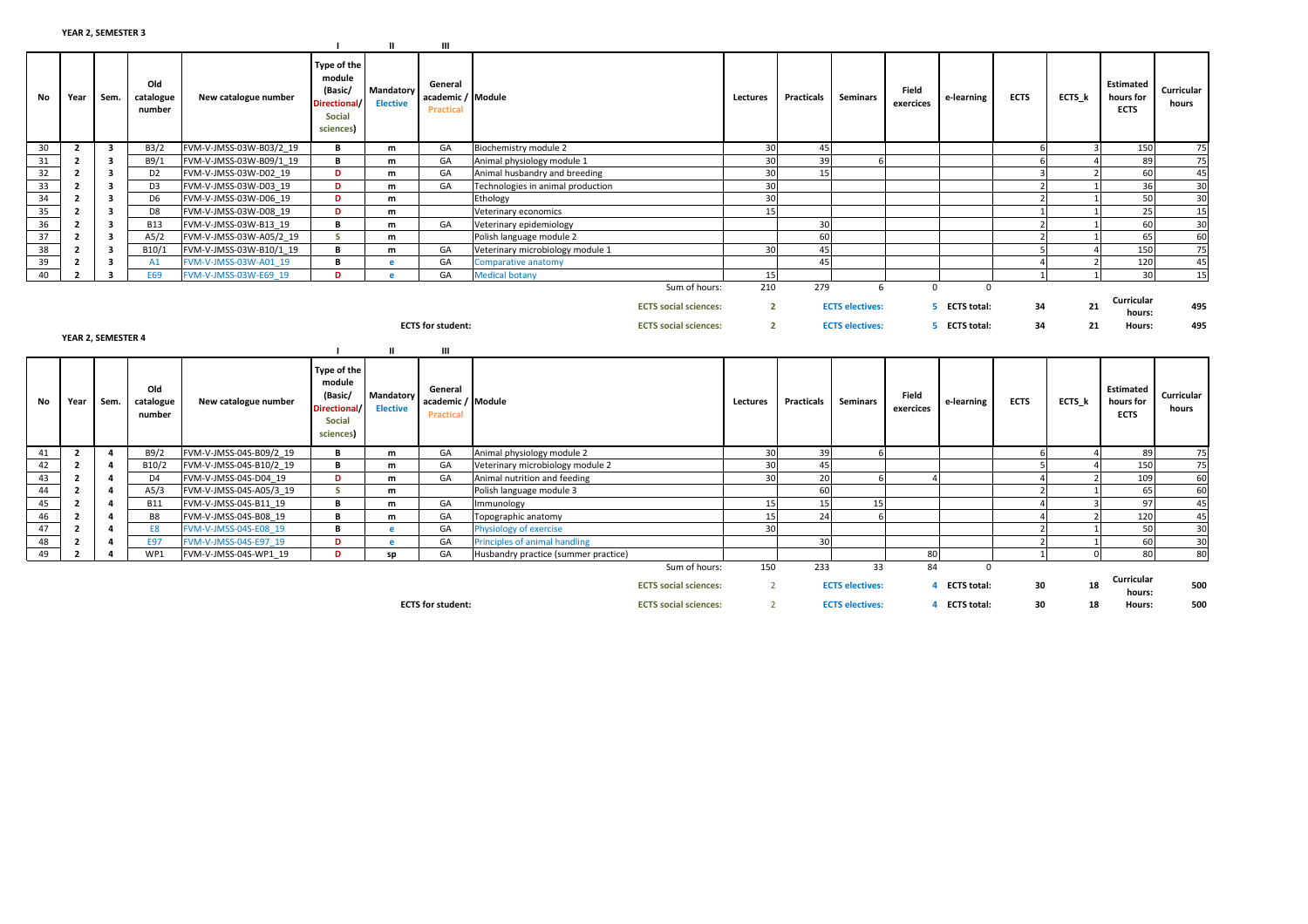|          |                         |      |                            |                                                  |                                                                                | -11                          | Ш                                                |                                                                                               |                |                   |                        |                    |               |                |                |                                              |                     |
|----------|-------------------------|------|----------------------------|--------------------------------------------------|--------------------------------------------------------------------------------|------------------------------|--------------------------------------------------|-----------------------------------------------------------------------------------------------|----------------|-------------------|------------------------|--------------------|---------------|----------------|----------------|----------------------------------------------|---------------------|
| No       | Year                    | Sem. | Old<br>catalogue<br>number | New catalogue number                             | Type of the<br>module<br>(Basic/<br>Directional/<br><b>Social</b><br>sciences) | Mandatory<br><b>Elective</b> | General<br>academic / Module<br>Practical        |                                                                                               | Lectures       | <b>Practicals</b> | <b>Seminars</b>        | Field<br>exercices | e-learning    | <b>ECTS</b>    | ECTS k         | <b>Estimated</b><br>hours for<br><b>ECTS</b> | Curricular<br>hours |
| 50       | 3                       | 5    | <b>B14</b>                 | FVM-V-JMSS-05W-B14 19                            | В                                                                              | m                            | GA                                               | Animal pathophysiology                                                                        | 60             | 39                |                        |                    |               | 10             | 6              | 300                                          | 105                 |
| 51       | 3                       | 5    | B15/1                      | FVM-V-JMSS-05W-B15/1 19                          | в                                                                              | m                            | GA                                               | Veterinary pharmacology module 1                                                              | 30             | 30                |                        |                    |               |                | $\overline{2}$ | 175                                          | 60                  |
| 52       | 3                       | 5    | D13/1                      | FVM-V-JMSS-05W-D13/1 19                          | D                                                                              | m                            | GA                                               | Parasitology and invasiology module 1                                                         | 30             | 30                |                        |                    |               |                | $\mathcal{P}$  | 100                                          | 60                  |
| 53       | $\overline{\mathbf{3}}$ | 5    | D11/1                      | FVM-V-JMSS-05W-D11/1 19                          | D                                                                              | m                            | GA                                               | Pathomorphology module 1                                                                      | 30             | 45                |                        |                    |               |                |                | 200                                          | 75                  |
| 54       | 3                       | 5    | A5/4                       | FVM-V-JMSS-05W-A05/4 19                          | -S                                                                             | m                            |                                                  | Polish language module 4                                                                      |                | 30                |                        |                    |               |                |                | 35                                           | 30                  |
| 55       | 3                       | 5    | D10/1                      | FVM-V-JMSS-05W-D10/1 19                          | D                                                                              | m                            | GA                                               | Clinical and laboratory diagnostics Module 1                                                  | 30             | 30                |                        |                    |               | -3             | $\mathcal{D}$  | 90                                           | 60                  |
| 56       | $\overline{\mathbf{3}}$ | 5    | E11                        | FVM-V-JMSS-05W-E11 19                            | D                                                                              | e                            | GA                                               | <b>Veterinary virology</b>                                                                    | 15             |                   |                        |                    |               | $\overline{1}$ | $\mathbf{1}$   | 25                                           | 15                  |
| 57       | 3                       | 5    | E10                        | FVM-V-JMSS-05W-E10 19                            | D                                                                              | e                            | GA                                               | Bacteriological and mycological laboratory diagnostics of skin<br>infections in dogs and cats |                | 15                |                        |                    |               | $\mathbf{1}$   |                | 30                                           | 15                  |
| 58       | $\overline{\mathbf{3}}$ | 5    | E77                        | FVM-V-JMSS-05W-E77 19                            | D.                                                                             | $\mathbf{e}$                 | GA                                               | One Health in veterinary practice                                                             | 15             |                   |                        |                    |               | $\mathbf{1}$   | $\mathbf{1}$   | 30                                           | 15                  |
|          |                         |      |                            |                                                  |                                                                                |                              |                                                  | Sum of hours:                                                                                 | 210            | 219               | 6                      | $\Omega$           | $\Omega$      |                |                |                                              |                     |
|          |                         |      |                            |                                                  |                                                                                |                              |                                                  | <b>ECTS</b> social sciences:                                                                  | $\overline{2}$ |                   | <b>ECTS electives:</b> |                    | 3 ECTS total: | 35             | 19             | Curricular                                   | 435                 |
|          |                         |      |                            |                                                  |                                                                                |                              |                                                  |                                                                                               |                |                   |                        |                    |               |                |                | hours:                                       |                     |
|          |                         |      |                            |                                                  |                                                                                |                              | <b>ECTS for student:</b>                         | <b>ECTS</b> social sciences:                                                                  | $\overline{2}$ |                   | <b>ECTS electives:</b> |                    | 3 ECTS total: | 35             | 19             | Hours:                                       | 435                 |
|          |                         |      |                            |                                                  |                                                                                |                              |                                                  |                                                                                               |                |                   |                        |                    |               |                |                |                                              |                     |
|          |                         |      |                            |                                                  |                                                                                |                              |                                                  |                                                                                               |                |                   |                        |                    |               |                |                |                                              |                     |
|          | YEAR 3, SEMESTER 6      |      |                            |                                                  |                                                                                |                              |                                                  |                                                                                               |                |                   |                        |                    |               |                |                |                                              |                     |
|          |                         |      |                            |                                                  |                                                                                | $\mathbf{u}$                 | Ш                                                |                                                                                               |                |                   |                        |                    |               |                |                |                                              |                     |
| No       | Year                    | Sem. | Old<br>catalogue<br>number | New catalogue number                             | Type of the<br>module<br>(Basic/<br>Directional/<br><b>Social</b><br>sciences) | Mandatory<br><b>Elective</b> | General<br>academic / Module<br><b>Practical</b> |                                                                                               | Lectures       | Practicals        | Seminars               | Field<br>exercices | e-learning    | <b>ECTS</b>    | ECTS k         | <b>Estimated</b><br>hours for<br><b>ECTS</b> | Curricular<br>hours |
| 59       | $\overline{\mathbf{3}}$ | 6    | B15/2                      | FVM-V-JMSS-06S-B15/2 19                          | В                                                                              | m                            | GA                                               | Veterinary pharmacology module 2                                                              | 15             | 45                |                        |                    |               | $\Delta$       | $\overline{2}$ | 175                                          |                     |
| 60       | 3                       | 6    | D11/2                      | FVM-V-JMSS-06S-D11/2 19                          | D                                                                              | m                            | GA                                               | Pathomorphology module 2                                                                      | 30             | 45                |                        |                    |               | 8              | $\overline{3}$ | 200                                          | 60<br>75            |
| 61       | $\overline{\mathbf{3}}$ | - 6  | <b>B16</b>                 | FVM-V-JMSS-06S-B16 19                            | в                                                                              | m                            | GA                                               | Veterinary pharmacy                                                                           | 15             |                   |                        |                    |               |                | $\mathbf{1}$   | 25                                           | 15                  |
| 62       | $\overline{\mathbf{3}}$ | 6    | D12                        | FVM-V-JMSS-06S-D12 19                            | D                                                                              | m                            | GA                                               | General surgery and anesthesiology                                                            | 15             | 30                |                        |                    |               |                | $\mathcal{D}$  | 90                                           | 45                  |
| 63       | $\overline{\mathbf{3}}$ | 6    | D <sub>9</sub>             | FVM-V-JMSS-06S-D09 19                            | D                                                                              | m                            | GA                                               | Diagnostic imaging                                                                            | 15             | 45                |                        |                    |               |                |                | 118                                          | 60                  |
| 64       | 3                       | 6    | D <sub>27</sub>            | FVM-V-JMSS-06S-D27 19                            | D                                                                              | m                            | GA                                               | Response to public health related disasters                                                   | 15             | 15                |                        |                    |               |                |                | 56                                           | 30                  |
|          | 3                       | 6    | D13/2                      | FVM-V-JMSS-06S-D13/2 19                          | D                                                                              | m                            | GA                                               |                                                                                               | 15             | 30                |                        |                    |               | 3              |                | 80                                           |                     |
| 65       | 3                       | 6    | D10/2                      |                                                  | D                                                                              | m                            | GA                                               | Parasitology and invasiology module 2                                                         | 30             | 30                |                        |                    |               |                |                | 60                                           | 45                  |
| 66<br>67 | $\overline{\mathbf{3}}$ | 6    | D21                        | FVM-V-JMSS-06S-D10/2 19<br>FVM-V-JMSS-06S-D21 19 | D                                                                              | m                            | GA                                               | Clinical and laboratory diagnostics module 2<br>Bee diseases                                  | 15             | 8                 |                        |                    |               | $\mathbf{1}$   | $\overline{1}$ | 40                                           | 60<br>30            |
| 68       | 3                       | 6    | E13                        | FVM-V-JMSS-06S-E13 19                            | B                                                                              | e.                           | GA                                               | Advances in biomedical sciences - joint course                                                |                |                   | 15                     |                    |               | $\overline{z}$ | $\overline{1}$ | 45                                           | 15                  |
| 69       | $\overline{\mathbf{3}}$ | 6    | E71                        | FVM-V-JMSS-06S-E71 19                            | B                                                                              | e                            | GA                                               | <b>Experimental immunology</b>                                                                | 6              | 3                 |                        |                    |               | $\mathbf{1}$   |                | 30                                           |                     |
|          |                         |      |                            |                                                  |                                                                                |                              |                                                  | Sum of hours:                                                                                 | 171            | 251               | 21                     | $\overline{7}$     | $\Omega$      |                |                |                                              | 15                  |
|          |                         |      |                            |                                                  |                                                                                |                              |                                                  | <b>ECTS</b> social sciences:                                                                  | $\mathbf{0}$   |                   | <b>ECTS electives:</b> |                    | 3 ECTS total: | 32             | 18             | Curricular<br>hours:                         | 450                 |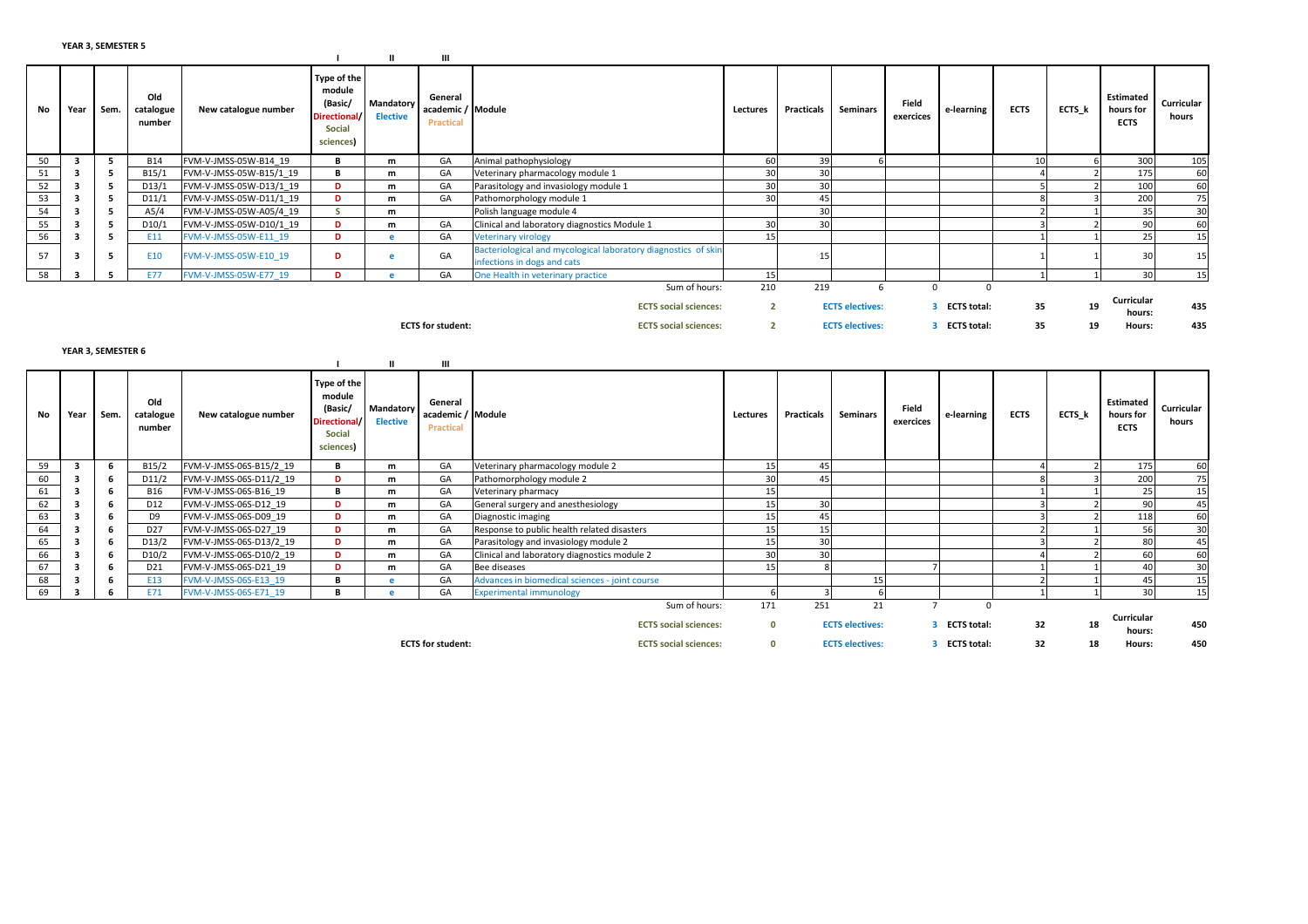|    |                    |                    |                            |                         |                                                                                      | ш                            | ш                                                |                                                             |                     |                   |                              |                    |                           |                |                          |                                              |                     |
|----|--------------------|--------------------|----------------------------|-------------------------|--------------------------------------------------------------------------------------|------------------------------|--------------------------------------------------|-------------------------------------------------------------|---------------------|-------------------|------------------------------|--------------------|---------------------------|----------------|--------------------------|----------------------------------------------|---------------------|
|    | No<br>Year         | Sem.               | Old<br>catalogue<br>number | New catalogue number    | Type of the<br>module<br>(Basic/<br><b>Directiona</b><br><b>Social</b><br>sciences)  | Mandatory<br><b>Elective</b> | General<br>academic / Module<br><b>Practical</b> |                                                             | Lectures            | <b>Practicals</b> | <b>Seminars</b>              | Field<br>exercices | e-learning                | <b>ECTS</b>    | ECTS k                   | <b>Estimated</b><br>hours for<br><b>ECTS</b> | Curricular<br>hours |
|    | 70<br>$\mathbf{A}$ | 7                  | D <sub>16</sub>            | FVM-V-JMSS-07W-D16 19   | D                                                                                    | m                            | GA                                               | Farm animal diseases                                        | 105                 | 129               |                              | 21                 |                           | 15             | 10 <sup>1</sup>          | 375                                          | 255                 |
|    | 71                 | $\overline{7}$     | D22/1                      | FVM-V-JMSS-07W-D22/1 19 | D                                                                                    | m                            | GA                                               | Meat hygiene module 1                                       | 15                  | 45                |                              |                    |                           | $\overline{3}$ | $\overline{2}$           | 100                                          | 60                  |
|    | 72                 | $\overline{7}$     | D11/3                      | FVM-V-JMSS-07W-D11/3 19 | D                                                                                    | m                            | GA                                               | Pathomorphology module 3                                    | 30                  | 30                |                              |                    |                           | 8              |                          | 200                                          | 60                  |
|    | 73                 | $\overline{z}$     | D <sub>26</sub>            | FVM-V-JMSS-07W-D26 19   | D                                                                                    | m                            | GA                                               | Feed hygiene                                                | 20                  |                   |                              | 10                 |                           | $\mathcal{L}$  | $\mathbf{1}$             | 56                                           | 30                  |
|    | 74                 | $\overline{7}$     | E46                        | FVM-V-JMSS-07W-E45 19   | D                                                                                    | e.                           | GA                                               | Radiographic anatomy of dog and cat                         |                     | 15                |                              |                    |                           | $\mathbf{1}$   |                          | 30                                           | 15                  |
|    | 75                 | $\overline{7}$     | <b>E50</b>                 | FVM-V-JMSS-07W-E50 19   | D                                                                                    | e.                           | GA                                               | Clinical and functional neuroanatomy in dogs and cats       |                     | 15                |                              |                    |                           | $\overline{1}$ |                          | 30                                           | 15                  |
|    | 76                 | $\overline{7}$     | <b>E78</b>                 | FVM-V-JMSS-07W-E78 19   | D                                                                                    | e                            | GA                                               | Management of laboratory animal facility                    | 15                  |                   |                              |                    |                           | 1              |                          | 30                                           | 15                  |
|    |                    |                    |                            |                         |                                                                                      |                              |                                                  | Sum of hours:                                               | 185                 | 234               | $\Omega$                     | 31                 | $\Omega$                  |                |                          |                                              |                     |
|    |                    |                    |                            |                         |                                                                                      |                              |                                                  | <b>ECTS</b> social sciences:                                | $\mathbf{0}$        |                   | <b>ECTS electives:</b>       | 3                  | <b>ECTS total:</b>        | 31             | 19                       | Curricular<br>hours:                         | 450                 |
|    |                    |                    |                            |                         |                                                                                      |                              | <b>ECTS</b> for student:                         | <b>ECTS</b> social sciences:                                | $\mathbf{0}$        |                   | <b>ECTS electives:</b>       |                    | 3 ECTS total:             | 31             | 19                       | Hours:                                       | 450                 |
|    |                    | YEAR 4, SEMESTER 8 |                            |                         |                                                                                      |                              |                                                  |                                                             |                     |                   |                              |                    |                           |                |                          |                                              |                     |
|    |                    |                    |                            |                         |                                                                                      | ш                            | ш                                                |                                                             |                     |                   |                              |                    |                           |                |                          |                                              |                     |
|    |                    |                    |                            |                         |                                                                                      |                              |                                                  |                                                             |                     |                   |                              |                    |                           |                |                          |                                              |                     |
|    | No<br>Year         | Sem.               | Old<br>catalogue<br>number | New catalogue number    | Type of the<br>module<br>(Basic/<br><b>Directional</b><br><b>Social</b><br>sciences) | Mandatory<br><b>Elective</b> | General<br>academic / Module<br>Practical        |                                                             | Lectures            | <b>Practicals</b> | <b>Seminars</b>              | Field<br>exercices | e-learning                | <b>ECTS</b>    | ECTS k                   | <b>Estimated</b><br>hours for<br><b>ECTS</b> | Curricular<br>hours |
|    | 77<br>4            | 8                  | D15                        | FVM-V-JMSS-08S-D15 19   | D                                                                                    | m                            | GA                                               | Equine diseases                                             | 60                  | 120               |                              |                    |                           | 12             | 7                        | 300                                          | 180                 |
|    | 78<br>$\mathbf{a}$ | 8                  | D22/2                      | FVM-V-JMSS-08S-D22/2 19 | D                                                                                    | m                            | GA                                               | Meat Hygiene module 2                                       | 15                  | 30                |                              |                    |                           | $\Delta$       | $\overline{2}$           | 90                                           | 45                  |
|    | 79                 | 8                  | D <sub>25</sub>            | FVM-V-JMSS-08S-D25 19   | D                                                                                    | m                            | GA                                               | Zoonoses                                                    | 15                  |                   |                              |                    |                           | $\mathbf{1}$   | $\mathbf{1}$             | 25                                           | 15                  |
|    | 80                 | 8                  | <b>B17</b>                 | FVM-V-JMSS-08S-B17 19   | в                                                                                    | m                            | GA                                               | General toxicology                                          | 30                  | 30                |                              |                    |                           | $\overline{3}$ | $\mathcal{D}$            | 75                                           | 60                  |
| 81 |                    | 8                  | D17                        | FVM-V-JMSS-08S-D17 19   | D                                                                                    | m                            | GA                                               | Andrology and artificial insemination                       | 14                  | 20                |                              |                    |                           | $\overline{3}$ | $\overline{\phantom{a}}$ | 80                                           | 40                  |
| 82 |                    | 8                  | <b>B20</b>                 | FVM-V-JMSS-08S-B20 19   | B                                                                                    | m                            | GA                                               | Veterinary jurisprudence                                    | 15                  |                   | 15                           |                    |                           | $\overline{2}$ |                          | 60                                           | 30                  |
| 83 | Δ                  | 8                  | D <sub>20</sub>            | FVM-V-JMSS-08S-D20 19   | D                                                                                    | m                            | GA                                               | Fish diseases                                               | 15                  | 10 <sup>1</sup>   |                              |                    |                           | $\overline{1}$ |                          | 25                                           | 25                  |
| 84 |                    | 8                  | E19                        | FVM-V-JMSS-08S-E19 19   | D                                                                                    | e                            | GA                                               | <b>Clinical immunology</b>                                  |                     |                   | 15                           |                    |                           | $\mathbf{1}$   |                          | 30                                           | 15                  |
| 85 |                    | 8                  | <b>E85</b>                 | FVM-V-JMSS-08S-E85 19   | D                                                                                    | e                            | GA                                               | <b>Clinical haematology</b>                                 |                     | 12                |                              |                    |                           | $\mathbf{1}$   | $\mathbf{1}$             | 30                                           | 15                  |
|    | 86                 | 8                  | WP2                        | FVM-V-JMSS-08S-WP2 19   | D                                                                                    | sp                           | GA                                               | Clinical practice module 1 (summer practice)                |                     |                   |                              | 160                |                           | 5              | $\Omega$                 | 160                                          | 160                 |
|    | 87<br>Δ            | 8                  | WP3                        | FVM-V-JMSS-08S-WP3 19   | D                                                                                    | sp                           | GA                                               | Vet. inspection practice, slaughter house (summer practice) |                     |                   |                              | 80                 |                           | $\overline{2}$ | $\Omega$                 | 80                                           | 80                  |
|    |                    |                    |                            |                         |                                                                                      |                              |                                                  | Sum of hours:<br><b>ECTS</b> social sciences:               | 167<br>$\mathbf{0}$ | 222               | 30<br><b>ECTS electives:</b> | 246                | $\Omega$<br>2 ECTS total: | 35             | 18                       | Curricular<br>hours:                         | 665                 |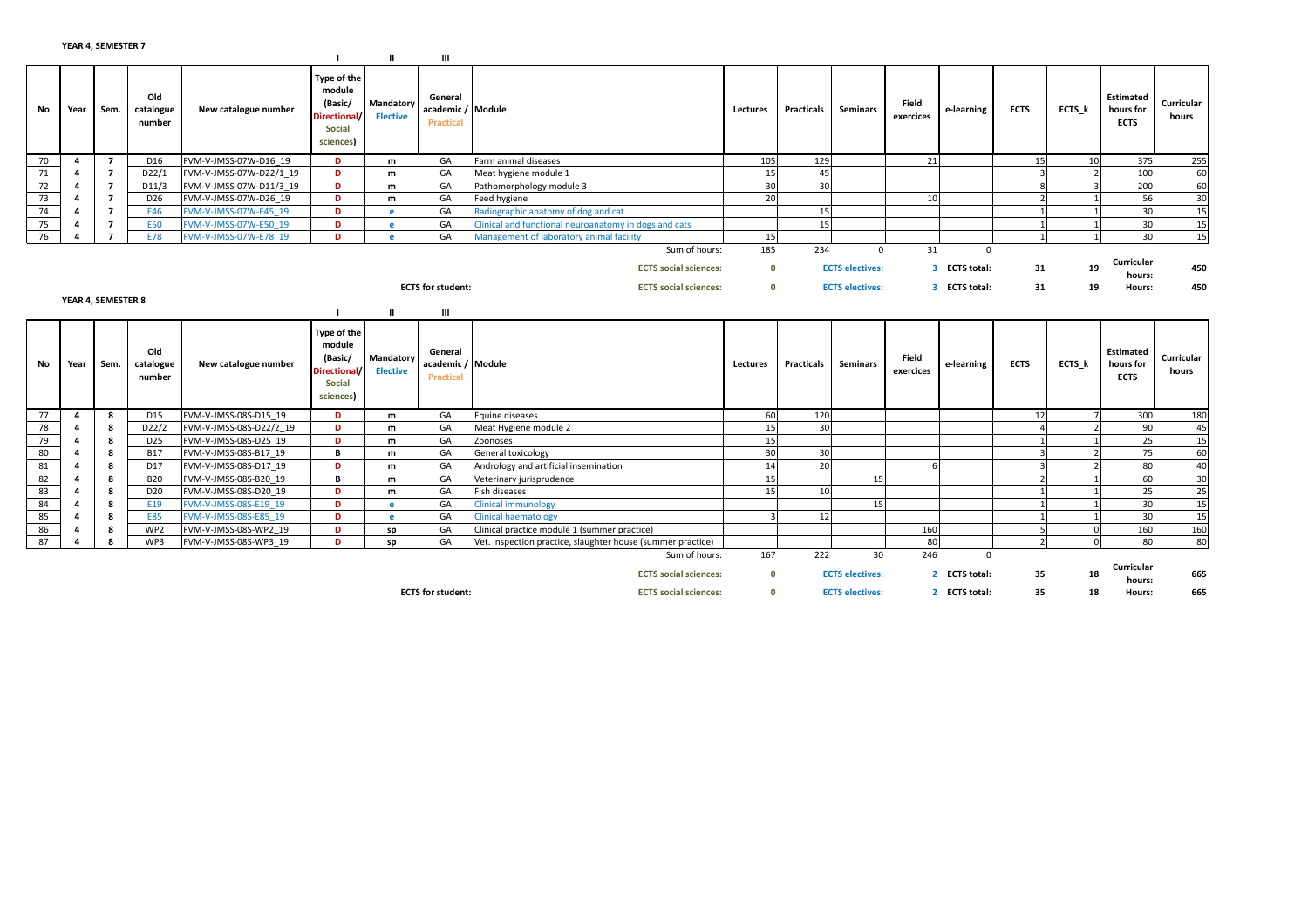|    |      |      |                            |                         |                                                                                         |                  | ш                                         |                                                |          |                   |          |                    |            |             |        |                                       |                     |
|----|------|------|----------------------------|-------------------------|-----------------------------------------------------------------------------------------|------------------|-------------------------------------------|------------------------------------------------|----------|-------------------|----------|--------------------|------------|-------------|--------|---------------------------------------|---------------------|
| No | Year | Sem. | Old<br>catalogue<br>number | New catalogue number    | Type of the<br>module<br>(Basic/<br>Directional/ Elective<br><b>Social</b><br>sciences) | <b>Mandatory</b> | General<br>academic / Module<br>Practical |                                                | Lectures | <b>Practicals</b> | Seminars | Field<br>exercices | e-learning | <b>ECTS</b> | ECTS_k | Estimated<br>hours for<br><b>ECTS</b> | Curricular<br>hours |
| 88 |      |      | D <sub>14</sub>            | FVM-V-JMSS-09W-D14 19   | D                                                                                       | m                | GA                                        | Dog and cat diseases                           |          | 150               |          |                    |            |             |        | 450                                   | 225                 |
| 89 |      |      | D5                         | FVM-V-JMSS-09W-D05 19   | D                                                                                       | m                | GA                                        | Dietetics                                      |          |                   |          |                    |            |             |        | 4(                                    | 30                  |
| 90 |      |      | D <sub>18</sub>            | FVM-V-JMSS-09W-D18 19   | D                                                                                       | m                | GA                                        | Avian diseases                                 |          | 45                |          |                    |            |             |        | 180                                   | 90                  |
| 91 |      |      | D <sub>28</sub>            | FVM-V-JMSS-09W-D28 19   | D.                                                                                      | m                | GA                                        | Administration and legal aspects in veterinary |          |                   | 30       |                    |            |             |        | -60                                   | 45                  |
| 92 |      |      | D19                        | FVM-V-JMSS-09W-D19 19   | Ð                                                                                       | m                | GA                                        | Fur animals diseases                           |          |                   |          |                    |            |             |        |                                       | 25                  |
| 93 |      |      | D23/1                      | FVM-V-JMSS-09W-D23/1 19 | D.                                                                                      | m                | GA                                        | Hygiene of food of animal origin module 1      |          | 45                |          |                    |            |             |        | 195                                   | 75                  |
| 94 |      |      | E20                        | FVM-V-JMSS-09W-E20 19   | Ð                                                                                       |                  | GA                                        | Clinical toxicology of large animals           | 15       |                   |          |                    |            |             |        |                                       | 15                  |
| 95 |      |      | E21                        | FVM-V-JMSS-09W-E21 19   | Ð                                                                                       |                  | GA                                        | Clinical toxicology of small animals           |          |                   |          |                    |            |             |        |                                       | 15                  |
| 96 |      |      | <b>E80</b>                 | FVM-V-JMSS-09W-E80 19   | Ð                                                                                       |                  | GA                                        | Veterinary at the border control               |          |                   |          |                    |            |             |        |                                       | 15                  |
| 97 |      |      | <b>E84</b>                 | FVM-V-JMSS-09W-E84 19   | Ð                                                                                       |                  | GA                                        | Reptile and amphibian dietetics                |          |                   |          |                    |            |             |        |                                       | 15                  |
|    |      |      |                            |                         |                                                                                         |                  |                                           | Sum of hours:                                  | 241      | 255               | 45       |                    |            |             |        |                                       |                     |

ECTS social sciences: <sup>0</sup>ectricular end to the control of the Curricular state of the curricular state of the curricular hours:<br>hours: the hours: hours: Curricular<br>hours: 550 ECTS for student: ECTS social sciences: <sup>0</sup> ECTS electives: <sup>2</sup> ECTS total: <sup>30</sup> <sup>20</sup> Hours: <sup>520</sup> YEAR 5, SEMESTER 10<u>I II III</u> No Year Sem. Old catalogue numberNew catalogue numberType of the module (Basic/ Directional/Social sciences)**Mandatory** ElectiveGeneral academic / ModulePracticale exercices and the contract exercices and the contract of the services exercices and the services exercices and the services of the services of the services of the services of the services of the services of the services e-learning ECTS ECTS EStimated<br>s e-learning ECTS ECTS ECTS Estimated<br>hours for curricular<br>ECTS hours 985 10 D7 FVM-V-JMSS-10S-D07\_19 D<br>5 10 D23/2 FVM-V-JMSS-10S-D23/2 19 D <u>b</u> m m GA Veterinary prevention  $\frac{45}{25}$   $\frac{25}{25}$  5  $\frac{3}{25}$  3 137 75 995 10 <u>D23/2</u> FVM-V-JMSS-10S-D23/2\_19 D<br>5 10 D24 FVM-V-JMSS-10S-D24\_19 D <sup>m</sup>GA Hygiene of food of animal origin module 2 15 30<br>
GA Milk hygiene of food of animal origin module 2 15 30 15 15 15 2 1 56 30 1005 10 <u>D24</u> FVM-V-JMSS-10S-D24\_19 D<br>5 10 R2 FVM-V-JMSS-10S-R02\_19 D <sup>m</sup>m | GA Milk hygiene 15 15 15 15 15 15 15 15 16 30<br>| GA Milk hygiene 15 15 15 15 16 20 16 16 16 16 16 16 16 16 16 16 16 17 18 18 19 19 19 19 19 19 19 19 19 19 1 1015 10 R2 FVM-V-JMSS-10S-R02\_19 D<br>5 10 R3 FVM-V-JMSS-10S-R03 19 D  $\frac{m}{m}$ m GA Rotation - Farm animal diseases experience and the second contract of the contract of the contract of the contract of the contract of the contract of the contract of the contract of the contract of the contract of th 1025 10 R3 FVM-V-JMSS-10S-R03\_19 D<br>5 10 R4 FVM-V-JMSS-10S-R04 19 D <u>b</u> m GA Rotation - Dog and cat diseases 85 <sup>6</sup> <sup>3</sup> <sup>170</sup> <sup>85</sup> 1035 10 R4 FVM-V-JMSS-10S-R04\_19 D<br>5 10 R1 FVM-V-JMSS-10S-R01 19 D <sup>m</sup>**n** GA Rotation Equine diseases 50 40 40 4  $\frac{3}{2}$  90 4 3 142 90 1045 10 R1 FVM-V-JMSS-10S-R01\_19 D<br>5 10 R6 FVM-V-JMSS-10S-R06 19 D <sup>m</sup> GA Rotation - Avian diseases 30 <sup>2</sup> <sup>1</sup> <sup>60</sup> <sup>30</sup> 105FVM-V-JMSS-10S-R06\_19 <sup>m</sup>GA Rotation - Laboratory class of parasitology and the state of the control of the control of the control of the control of the control of the control of the control of the control of the control of the control of the cont Block I: Small Animal Electives [4 ECTS]**b** e GA Behavioural medicine of cats and dogs 15 15 15 15 2 1 45 30 106**5 10** E23 FVM-V-JMSS-10S-E23\_19 **D** 1075 10 E15 FVM-V-JMSS-10S-E15 19 <sup>D</sup>e GA Clinical and laboratory diagnostics in emergency veterinary medicine e 10 1 30 15 108**5 10** E52 FVM-V-JMSS-10S-E52\_19 D e GA Differential diagnostics based on laboratory results 15 15 1 1 1 1 1 1 1 30 15 Block II: Large Animal Electives [4 ECTS]1095 10 E81 FVM-V-JMSS-10S-E81\_19 D<br>5 10 E12 FVM-V-JMSS-10S-E12\_19 D **D** e GA Behavioural medicine of horses 15 1 1 1 1 1 30 15 110**5 10 E12 FVM-V-JMSS-10S-E12 19 D**<br>**5 10 E38 FVM-V-JMSS-10S-E38 19 D b** e GA Veterinary of pig herd 2  $\left| \begin{array}{ccc} 2 & 2 & 13 \end{array} \right|$  1 1 1 30 15 111FVM-V-JMSS-10S-E38\_19 **D** e GA Veterinary of the racing horse 15 15 15 15 15 15 2 1 45 30

|  |                                |                   |                                   |  |    | <b>Block III: Food Hygiene Electives [4 ECTS]</b> |  |  |  |  |
|--|--------------------------------|-------------------|-----------------------------------|--|----|---------------------------------------------------|--|--|--|--|
|  | $\overline{\phantom{a}}$<br>πn | E51               | 1-V-JMSS-10S-E51 19<br><b>FVM</b> |  | GΑ | ement of seafood safety                           |  |  |  |  |
|  | $\overline{a}$<br>πn           |                   | 1-V-JMSS-10S-E42 19<br><b>FVM</b> |  | GА | ement of food and feed safety                     |  |  |  |  |
|  | $\overline{\phantom{a}}$<br>πn | <b>E83</b>        | 1-V-JMSS-10S-E83 19<br><b>FVM</b> |  | GА | Nutraceuticals in farm animals                    |  |  |  |  |
|  | $\sim$<br>∸∼                   | ma i<br><b>LI</b> | I-V-JMSS-10S-E17 19<br><b>FVM</b> |  | GA | lied pharmacology of farm animals                 |  |  |  |  |
|  |                                |                   |                                   |  |    |                                                   |  |  |  |  |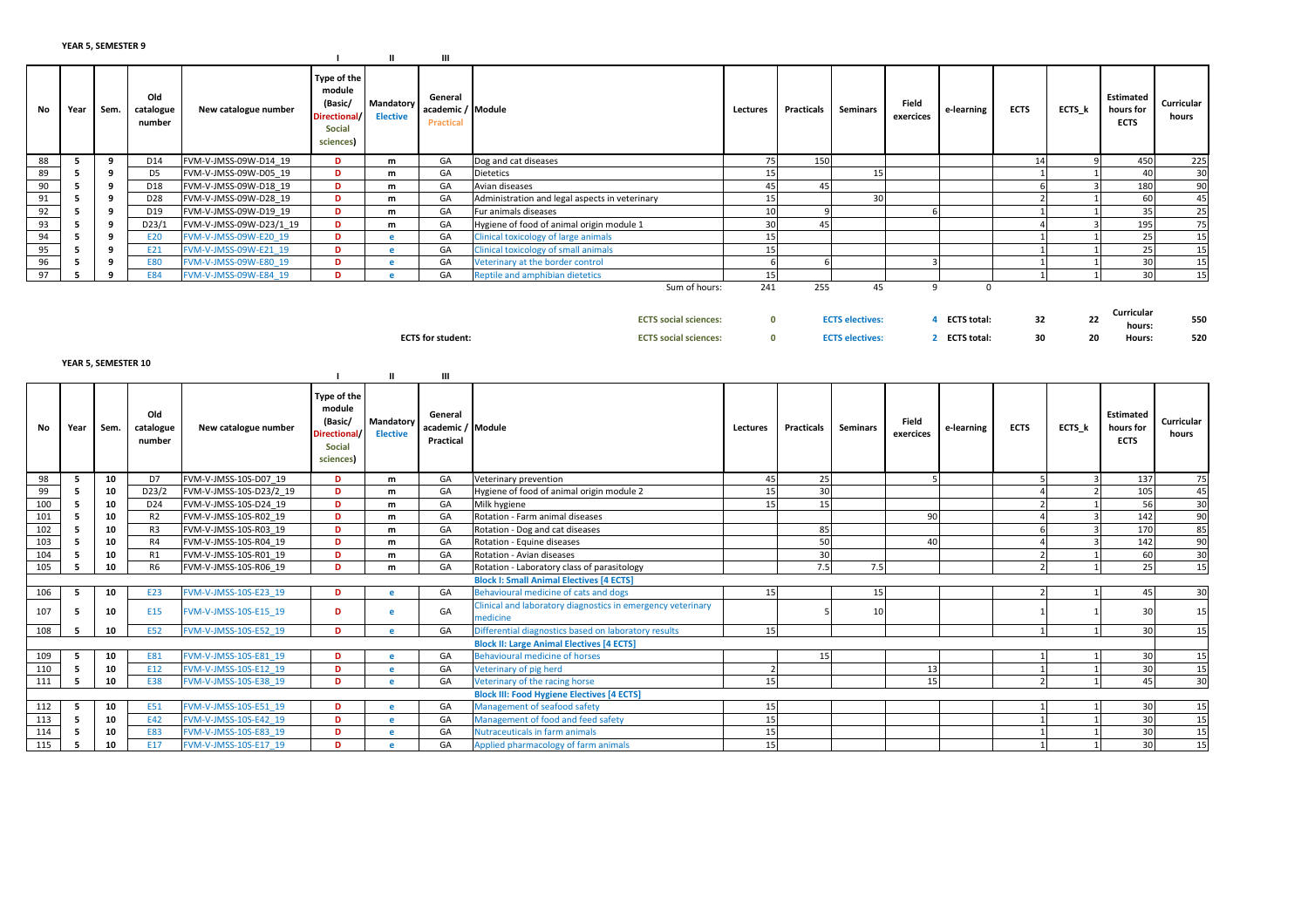|     |      | .    |                            |                       |                                                                         |                              | Ш                                         |                                                       |          |            |                        |                    |                |             |        |                                       |                     |
|-----|------|------|----------------------------|-----------------------|-------------------------------------------------------------------------|------------------------------|-------------------------------------------|-------------------------------------------------------|----------|------------|------------------------|--------------------|----------------|-------------|--------|---------------------------------------|---------------------|
| No  | Year | Sem. | Old<br>catalogue<br>number | New catalogue number  | Type of the<br>module<br>(Basic/<br>Directional/<br>Social<br>sciences) | Mandatory<br><b>Elective</b> | General<br>academic / Module<br>Practical |                                                       | Lectures | Practicals | Seminars               | Field<br>exercices | e-learning     | <b>ECTS</b> | ECTS_k | Estimated<br>hours for<br><b>ECTS</b> | Curricular<br>hours |
|     |      |      |                            |                       |                                                                         |                              |                                           | <b>Other Electives [4 ECTS]</b>                       |          |            |                        |                    |                |             |        |                                       |                     |
| 116 |      | 10   | E43                        | FVM-V-JMSS-10S-E43 19 | D                                                                       |                              | GA                                        | Ophthalmology in small animals                        |          |            |                        |                    |                |             |        |                                       | 15                  |
| 117 |      | 10   | <b>E86</b>                 | FVM-V-JMSS-10S-E86 19 | D.                                                                      |                              | GA                                        | <b>Breed-related disorders</b>                        |          |            |                        |                    |                |             |        |                                       | 15                  |
| 118 |      | 10   | E14                        | FVM-V-JMSS-10S-E14 19 | D                                                                       |                              | GA                                        | From symptoms to diagnosis - skin                     |          |            |                        |                    |                |             |        |                                       | 15                  |
| 119 |      | 10   | <b>E89</b>                 | FVM-V-JMSS-10S-E89 19 | D                                                                       |                              | GA                                        | <b>Veterinary otology</b>                             |          |            |                        |                    |                |             |        |                                       | 15                  |
| 120 |      | 10   | WP4                        | FVM-V-JMSS-10S-WP4 19 | n                                                                       | sp                           | GA                                        | Clinical practice module 2 (summer practice)          |          |            |                        | 160                |                |             |        | 160                                   | 160                 |
| 121 |      | 10   | WP5                        | FVM-V-JMSS-10S-WP5 19 |                                                                         | sp                           | GA                                        | Veterinary inspection, meat hygiene (summer practice) |          |            |                        | 80                 |                |             |        |                                       | 80                  |
|     |      |      |                            |                       |                                                                         |                              |                                           | Sum of hours:                                         | 206      | 283.5      | 47.5                   | 403                | $\Omega$       |             |        |                                       |                     |
|     |      |      |                            |                       |                                                                         |                              |                                           | <b>ECTS</b> social sciences:                          | 0        |            | <b>ECTS electives:</b> |                    | 16 ECTS total: | 52          | 31     | Curricular<br>hours:                  | 940                 |
|     |      |      |                            |                       |                                                                         |                              | <b>ECTS for student:</b>                  | <b>ECTS social sciences:</b>                          | $\Omega$ |            | <b>ECTS electives:</b> |                    | 8 ECTS total:  | 44          |        | <b>Hours:</b>                         | 820                 |

YEAR 6, SEMESTER 11

|     |      |      |                            |                       |                                                                                |                              | Ш                                         |                                                                          |          |              |                 |                    |            |             |        |                                       |                     |
|-----|------|------|----------------------------|-----------------------|--------------------------------------------------------------------------------|------------------------------|-------------------------------------------|--------------------------------------------------------------------------|----------|--------------|-----------------|--------------------|------------|-------------|--------|---------------------------------------|---------------------|
| No  | Year | Sem. | Old<br>catalogue<br>number | New catalogue number  | Type of the<br>module<br>(Basic/<br>Directional/<br><b>Social</b><br>sciences) | Mandatory<br><b>Elective</b> | General<br>academic / Module<br>Practical |                                                                          | Lectures | Practicals   | <b>Seminars</b> | Field<br>exercices | e-learning | <b>ECTS</b> | ECTS k | Estimated<br>hours for<br><b>ECTS</b> | Curricular<br>hours |
| 122 | -6   | 11   | R <sub>5</sub>             | FVM-V-JMSS-11W-R05 19 | D                                                                              | m                            | GA                                        | Rotation - Veterinary laboratory diagnostics                             |          | 15           |                 |                    |            |             |        | 30                                    | 15                  |
| 123 | 6    | 11   | D30                        | FVM-V-JMSS-11W-D30 19 | D.                                                                             | m                            | GA                                        | Herd health management                                                   | 30       | 33           |                 | 12                 |            |             |        | 75                                    | 75                  |
|     |      |      |                            |                       |                                                                                |                              |                                           | <b>Block I: Small Animal Electives [9 ECTS]</b>                          |          |              |                 |                    |            |             |        |                                       |                     |
| 124 | -6   | 11   | E22                        | FVM-V-JMSS-11W-E22 19 | D                                                                              | e                            | GA                                        | Cardiology diagnostics in small animals                                  | 15       |              |                 |                    |            |             |        | 28                                    | 15                  |
| 125 |      | 11   | E24                        | FVM-V-JMSS-11W-E24 19 | D.                                                                             | e                            | GA                                        | Small animal bone and joint surgery                                      |          | 30           |                 |                    |            |             |        | 50                                    | 30                  |
| 126 | -6   | 11   | <b>E53</b>                 | FVM-V-JMSS-11W-E53 19 | D.                                                                             | e                            | GA                                        | Daily clinical practice                                                  |          | 15           |                 |                    |            |             |        | 30                                    | 15                  |
| 127 |      | 11   | E37                        | FVM-V-JMSS-11W-E37 19 | D                                                                              | e                            | GA                                        | Clinical course of small animal surgery                                  |          | 15           |                 |                    |            |             |        | 30                                    | 15                  |
| 128 | -6   | 11   | <b>E54</b>                 | FVM-V-JMSS-11W-E54 19 | D.                                                                             | e                            | GA                                        | Small animal dermatology                                                 |          |              |                 |                    |            |             |        | 30                                    | 15                  |
| 129 | -6   | 11   | E29                        | FVM-V-JMSS-11W-E29_19 | D.                                                                             | e                            | GA                                        | <b>Small animal dentistry</b>                                            |          | $\Omega$     |                 |                    |            |             |        | 30                                    | 15                  |
| 130 | -6   | 11   | E36                        | FVM-V-JMSS-11W-E36 19 | D                                                                              | e                            | GA                                        | Surgery of genital organs of dogs and cats (solo castration)             | 15       | 15           |                 |                    |            |             |        | 45                                    | 30                  |
|     |      |      |                            |                       |                                                                                |                              |                                           | <b>Block II: Large Animal Electives [9 ECTS]</b>                         |          |              |                 |                    |            |             |        |                                       |                     |
| 131 | -6   | 11   | <b>E55</b>                 | FVM-V-JMSS-11W-E55 19 | D                                                                              | $\epsilon$                   | GA                                        | Equine diseases - clinical cases                                         |          | $\mathbf{R}$ |                 |                    |            |             |        | 30                                    | 15                  |
| 132 | 6    | 11   | <b>E56</b>                 | FVM-V-JMSS-11W-E56 19 | D                                                                              | $\bullet$                    | GA                                        | Common surgical procedures in horses                                     |          | 16           |                 |                    |            |             |        | 30                                    | 16                  |
| 133 | 6    | 11   | E31                        | FVM-V-JMSS-11W-E31 19 | D                                                                              | e                            | GA                                        | Ultrasound diagnostics of the reproductive tract in farm<br>animals      |          | 26           |                 |                    |            |             |        | 45                                    | 30                  |
| 134 | -6   | 11   | <b>E57</b>                 | FVM-V-JMSS-11W-E57 19 | D.                                                                             | e                            | GA                                        | Horse dentistry                                                          |          |              |                 |                    |            |             |        | 30                                    | 15                  |
| 135 | -6   | 11   | <b>E58</b>                 | FVM-V-JMSS-11W-E58 19 | D                                                                              | $\mathbf{r}$                 | GA                                        | Horse arthroscopy                                                        |          |              |                 |                    |            |             |        | 30                                    | 15                  |
| 136 | -6   | 11   | E76                        | FVM-V-JMSS-11W-E76 19 | D                                                                              | $\epsilon$                   | GA                                        | Hoof management in cattle                                                |          |              |                 | 12                 |            |             |        | 30                                    | 15                  |
| 137 | -6   | 11   | <b>E59</b>                 | FVM-V-JMSS-11W-E59 19 | D.                                                                             | e.                           | GA                                        | Mastitis prevention and treatment in dairy herds                         |          | 25           |                 |                    |            |             |        | 45                                    | 30                  |
|     |      |      |                            |                       |                                                                                |                              |                                           | <b>Block III: Advanced Imaging Electives [3 ECTS]</b>                    |          |              |                 |                    |            |             |        |                                       |                     |
| 138 |      | 11   | E44                        | FVM-V-JMSS-11W-E44 19 | D                                                                              | e                            | GA                                        | <b>Veterinary oncology</b>                                               |          |              | 15              |                    |            |             |        | 30                                    | 15                  |
| 139 |      | 11   | E39                        | FVM-V-JMSS-11W-E39 19 | D.                                                                             | e                            | GA                                        | Ultrasound diagnostics in companion animals                              |          | 15           |                 |                    |            |             |        | 30                                    | 15                  |
| 140 | -6   | 11   | <b>E60</b>                 | FVM-V-JMSS-11W-E60 19 | D.                                                                             | e                            | GA                                        | Imaging diagnostics in companion animals                                 |          | 15           |                 |                    |            |             |        | 30                                    | 15                  |
|     |      |      |                            |                       |                                                                                |                              |                                           | <b>Block IV: Advanced Internal Medicine Electives [3 ECTS]</b>           |          |              |                 |                    |            |             |        |                                       |                     |
| 141 | -6   | 11   | E61                        | FVM-V-JMSS-11W-E61 19 | D                                                                              | e                            | GA                                        | Management of life-threatening situations in small animal<br>anaesthesia |          |              | 15              |                    |            |             |        | 30                                    | 15                  |
| 142 |      | 11   | <b>E30</b>                 | FVM-V-JMSS-11W-E30 19 | D                                                                              | $\mathbf{r}$                 | GA                                        | Intensive care of dogs and cats                                          |          | 15           |                 |                    |            |             |        | 30                                    | 15                  |
| 143 | -6   | 11   | E62                        | FVM-V-JMSS-11W-E62 19 | D.                                                                             | e                            | GA                                        | From symptoms to diagnosis - advanced course                             |          |              | 15              |                    |            |             |        | 30                                    | 15                  |
|     |      |      |                            |                       |                                                                                |                              |                                           |                                                                          |          |              |                 |                    |            |             |        |                                       |                     |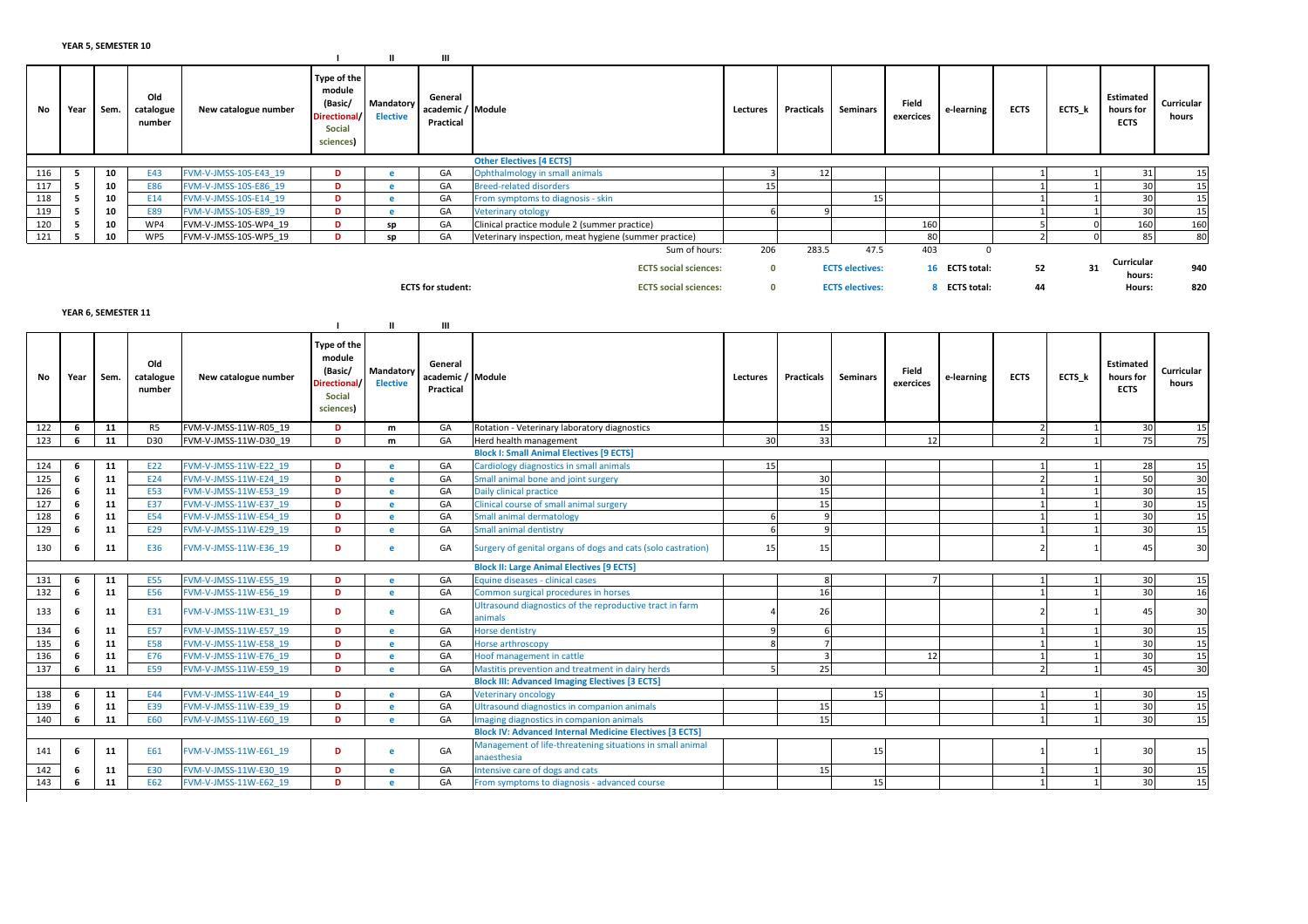|     |      |      |                            |                       |                                                                                       |                              | ш                                         |                                                              |                            |            |                        |                         |                |             |                             |                                       |                     |
|-----|------|------|----------------------------|-----------------------|---------------------------------------------------------------------------------------|------------------------------|-------------------------------------------|--------------------------------------------------------------|----------------------------|------------|------------------------|-------------------------|----------------|-------------|-----------------------------|---------------------------------------|---------------------|
| No  | Year | Sem. | Old<br>catalogue<br>number | New catalogue number  | Type of the<br>module<br>(Basic/<br><b>Directional/</b><br><b>Social</b><br>sciences) | Mandatory<br><b>Elective</b> | General<br>academic / Module<br>Practical |                                                              | Lectures                   | Practicals | <b>Seminars</b>        | Field<br>exercices      | e-learning     | <b>ECTS</b> | ECTS_k                      | Estimated<br>hours for<br><b>ECTS</b> | Curricular<br>hours |
|     |      |      |                            |                       |                                                                                       |                              |                                           | <b>Other Electives [10 ECTS]</b>                             |                            |            |                        |                         |                |             |                             |                                       |                     |
| 144 | -6   | 11   | E <sub>4</sub>             | FVM-V-JMSS-11W-E04 19 | D                                                                                     | e                            | GA                                        | Communication and negotiations skills in veterinary practice |                            | 10         |                        |                         |                |             |                             | 25                                    | 15                  |
| 145 | 6    | 11   | E41                        | FVM-V-JMSS-11W-E41 19 | D                                                                                     | $\bullet$                    | GA                                        | <b>Exotic animals medicine</b>                               | 24                         |            |                        |                         |                |             |                             | 45                                    | 30                  |
| 146 | -6   | 11   | E63                        | FVM-V-JMSS-11W-E63 19 | D                                                                                     |                              | GA                                        | Clinical course of exotic animal diseases (ZOO)              |                            |            |                        | 21                      |                |             |                             | 60                                    | 30                  |
| 147 | 6    | 11   | E32                        | FVM-V-JMSS-11W-E32 19 | D                                                                                     |                              |                                           | Management of veterinary practice                            |                            |            |                        |                         |                |             |                             | 30                                    | 15                  |
| 148 |      | 11   | E64                        | FVM-V-JMSS-11W-E64 19 | D                                                                                     |                              | GA                                        | Introduction to cynology and dog show essentials             | 12                         |            |                        |                         |                |             |                             | 30                                    | 15                  |
| 149 | -6   | 11   | E34                        | FVM-V-JMSS-11W-E34 19 | D                                                                                     |                              | GA                                        | Herd health management in small ruminants                    |                            | 10         |                        | 15                      |                |             |                             | 45                                    | 30                  |
| 150 | -6   | 11   | E74                        | FVM-V-JMSS-11W-E74 19 | D                                                                                     |                              | GA                                        | <b>Clinical anaesthesiology</b>                              |                            | 15         |                        |                         |                |             |                             | 30                                    | 15                  |
| 151 |      | 11   | <b>E83</b>                 | FVM-V-JMSS-10S-E83 19 | D                                                                                     |                              | GA                                        | Nutraceuticals in farm animals                               | 15                         |            |                        |                         |                |             |                             | 30                                    | 15                  |
|     |      |      |                            |                       |                                                                                       |                              |                                           | Sum of hours:                                                | 175                        | 327        | 47                     | 67                      | $\mathbf 0$    |             |                             |                                       |                     |
|     |      |      |                            |                       |                                                                                       |                              |                                           | <b>ECTS</b> social sciences:                                 | $\mathbf{0}$               |            | <b>ECTS electives:</b> |                         | 55 ECTS total: | 59          | 35                          | Curricular<br>hours:                  | 1066                |
|     |      |      |                            |                       |                                                                                       |                              | <b>ECTS</b> for student:                  | <b>ECTS</b> social sciences:                                 | $\mathbf{0}$               |            | <b>ECTS electives:</b> |                         | 42 ECTS total: | 46          |                             | Hours:                                | 871                 |
|     |      |      |                            |                       |                                                                                       |                              |                                           | Total curricular hours excluding research project:           |                            |            | 6511,                  |                         |                |             | including research project: | 6961                                  |                     |
|     |      |      |                            |                       |                                                                                       |                              |                                           |                                                              | <b>Total offered ECTS:</b> | 428        |                        | <b>Social sciences:</b> | 15             |             | <b>Electives:</b>           | 128                                   |                     |
|     |      |      |                            |                       |                                                                                       |                              |                                           | Max ECTS per student:                                        |                            | 385        |                        | <b>Social sciences:</b> | 15             |             | <b>Electives:</b>           | 105                                   |                     |
|     |      |      |                            |                       |                                                                                       |                              |                                           | Min ECTS per student:                                        |                            | 360        |                        | <b>Social sciences:</b> | 12             |             | <b>Electives:</b>           | 80                                    |                     |
|     |      |      |                            |                       |                                                                                       |                              |                                           |                                                              |                            |            |                        |                         |                |             |                             |                                       |                     |

YEAR 6, SEMESTER 11

|     |      | 1.2711.0, 3.2111.211.22 |                            |                       |                                                                                       |                              | Ш                                         |                                                          |          |                   |                        |                    |                |              |        |                                       |                     |
|-----|------|-------------------------|----------------------------|-----------------------|---------------------------------------------------------------------------------------|------------------------------|-------------------------------------------|----------------------------------------------------------|----------|-------------------|------------------------|--------------------|----------------|--------------|--------|---------------------------------------|---------------------|
| No  | Year | Sem.                    | Old<br>catalogue<br>number | New catalogue number  | Type of the<br>module<br>(Basic/<br><b>Directional/</b><br><b>Social</b><br>sciences) | Mandatory<br><b>Elective</b> | General<br>academic / Module<br>Practical |                                                          | Lectures | <b>Practicals</b> | <b>Seminars</b>        | Field<br>exercices | e-learning     | <b>ECTS</b>  | ECTS_k | Estimated<br>hours for<br><b>ECTS</b> | Curricular<br>hours |
| 152 |      | 11                      | E66                        | FVM-V-JMSS-11W-E66 19 | B                                                                                     |                              | GA                                        | Individual research project, completed with dissertation |          | 450               |                        |                    |                | $\sim$<br>۷L |        | 450                                   | 450                 |
|     |      |                         |                            |                       |                                                                                       |                              |                                           | Sum of hours:<br><b>ECTS social sciences:</b>            | 0<br>0   | 450               | <b>ECTS electives:</b> |                    | 20 ECTS total: | 20           |        | Curricular<br>hours                   | 450                 |
|     |      |                         |                            |                       |                                                                                       |                              |                                           |                                                          |          |                   |                        |                    |                |              |        |                                       |                     |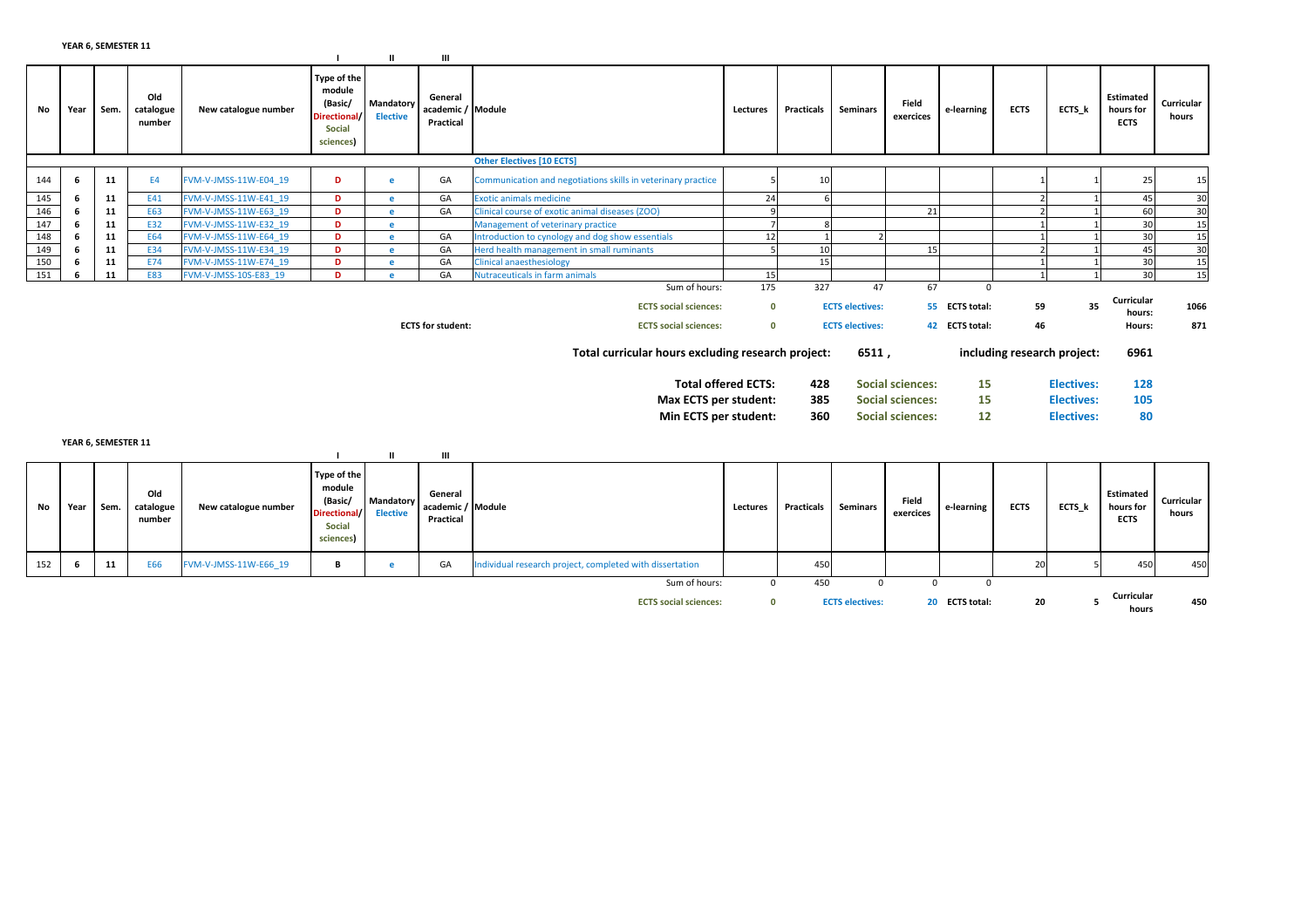### LEARNING OUTCOMES MATRIX

Unit: Faculty of Veterinary Medicine Level of study: Long-cycle Master's degree programme Field of studies: Veterinary Medicine Profile of study: General Academic (GA)

|               |                            |                            |                                                             |                                              |         |                                             |                    |                        |                                |                           |                             |          |                                         | <b>Modules</b>      |                   |                                            |                                           |                       |                                 |                          |                                            |                                      |                                      |                             |                                     |                                       |
|---------------|----------------------------|----------------------------|-------------------------------------------------------------|----------------------------------------------|---------|---------------------------------------------|--------------------|------------------------|--------------------------------|---------------------------|-----------------------------|----------|-----------------------------------------|---------------------|-------------------|--------------------------------------------|-------------------------------------------|-----------------------|---------------------------------|--------------------------|--------------------------------------------|--------------------------------------|--------------------------------------|-----------------------------|-------------------------------------|---------------------------------------|
|               |                            |                            |                                                             |                                              |         |                                             |                    |                        |                                |                           |                             |          |                                         | Year I              |                   |                                            |                                           |                       |                                 |                          |                                            |                                      |                                      |                             |                                     |                                       |
| Effect symbol | <b>Directional effects</b> | 1<br>Animal anatomy Module | $\overline{\phantom{0}}$<br>Histology and embroylogy Module | Cell biology<br><b><i><u><u></u></u></i></b> | Biology | Information technology<br><b>Biophysics</b> | Chemistry<br>Latin | Copyrights in academia | I<br>Physical education Module | Molecular cell physiology | Intercultural communication | Calculus | English language for university student | Successful learning | Critical thinking | Animal anatomy Module 2<br>Polish language | $\sim$<br>Histology and embryology Module | Biochemistry Module 1 | General and veterinary genetics | Environmental protection | Biostatistics and methods of documentation | History of veterinary and deontology | Polish language Module 1<br>Agronomy | Physical education Module 2 | Aquaculture and exotic animals care | Breeds and varieties of dogs and cats |

## **KNOWLEDGE**

#### Graduate knows and understands:

|                |                                                                                                                                                                                                                          |                |              |              | <b>Basic sciences</b> |                          |   |   |  |                |  |   |   |   |              |   |   |              |  |              |   |  |   |
|----------------|--------------------------------------------------------------------------------------------------------------------------------------------------------------------------------------------------------------------------|----------------|--------------|--------------|-----------------------|--------------------------|---|---|--|----------------|--|---|---|---|--------------|---|---|--------------|--|--------------|---|--|---|
| WW_NP1         | knows and describes regular morphology of the animal<br>organism: cells, tissues, organs and systems                                                                                                                     | 3              | $\mathbf{1}$ | $\mathbf{1}$ | $\overline{3}$        |                          |   |   |  |                |  |   |   | 3 |              |   |   | $\mathbf{1}$ |  | $\mathbf{1}$ |   |  |   |
| WW NP2         | knows structure, describes and explains functions of the<br>systems of the animal organism (respiratory,<br>gastrointestinal, cardiovascular, urinary, nervous,<br>locomotion, reproductive, endocrine, immune and skin) | $\overline{3}$ | $\mathbf{1}$ |              |                       | 3                        |   |   |  |                |  |   |   | 3 | $\mathbf{1}$ |   |   |              |  |              |   |  |   |
| WW_NP3         | describes and interprets development of organs and the<br>whole organism in relation to the adult organism                                                                                                               |                | $\mathbf{1}$ |              |                       |                          |   |   |  |                |  |   |   |   | $\mathbf{1}$ |   |   |              |  |              |   |  |   |
| WW NP4         | describes and explains metabolic processes on the<br>molecular, cellular, organ and organism levels                                                                                                                      | $\mathbf{1}$   |              |              |                       |                          | 3 |   |  | $\overline{3}$ |  |   |   | 3 |              | 3 |   |              |  |              |   |  |   |
| WW NP5         | describes and explains homeostasis, neurohormonal<br>regulation reproduction, ageing and death                                                                                                                           | $\mathbf{1}$   |              |              |                       |                          |   |   |  | $\mathbf{1}$   |  |   |   | 3 |              |   |   |              |  |              |   |  |   |
| WW NP6         | describes, explains and interprets rules and mechanisms<br>governing animal health, disease and therapy, from the<br>cellular level, through the organs, organisms, herds to the<br>whole population of animals          |                |              |              |                       |                          |   |   |  |                |  |   |   |   |              |   |   |              |  |              |   |  |   |
| WW NP7         | knows and interprets patophysiological changes in the<br>organs and systems, biological mechanisms (including<br>immunological) and pharmacological mechanisms<br>facilitating recovery                                  |                |              |              |                       |                          |   |   |  |                |  |   |   |   |              |   |   |              |  |              |   |  |   |
| WW_NP8         | identifies and describes biology of infectious agents<br>inducing diseases transmitted between animals, animals<br>and humans, including mechanisms of the disease<br>transmission and organism defence systems          |                |              |              |                       |                          |   |   |  |                |  |   |   |   |              |   |   |              |  |              |   |  |   |
| WW NP9         | defines and describes genetic mechanisms, identifies<br>genetic disorders and knows bases of the genetic<br>engineering                                                                                                  |                |              |              |                       |                          |   |   |  |                |  |   |   |   |              |   | 3 |              |  |              |   |  | 3 |
| WW_NP10        | defines and describes mechanisms of drug action, their<br>fate in the organism and drug-to-drug interactions                                                                                                             |                |              |              |                       |                          |   |   |  |                |  |   |   |   |              |   |   |              |  |              |   |  |   |
| <b>WW NP11</b> | utilises chemoterapeutics                                                                                                                                                                                                |                |              |              |                       |                          |   |   |  |                |  |   |   |   |              |   |   |              |  |              |   |  |   |
|                | WW NP12 prescribes drugs                                                                                                                                                                                                 |                |              |              |                       |                          |   |   |  |                |  |   |   |   |              |   |   |              |  |              |   |  |   |
|                | WW NP13 knows and uses English and Latin medical nomenclature                                                                                                                                                            | 3              |              |              |                       |                          |   | 3 |  |                |  |   |   | 3 |              |   |   |              |  |              |   |  |   |
|                | knows and uses Polish language to the effect of<br>WW NP14 communication with the specialists in the veterinary and<br>related sciences, uses Polish source materials                                                    | 3              |              |              |                       |                          |   |   |  |                |  | 2 | 3 |   |              |   |   |              |  |              | 3 |  |   |
|                |                                                                                                                                                                                                                          |                |              |              |                       | <b>Clinical sciences</b> |   |   |  |                |  |   |   |   |              |   |   |              |  |              |   |  |   |
| W NK1          | describes, explains and interprets disorders on the cellular,<br>tissue, organ, system and organism levels occurring in the<br>course of the disease                                                                     | 3              |              |              |                       |                          |   |   |  |                |  |   |   | 3 |              |   |   |              |  |              |   |  |   |
| W NK2          | describes, explains and interprets mechanisms of the<br>organ and organism pathologies                                                                                                                                   | 3              |              |              |                       |                          |   |   |  |                |  |   |   | 3 |              |   |   |              |  |              |   |  |   |
| W NK3          | describes and interprets causes and symptoms of the<br>disease, describes and interprets patomorphological<br>changes, uses procedures for therapy and prevention in<br>the particular diseases                          | 3              |              |              |                       |                          |   |   |  |                |  |   |   |   |              |   |   |              |  |              |   |  |   |
| W NK4          | implements diagnostic (including differential diagnostics)<br>and therapeutic procedures                                                                                                                                 |                |              |              |                       |                          |   |   |  |                |  |   |   |   |              |   |   |              |  |              |   |  |   |
| W NK5          | carries out clinical evaluation and monitors heard health in<br>the intensive production                                                                                                                                 |                |              |              |                       |                          |   |   |  |                |  |   |   |   |              |   |   |              |  |              |   |  |   |
| W_NK6          | implements official epizootic procedures in case of the law-<br>regulated diseases                                                                                                                                       |                |              |              |                       |                          |   |   |  |                |  |   |   |   |              |   |   |              |  |              |   |  |   |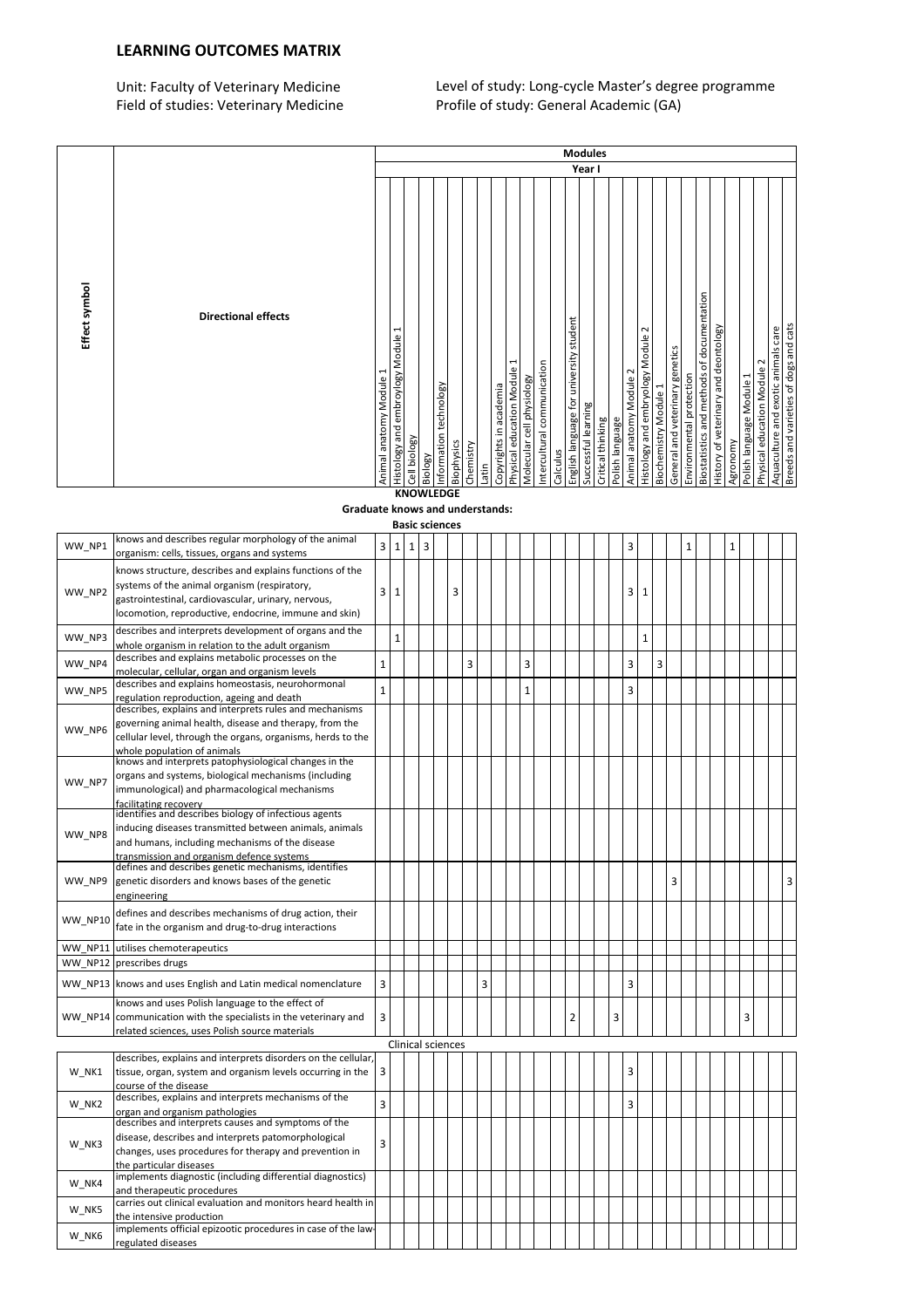|       | collects, analyses and correctly interprets clinical data,  |   |  |                   |  |  |  |  |  |  |  |  |  |  |          |                               |
|-------|-------------------------------------------------------------|---|--|-------------------|--|--|--|--|--|--|--|--|--|--|----------|-------------------------------|
| W NK7 | results of the laboratory tests and other diagnostics       |   |  |                   |  |  |  |  |  |  |  |  |  |  |          |                               |
|       | techniques                                                  |   |  |                   |  |  |  |  |  |  |  |  |  |  |          |                               |
|       | indicates and interprets appropriate law regulations,       |   |  |                   |  |  |  |  |  |  |  |  |  |  |          |                               |
| W NK8 | knows rules governing issuing of the verdicts and creates   |   |  |                   |  |  |  |  |  |  |  |  |  |  | 2        |                               |
|       | official opinions for the law courts, state, local and      |   |  |                   |  |  |  |  |  |  |  |  |  |  |          |                               |
|       | veterinary administration                                   |   |  |                   |  |  |  |  |  |  |  |  |  |  |          |                               |
|       | knows bases of the functioning of state veterinary service, |   |  |                   |  |  |  |  |  |  |  |  |  |  |          |                               |
| W NK9 | also in the aspect of public health prevention              |   |  |                   |  |  |  |  |  |  |  |  |  |  |          |                               |
|       |                                                             |   |  | Animal production |  |  |  |  |  |  |  |  |  |  |          |                               |
|       | describes breeds within animal species, describes rules of  |   |  |                   |  |  |  |  |  |  |  |  |  |  |          |                               |
| W PZ1 | animal husbandry and breeding                               | 3 |  |                   |  |  |  |  |  |  |  |  |  |  |          | $3 \overline{\smash{\big)}3}$ |
|       | describes rules for animal selection for breeding, methods  |   |  |                   |  |  |  |  |  |  |  |  |  |  |          |                               |
| W PZ2 | of breeding and selection                                   |   |  |                   |  |  |  |  |  |  |  |  |  |  |          | $\overline{3}$                |
|       |                                                             |   |  |                   |  |  |  |  |  |  |  |  |  |  |          |                               |
| W PZ3 | describes rules of animal feeding (according to the species |   |  |                   |  |  |  |  |  |  |  |  |  |  | 1        |                               |
|       | specifics), elaborates and analyses diet compositions       |   |  |                   |  |  |  |  |  |  |  |  |  |  |          |                               |
| W PZ4 | describes and evaluates conditions for animal welfare       |   |  |                   |  |  |  |  |  |  |  |  |  |  | $1\vert$ | 1                             |
|       |                                                             |   |  |                   |  |  |  |  |  |  |  |  |  |  |          |                               |
| W PZ5 | describes and interprets rules of produce economics         |   |  |                   |  |  |  |  |  |  |  |  |  |  |          |                               |
|       | describes conditions for appropriate utilisation and        |   |  |                   |  |  |  |  |  |  |  |  |  |  |          |                               |
| W PZ6 | disposal of animal by-products and management of waste      |   |  |                   |  |  |  |  |  |  |  |  |  |  |          |                               |
|       | from animal production                                      |   |  |                   |  |  |  |  |  |  |  |  |  |  |          |                               |
|       |                                                             |   |  | Food hygiene      |  |  |  |  |  |  |  |  |  |  |          |                               |
|       | describes and interprets methods of consumers health        |   |  |                   |  |  |  |  |  |  |  |  |  |  |          |                               |
| W HŻ1 | protection by the appropriate organ responsible for the     |   |  |                   |  |  |  |  |  |  |  |  |  |  |          |                               |
|       | production of foods of animal origin                        |   |  |                   |  |  |  |  |  |  |  |  |  |  |          |                               |
|       |                                                             |   |  |                   |  |  |  |  |  |  |  |  |  |  |          |                               |
|       | describes, interprets and evaluates conditions of hygiene   |   |  |                   |  |  |  |  |  |  |  |  |  |  |          |                               |
| W HŻ2 | and technology of production, food safety, also uses        |   |  |                   |  |  |  |  |  |  |  |  |  |  |          |                               |
|       | appropriate law regulations of the veterinary supervision   |   |  |                   |  |  |  |  |  |  |  |  |  |  |          |                               |
|       | conducts ante-mortem and post-mortem examination of         | 3 |  |                   |  |  |  |  |  |  |  |  |  |  |          |                               |
| W HŻ3 | animals                                                     |   |  |                   |  |  |  |  |  |  |  |  |  |  |          |                               |
| W HŻ4 | describes and implies HACCP (Hazard Analysis and Critical   |   |  |                   |  |  |  |  |  |  |  |  |  |  |          |                               |
|       | Control Points) procedures                                  |   |  |                   |  |  |  |  |  |  |  |  |  |  |          |                               |

**SKILLS** 

Graduate knows how to:

basic professional skills

|         | effectively communicates with clients, veterinary surgeons                   |                |                               |  |   |                |   |  |   |                |  |  |   |  |                |                |              |  |                |
|---------|------------------------------------------------------------------------------|----------------|-------------------------------|--|---|----------------|---|--|---|----------------|--|--|---|--|----------------|----------------|--------------|--|----------------|
| U OUZ1  | and employees of the state sanitary control, state and                       |                |                               |  |   |                |   |  |   |                |  |  |   |  |                | $\mathbf{1}$   |              |  |                |
|         | local administration                                                         |                |                               |  |   |                |   |  |   |                |  |  |   |  |                |                |              |  |                |
| U OUZ2  | knows how to listen and explain in the language that is                      | $\overline{3}$ |                               |  |   | $\overline{2}$ |   |  | 3 | $\overline{2}$ |  |  | 3 |  | $\mathbf{1}$   |                | $\mathbf{1}$ |  | $\mathbf{1}$   |
|         | understandable and appropriate for the situation                             |                |                               |  |   |                |   |  |   |                |  |  |   |  |                |                |              |  |                |
|         | formulates clear case studies and knows how to create                        |                |                               |  |   |                |   |  |   |                |  |  |   |  |                |                |              |  |                |
|         | documentation according to the current laws and                              |                |                               |  |   |                |   |  |   |                |  |  |   |  |                |                |              |  |                |
| U OUZ3  | regulations, in the form understandable for the owner of                     |                |                               |  |   |                |   |  |   |                |  |  |   |  | 3              |                |              |  |                |
|         | the animal and clear for other veterinary surgeons                           |                |                               |  |   |                |   |  |   |                |  |  |   |  |                |                |              |  |                |
| U OUZ4  | knows how to operate in the interdisciplinary team                           |                |                               |  |   |                |   |  |   |                |  |  |   |  |                |                |              |  |                |
|         | appropriately interprets responsibility of the veterinary                    |                |                               |  |   |                |   |  |   |                |  |  |   |  |                |                |              |  |                |
| U OUZ5  | surgeon towards animal, its owner, society and                               |                |                               |  |   |                |   |  |   |                |  |  |   |  | $\overline{2}$ | $\overline{2}$ |              |  | $\overline{2}$ |
|         | environment                                                                  |                |                               |  |   |                |   |  |   |                |  |  |   |  |                |                |              |  |                |
|         | evaluates economical and sociological implications of the                    |                |                               |  |   |                |   |  |   |                |  |  |   |  |                |                |              |  |                |
| U OUZ6  | veterinary practice                                                          |                |                               |  |   |                |   |  |   |                |  |  |   |  | 3              |                |              |  |                |
|         | understands the need of the best possible utilisation of                     |                |                               |  |   |                |   |  |   |                |  |  |   |  |                |                |              |  |                |
| U OUZ7  | professional skills in order to enhance the quality of                       | 3              |                               |  |   |                |   |  |   |                |  |  | 3 |  |                | 2 <sup>1</sup> | $\mathbf{1}$ |  | $\mathbf{1}$   |
|         | veterinary care, animal welfare and public health                            |                |                               |  |   |                |   |  |   |                |  |  |   |  |                |                |              |  |                |
|         | Graduate knows how to organise and implement veterinary practice, including: |                |                               |  |   |                |   |  |   |                |  |  |   |  |                |                |              |  |                |
|         | knows self and employer responsibilities and obligations in                  |                |                               |  |   |                |   |  |   |                |  |  |   |  |                |                |              |  |                |
| U OUZ8  | light of the law and occupational health and safety                          |                |                               |  |   |                |   |  |   |                |  |  |   |  |                |                |              |  |                |
|         | regulations                                                                  |                |                               |  |   |                |   |  |   |                |  |  |   |  |                |                |              |  |                |
|         | can calculate fees, knows how to issue an official invoice                   |                |                               |  |   |                |   |  |   |                |  |  |   |  |                |                |              |  |                |
| U OUZ9  | and respects rules of proper financial and medical                           |                |                               |  |   |                |   |  |   |                |  |  |   |  |                |                |              |  |                |
|         | documentation                                                                |                |                               |  |   |                |   |  |   |                |  |  |   |  |                |                |              |  |                |
|         | uses computer systems for effective communication,                           |                |                               |  |   |                |   |  |   |                |  |  |   |  |                |                |              |  |                |
| U OUZ10 | accumulation, processing, analysis and propagation of                        |                |                               |  | 3 |                |   |  |   |                |  |  |   |  | 3              |                |              |  |                |
|         | information                                                                  |                |                               |  |   |                |   |  |   |                |  |  |   |  |                |                |              |  |                |
| U OUZ11 | acts within the current standards and ethical obligations                    |                |                               |  |   |                |   |  |   |                |  |  |   |  |                | $\overline{2}$ |              |  |                |
| U_OUZ12 | understands the need of continuous education for                             | $\mathbf{1}$   |                               |  |   |                |   |  |   |                |  |  | 3 |  | $\mathbf{1}$   | $1\vert$       | $\mathbf{1}$ |  |                |
|         | professional development                                                     |                |                               |  |   |                |   |  |   |                |  |  |   |  |                |                |              |  |                |
| U_OUZ13 | can adapt professional offer to the dynamically changing                     |                |                               |  |   |                |   |  |   |                |  |  |   |  |                |                |              |  |                |
|         | situation on the work market                                                 |                |                               |  |   |                |   |  |   |                |  |  |   |  |                |                |              |  |                |
|         | knows his limitations and knows how to use the                               |                |                               |  |   |                |   |  |   |                |  |  |   |  |                |                |              |  |                |
| U_OUZ14 | professional advice and help of the specialists or                           | 3              |                               |  |   |                |   |  |   |                |  |  |   |  | 3              |                |              |  |                |
|         | specialised units in difficult cases                                         |                |                               |  |   |                |   |  |   |                |  |  |   |  |                |                |              |  |                |
| U OUZ15 | uses English and Latin medical nomenclature                                  | $\overline{3}$ |                               |  |   |                | 3 |  |   |                |  |  | 3 |  |                |                |              |  |                |
| U OUZ16 | can communicate in Polish and knows how to use Polish                        | 3              |                               |  |   |                |   |  |   |                |  |  | 3 |  |                |                |              |  |                |
|         | professional source materials                                                |                |                               |  |   |                |   |  |   |                |  |  |   |  |                |                |              |  |                |
|         |                                                                              |                | practical professional skills |  |   |                |   |  |   |                |  |  |   |  |                |                |              |  |                |
|         | performs veterinary investigation in order to acquire                        |                |                               |  |   |                |   |  |   |                |  |  |   |  |                |                |              |  |                |
| U PUZ1  | precise information on single animal and group of animals                    |                |                               |  |   |                |   |  |   |                |  |  |   |  |                |                |              |  |                |
|         | (heard), and their environment                                               |                |                               |  |   |                |   |  |   |                |  |  |   |  |                |                |              |  |                |
| U PUZ2  | handles animals in safe and humane way, and instructs                        |                |                               |  |   |                |   |  |   |                |  |  |   |  |                |                |              |  |                |
|         | others to do alike                                                           |                |                               |  |   |                |   |  |   |                |  |  |   |  |                |                |              |  |                |
| U PUZ3  | carries out full clinical evaluation                                         |                |                               |  |   |                |   |  |   |                |  |  |   |  |                |                |              |  |                |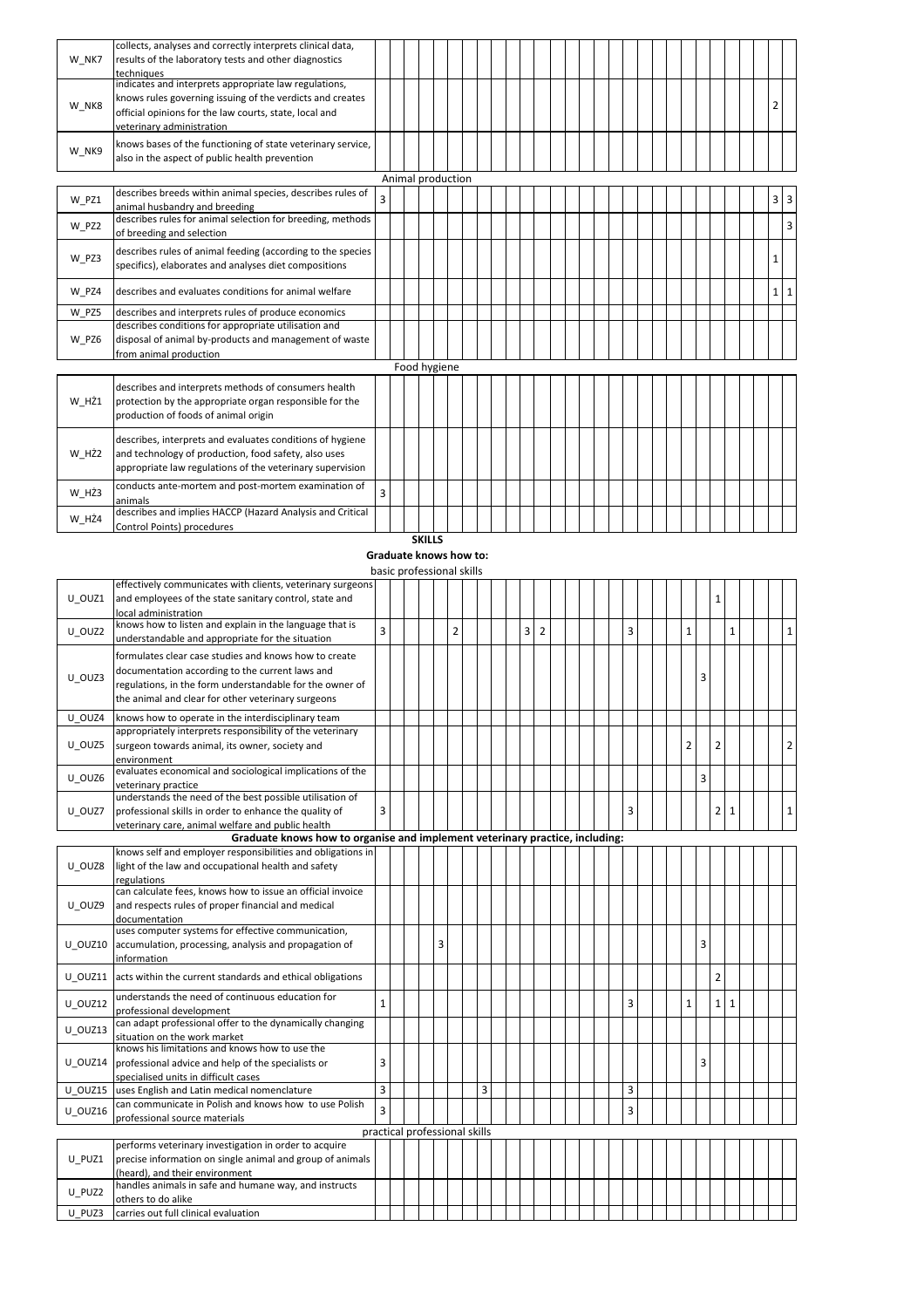|         | performs first aid procedures for all animal species for                                                   |                      |           |  |   |                |  |  |  |  |  |  |   |  |   |                |  |  |
|---------|------------------------------------------------------------------------------------------------------------|----------------------|-----------|--|---|----------------|--|--|--|--|--|--|---|--|---|----------------|--|--|
| U PUZ4  | haemorrhage, wounds, respiratory disorders, eye and ear                                                    |                      |           |  |   |                |  |  |  |  |  |  |   |  |   |                |  |  |
|         | injuries, internal injuries, heart block, loss of                                                          |                      |           |  |   |                |  |  |  |  |  |  |   |  |   |                |  |  |
|         | consciousness, cahexia, burns and tissue injuries<br>evaluates nutritional state of the animal and ordains |                      |           |  |   |                |  |  |  |  |  |  |   |  |   |                |  |  |
| U PUZ5  |                                                                                                            |                      |           |  |   |                |  |  |  |  |  |  |   |  |   | $\overline{2}$ |  |  |
|         | information on proper animal nutrition<br>collects and safeguards the biological material, knows the       |                      |           |  |   |                |  |  |  |  |  |  |   |  |   |                |  |  |
|         | rules of sample transport and basic laboratory analyses,                                                   |                      |           |  |   |                |  |  |  |  |  |  |   |  |   |                |  |  |
| U PUZ6  | properly evaluates and interprets results of laboratory                                                    |                      |           |  |   | $\overline{2}$ |  |  |  |  |  |  | 3 |  |   |                |  |  |
|         | analyses                                                                                                   |                      |           |  |   |                |  |  |  |  |  |  |   |  |   |                |  |  |
|         |                                                                                                            |                      |           |  |   |                |  |  |  |  |  |  |   |  |   |                |  |  |
|         | uses diagnostic apparatuses including x-ray, ultrasound                                                    |                      |           |  |   |                |  |  |  |  |  |  |   |  |   |                |  |  |
| U PUZ7  | and others, according to its manuals and health and safety                                                 |                      |           |  |   | 2              |  |  |  |  |  |  |   |  | 3 |                |  |  |
|         | regulations concerning animals and humans                                                                  |                      |           |  |   |                |  |  |  |  |  |  |   |  |   |                |  |  |
| U PUZ8  | implements proper official epizootic procedures in case of                                                 |                      |           |  | 3 |                |  |  |  |  |  |  |   |  |   |                |  |  |
|         | the law-regulated diseases                                                                                 |                      |           |  |   |                |  |  |  |  |  |  |   |  |   |                |  |  |
| U PUZ9  | acquires and uses information on registered drugs                                                          |                      |           |  |   |                |  |  |  |  |  |  |   |  |   |                |  |  |
|         | prescribes and uses drugs and medical materials according                                                  |                      |           |  |   |                |  |  |  |  |  |  |   |  |   |                |  |  |
| U PUZ10 | to current regulations, including rules of their safe storage                                              |                      |           |  |   |                |  |  |  |  |  |  |   |  |   |                |  |  |
|         | and utilisation                                                                                            |                      |           |  |   |                |  |  |  |  |  |  |   |  |   |                |  |  |
| U PUZ11 | uses methods of safe sedation, general and local                                                           |                      |           |  |   |                |  |  |  |  |  |  |   |  |   |                |  |  |
|         | anaesthesia, and methods for pain evaluation and relief                                                    |                      |           |  |   |                |  |  |  |  |  |  |   |  |   |                |  |  |
|         |                                                                                                            |                      |           |  |   |                |  |  |  |  |  |  |   |  |   |                |  |  |
| U PUZ12 | choses the treatment adequate for the diagnosed disease                                                    |                      |           |  |   |                |  |  |  |  |  |  |   |  |   |                |  |  |
|         | implements rules of aseptic and antiseptic surgery                                                         |                      |           |  |   |                |  |  |  |  |  |  |   |  |   |                |  |  |
| U PUZ13 | procedures, and uses proper methods of tools sterilisation                                                 |                      |           |  |   |                |  |  |  |  |  |  |   |  |   |                |  |  |
|         |                                                                                                            |                      |           |  |   |                |  |  |  |  |  |  |   |  |   |                |  |  |
|         | evaluates the need for euthanasia, properly informs the                                                    |                      |           |  |   |                |  |  |  |  |  |  |   |  |   |                |  |  |
| U PUZ14 | owner of the animal and carries out the euthanasia                                                         |                      |           |  |   |                |  |  |  |  |  |  |   |  |   |                |  |  |
|         | procedure according to rules and obligations of                                                            |                      |           |  |   |                |  |  |  |  |  |  |   |  |   |                |  |  |
|         | professional ethics and proper utilisation of the body                                                     |                      |           |  |   |                |  |  |  |  |  |  |   |  |   |                |  |  |
|         | carries out patomorphological examination, prepares                                                        |                      |           |  |   |                |  |  |  |  |  |  |   |  |   |                |  |  |
| U PUZ15 | proper protocol, collects and labels samples and                                                           |                      |           |  |   |                |  |  |  |  |  |  |   |  |   |                |  |  |
|         | safeguards them for transport                                                                              |                      |           |  |   |                |  |  |  |  |  |  |   |  |   |                |  |  |
| U PUZ16 | performs ante-mortem and post-mortem examination and                                                       |                      |           |  |   |                |  |  |  |  |  |  |   |  |   |                |  |  |
|         | examination of the products of animal origin                                                               |                      |           |  |   |                |  |  |  |  |  |  |   |  |   |                |  |  |
| U PUZ17 | documents and uses documentation of the health, welfare                                                    |                      |           |  |   |                |  |  |  |  |  |  |   |  |   |                |  |  |
|         | and, in certain cases, the productivity of the heard                                                       |                      |           |  |   |                |  |  |  |  |  |  |   |  |   |                |  |  |
|         | prepares the preventive scheme according to the species                                                    |                      |           |  |   |                |  |  |  |  |  |  |   |  |   |                |  |  |
| U PUZ18 | specifics                                                                                                  |                      |           |  |   |                |  |  |  |  |  |  |   |  |   |                |  |  |
|         | evaluates the risk and prepares the procedures minimising                                                  |                      |           |  |   |                |  |  |  |  |  |  |   |  |   |                |  |  |
| U PUZ19 | the risk of contamination, cross-species infection and                                                     |                      |           |  |   |                |  |  |  |  |  |  |   |  |   |                |  |  |
|         | accumulation of the disease agents in veterinary facilities                                                |                      |           |  |   |                |  |  |  |  |  |  |   |  |   |                |  |  |
|         | and the environment                                                                                        |                      |           |  |   |                |  |  |  |  |  |  |   |  |   |                |  |  |
|         |                                                                                                            | PERSONAL COMPETENCES |           |  |   |                |  |  |  |  |  |  |   |  |   |                |  |  |
|         |                                                                                                            |                      | Graduate: |  |   |                |  |  |  |  |  |  |   |  |   |                |  |  |
| K KP1   | takes responsibility for his decisions concerning humans<br>and animale                                    |                      |           |  |   |                |  |  |  |  |  |  |   |  |   |                |  |  |

| K_KP1  | takes responsibility for his decisions concerning humans    |   |  |  |              |  |   |   |              |                |   |   |                |   |              |   |   |                |              |   |                |
|--------|-------------------------------------------------------------|---|--|--|--------------|--|---|---|--------------|----------------|---|---|----------------|---|--------------|---|---|----------------|--------------|---|----------------|
|        | and animals                                                 |   |  |  |              |  |   |   |              |                |   |   |                |   |              |   |   |                |              |   |                |
| K_KP2  | observes the ethical rules and obligations                  |   |  |  |              |  |   |   |              | $\overline{2}$ |   |   |                |   |              |   |   | 3              |              |   |                |
| K KP3  | shows tolerance to beliefs and behaviour influenced by      |   |  |  |              |  |   |   |              | 3              |   |   |                |   |              |   |   | $\overline{2}$ |              |   |                |
|        | different sociological and cultural background              |   |  |  |              |  |   |   |              |                |   |   |                |   |              |   |   |                |              |   |                |
| K_KP4  | shows the competence in solving of the conflicts and        | 1 |  |  |              |  |   |   |              |                |   |   |                | 3 |              |   |   |                |              |   |                |
|        | pliability in the reactions for sociological changes        |   |  |  |              |  |   |   |              |                |   |   |                |   |              |   |   |                |              |   |                |
| K KP5  | can critically evaluate personal actions and actions of     | 1 |  |  |              |  |   | 1 |              | $\mathbf{1}$   |   |   |                | 3 |              |   |   |                |              |   |                |
|        | others to improve proposed actions                          |   |  |  |              |  |   |   |              |                |   |   |                |   |              |   |   |                |              |   |                |
| K KP6  | developed a habit of constantly updating his knowledge      | 3 |  |  |              |  |   |   |              |                |   | 3 |                | 3 |              |   |   |                |              |   |                |
|        | and skills                                                  |   |  |  |              |  |   |   |              |                |   |   |                |   |              |   |   |                |              |   |                |
| K KP7  | knows his limitations                                       | 3 |  |  |              |  |   |   |              |                |   |   |                | 3 |              |   |   |                |              |   |                |
| K KP8  | considers wellbeing of his patient as a topmost priority    |   |  |  |              |  |   |   |              |                |   |   |                |   |              |   |   |                |              |   |                |
|        |                                                             |   |  |  |              |  |   |   |              |                |   |   |                |   |              |   |   |                |              |   |                |
| K_KP9  | can cooperate with specialists of other professions for the |   |  |  |              |  |   |   |              |                |   |   |                |   |              |   | 3 |                |              |   |                |
|        | protection of public health                                 |   |  |  |              |  |   |   |              |                |   |   |                |   |              |   |   |                |              |   |                |
| K KP10 | can operate under stress and duress                         |   |  |  |              |  |   |   |              |                |   |   |                |   |              |   |   |                |              |   |                |
| K KP11 | can organise the work of a team                             |   |  |  |              |  |   | 1 |              | $\mathbf{1}$   |   |   |                |   |              |   |   |                |              | 1 |                |
| K KP12 | understands the need to engage in the operations of         |   |  |  |              |  |   |   |              |                |   |   |                |   |              |   |   | 3              |              |   |                |
|        | professional and territorial organisations                  |   |  |  |              |  |   |   |              |                |   |   |                |   |              |   |   |                |              |   |                |
| K KP13 | understands the consequences of his decisions, especially   |   |  |  |              |  |   |   |              |                |   |   |                |   |              | 2 |   |                | $\mathbf{1}$ |   |                |
|        | those influencing natural environment                       |   |  |  |              |  |   |   |              |                |   |   |                |   |              |   |   |                |              |   |                |
| K KP14 | knows basic laws and regulations governing intellectual     | 3 |  |  |              |  | 3 |   |              |                |   |   |                | 3 |              |   |   |                |              |   |                |
|        | property                                                    |   |  |  |              |  |   |   |              |                |   |   |                |   |              |   |   |                |              |   |                |
| Inne 1 | has knowledge sufficient for further study in the course of | 3 |  |  | $\mathbf{1}$ |  |   |   |              | 1              |   |   |                | 1 |              |   |   |                |              |   |                |
|        | continuity of the subjects                                  |   |  |  |              |  |   |   |              |                |   |   |                |   |              |   |   |                |              |   |                |
| Inne2  | has other knowledge and skills                              | 3 |  |  |              |  |   |   | $\mathbf{1}$ | 1              | 3 | 3 | $\overline{3}$ | 1 | $\mathbf{1}$ |   |   |                |              | 2 | $\overline{1}$ |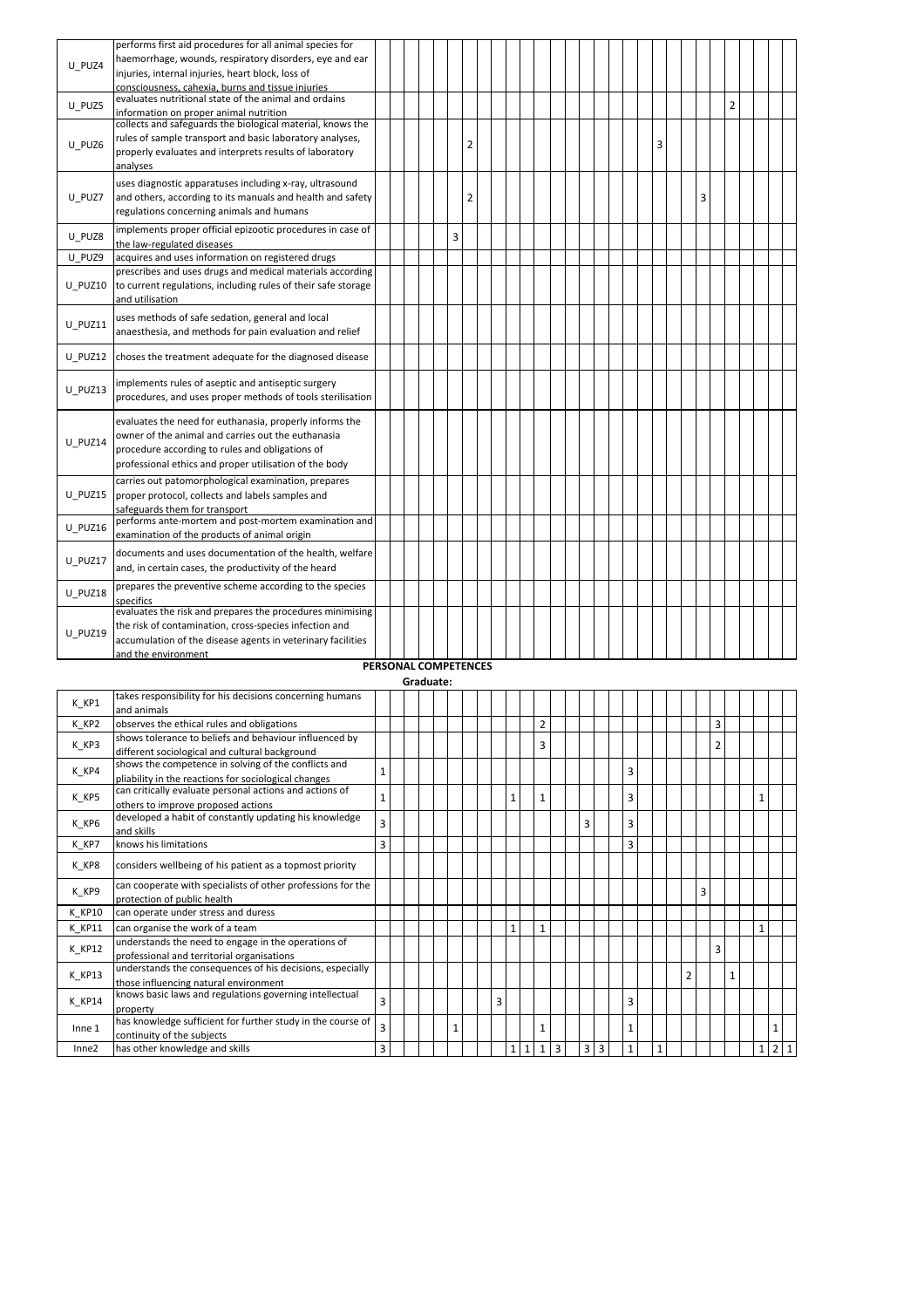### LEARNING OUTCOMES MATRIX

Unit: Faculty of Veterinary Medicine Level of study: Long-cycle Master's degree programme Field of studies: Veterinary Medicine Profile of study: General Academic (GA)

|                                                          |                                        | Effect symbol<br><b>Directional effects</b> |  |
|----------------------------------------------------------|----------------------------------------|---------------------------------------------|--|
|                                                          | Biochemistry Module 2                  |                                             |  |
|                                                          | Animal physiology Module 1             |                                             |  |
|                                                          |                                        |                                             |  |
| Animal husbandry and breeding                            |                                        |                                             |  |
| Technologies in animal production                        | Ethology                               |                                             |  |
|                                                          | Veterinary economics                   |                                             |  |
|                                                          | Veterinary epidemiology                |                                             |  |
|                                                          | Comparative anatomy                    |                                             |  |
|                                                          | Polish language Module 2               |                                             |  |
|                                                          |                                        | F                                           |  |
| Veterinary microbiology Module                           | Medical botany                         |                                             |  |
|                                                          | Animal physiology Module 2             |                                             |  |
| <b>Modules</b><br>Year II                                |                                        | $\sim$                                      |  |
| Veterinary microbiology Module                           |                                        |                                             |  |
| Animal nutrition and feeding                             | $\mathsf{m}$<br>Polish language Module |                                             |  |
|                                                          | Immunology                             |                                             |  |
|                                                          | Topographic anatomy                    |                                             |  |
|                                                          | Physiology of exercise                 |                                             |  |
|                                                          |                                        |                                             |  |
| Principles of animal handling                            |                                        |                                             |  |
| Husbandry practice (summer practice)<br><b>KNOWLEDGE</b> |                                        |                                             |  |

| Effect symbol | <b>Directional effects</b>                                                                                                                                                                                               | <b>Biochemistry Module</b> | Animal physiology Module | Animal husbandry and breeding | echnologies in animal production | Ethology | economics<br>Veterinary | epidemiology<br>eterinary | Comparative anatomy | Polish language Module | eterinary microbiology Module | Medical botany | Animal physiology Module 2 | $\sim$<br>$\mathbf{\underline{\omega}}$<br>/eterinary microbiology Modul | feeding<br>and<br>Animal nutrition | S<br>Module<br>Polish language | mmunology      | opographic anatomy | Physiology of exercise | Principles of animal handling | Husbandry practice (summer practice) |
|---------------|--------------------------------------------------------------------------------------------------------------------------------------------------------------------------------------------------------------------------|----------------------------|--------------------------|-------------------------------|----------------------------------|----------|-------------------------|---------------------------|---------------------|------------------------|-------------------------------|----------------|----------------------------|--------------------------------------------------------------------------|------------------------------------|--------------------------------|----------------|--------------------|------------------------|-------------------------------|--------------------------------------|
|               | <b>KNOWLEDGE</b>                                                                                                                                                                                                         |                            |                          |                               |                                  |          |                         |                           |                     |                        |                               |                |                            |                                                                          |                                    |                                |                |                    |                        |                               |                                      |
|               | <b>Graduate knows and understands:</b><br><b>Basic sciences</b>                                                                                                                                                          |                            |                          |                               |                                  |          |                         |                           |                     |                        |                               |                |                            |                                                                          |                                    |                                |                |                    |                        |                               |                                      |
| WW NP1        | knows and describes regular morphology of the animal                                                                                                                                                                     |                            |                          |                               |                                  |          |                         |                           | 3                   |                        |                               |                |                            |                                                                          |                                    |                                | 2              | 3                  |                        |                               |                                      |
|               | organism: cells, tissues, organs and systems                                                                                                                                                                             |                            |                          |                               |                                  |          |                         |                           |                     |                        |                               |                |                            |                                                                          |                                    |                                |                |                    |                        |                               |                                      |
| WW_NP2        | knows structure, describes and explains functions of the<br>systems of the animal organism (respiratory,<br>gastrointestinal, cardiovascular, urinary, nervous,<br>locomotion, reproductive, endocrine, immune and skin) |                            | 3                        |                               |                                  |          |                         |                           | 3                   |                        |                               |                | 3                          |                                                                          |                                    |                                | 2              | 3                  | 3                      |                               |                                      |
| WW_NP3        | describes and interprets development of organs and the<br>whole organism in relation to the adult organism                                                                                                               |                            |                          |                               |                                  |          |                         |                           |                     |                        |                               |                |                            |                                                                          |                                    |                                |                |                    |                        |                               |                                      |
| WW_NP4        | describes and explains metabolic processes on the<br>molecular, cellular, organ and organism levels<br>describes and explains homeostasis, neurohormonal                                                                 | 3                          | $\overline{2}$           |                               |                                  |          |                         |                           | 3                   |                        |                               |                | $\overline{2}$             |                                                                          |                                    |                                |                | 3                  |                        |                               |                                      |
| WW NP5        | regulation reproduction, ageing and death                                                                                                                                                                                |                            | $\overline{2}$           |                               |                                  | 3        |                         |                           | 3                   |                        |                               |                | $\overline{2}$             |                                                                          |                                    |                                |                | 3                  | 3                      |                               |                                      |
| WW NP6        | describes, explains and interprets rules and mechanisms<br>governing animal health, disease and therapy, from the<br>cellular level, through the organs, organisms, herds to the<br>whole population of animals          |                            | $\overline{2}$           |                               |                                  | 3        |                         |                           |                     |                        | 3                             |                |                            | 3                                                                        |                                    |                                | $\overline{2}$ |                    | $\overline{2}$         |                               | 3                                    |
| WW_NP7        | knows and interprets patophysiological changes in the<br>organs and systems, biological mechanisms (including<br>immunological) and pharmacological mechanisms<br>facilitating recovery                                  |                            |                          |                               |                                  |          |                         |                           |                     |                        | 3                             |                |                            | 3                                                                        |                                    |                                | $\overline{2}$ |                    | 2                      |                               |                                      |
| WW NP8        | identifies and describes biology of infectious agents<br>inducing diseases transmitted between animals, animals<br>and humans, including mechanisms of the disease<br>transmission and organism defence systems          |                            |                          |                               |                                  |          |                         |                           |                     |                        | 3                             |                |                            | 3                                                                        |                                    |                                |                |                    |                        |                               |                                      |
| WW NP9        | defines and describes genetic mechanisms, identifies<br>genetic disorders and knows bases of the genetic<br>engineering                                                                                                  |                            |                          |                               |                                  |          |                         |                           |                     |                        |                               |                |                            |                                                                          |                                    |                                |                |                    |                        |                               |                                      |
| WW_NP10       | defines and describes mechanisms of drug action, their<br>fate in the organism and drug-to-drug interactions                                                                                                             |                            |                          |                               |                                  |          |                         |                           |                     |                        |                               | 2              |                            |                                                                          |                                    |                                |                |                    |                        |                               |                                      |
| WW NP11       | utilises chemoterapeutics                                                                                                                                                                                                |                            |                          |                               |                                  |          |                         |                           |                     |                        |                               |                |                            |                                                                          |                                    |                                |                |                    |                        |                               |                                      |
|               | WW NP12 prescribes drugs                                                                                                                                                                                                 |                            |                          |                               |                                  |          |                         |                           |                     |                        |                               |                |                            |                                                                          |                                    |                                |                |                    |                        |                               |                                      |
|               | WW_NP13 knows and uses English and Latin medical nomenclature<br>knows and uses Polish language to the effect of                                                                                                         |                            |                          |                               |                                  |          |                         |                           | 3                   |                        |                               |                |                            |                                                                          |                                    |                                | 2              | 3                  | 2                      |                               |                                      |
|               | WW NP14 communication with the specialists in the veterinary and<br>related sciences, uses Polish source materials                                                                                                       |                            |                          |                               |                                  |          |                         |                           | $\overline{2}$      | 3                      |                               |                |                            |                                                                          |                                    | 3                              | 2              | 3                  |                        |                               | $\mathbf{1}$                         |
|               | Clinical sciences                                                                                                                                                                                                        |                            |                          |                               |                                  |          |                         |                           |                     |                        |                               |                |                            |                                                                          |                                    |                                |                |                    |                        |                               |                                      |
| W NK1         | describes, explains and interprets disorders on the cellular,<br>tissue, organ, system and organism levels occurring in the<br>course of the disease                                                                     |                            |                          |                               |                                  |          |                         |                           | 3                   |                        |                               |                |                            |                                                                          |                                    |                                |                | 3                  |                        |                               |                                      |
| W NK2         | describes, explains and interprets mechanisms of the<br>organ and organism pathologies                                                                                                                                   |                            |                          |                               |                                  |          |                         |                           | 3                   |                        |                               |                |                            |                                                                          |                                    |                                | $\overline{2}$ | 3                  |                        |                               |                                      |
| W_NK3         | describes and interprets causes and symptoms of the<br>disease, describes and interprets patomorphological<br>changes, uses procedures for therapy and prevention in<br>the particular diseases                          |                            |                          |                               |                                  |          |                         |                           |                     |                        |                               |                |                            |                                                                          | 3                                  |                                |                |                    |                        |                               |                                      |
| W NK4         | implements diagnostic (including differential diagnostics)<br>and therapeutic procedures                                                                                                                                 |                            |                          |                               |                                  |          |                         | 3                         |                     |                        |                               | $\overline{2}$ |                            |                                                                          |                                    |                                |                |                    |                        |                               |                                      |
| W NK5         | carries out clinical evaluation and monitors heard health in<br>the intensive production                                                                                                                                 |                            |                          |                               |                                  |          |                         |                           |                     |                        |                               |                |                            |                                                                          |                                    |                                |                |                    |                        | 2                             |                                      |
| W NK6         | implements official epizootic procedures in case of the law-<br>regulated diseases                                                                                                                                       |                            |                          |                               |                                  |          |                         | 3                         |                     |                        | 3                             |                |                            |                                                                          |                                    |                                |                |                    |                        |                               |                                      |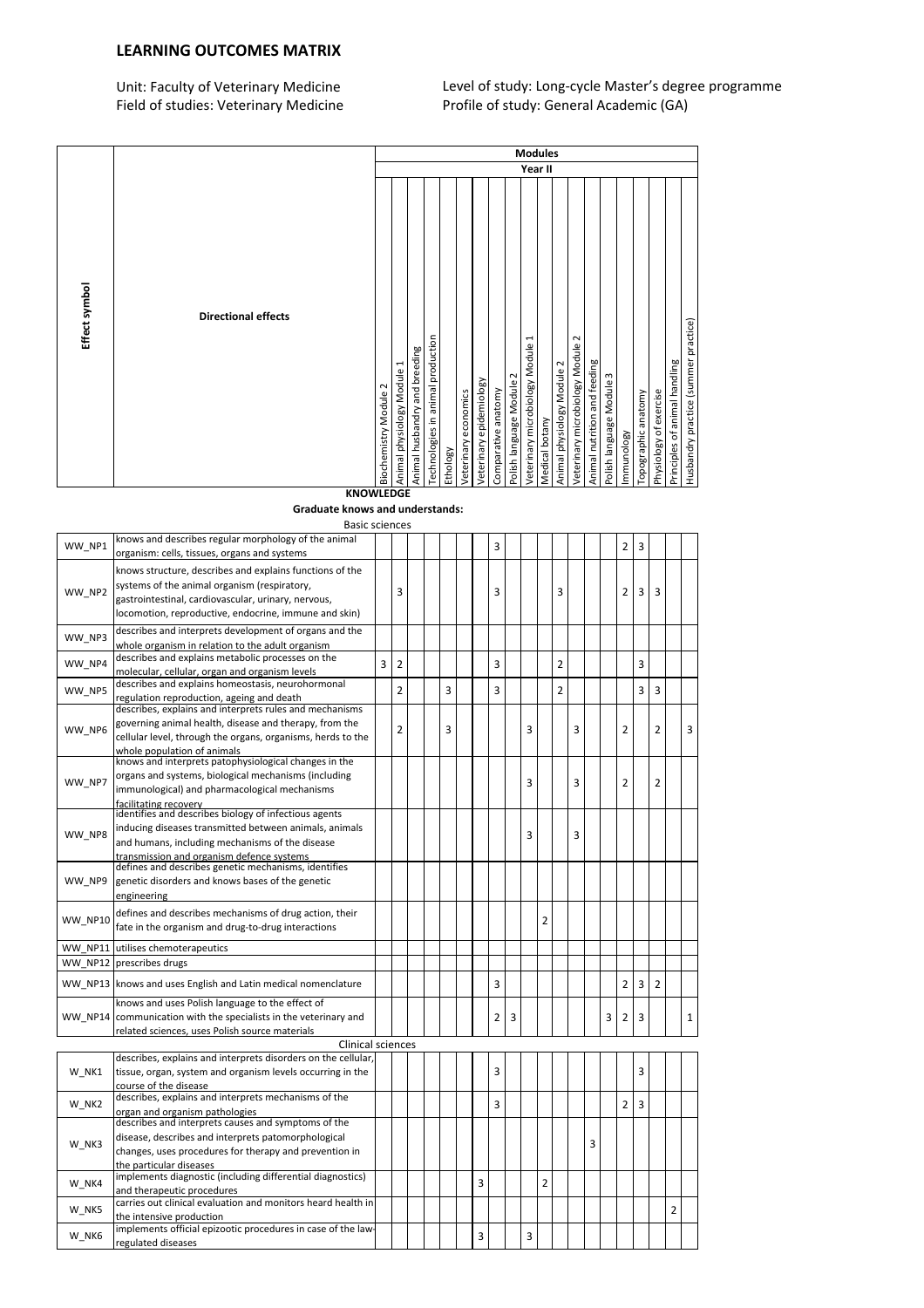| W NK7 | collects, analyses and correctly interprets clinical data,<br>results of the laboratory tests and other diagnostics<br>techniques                                                                         |  |   |   |   | 3 |  | 3 |  |   |   | 2 |  |   |
|-------|-----------------------------------------------------------------------------------------------------------------------------------------------------------------------------------------------------------|--|---|---|---|---|--|---|--|---|---|---|--|---|
| W NK8 | indicates and interprets appropriate law regulations,<br>knows rules governing issuing of the verdicts and creates<br>official opinions for the law courts, state, local and<br>veterinary administration |  |   |   |   |   |  |   |  |   |   |   |  |   |
| W NK9 | knows bases of the functioning of state veterinary service,<br>also in the aspect of public health prevention                                                                                             |  |   |   | 2 |   |  | 2 |  |   |   |   |  |   |
|       | Animal production                                                                                                                                                                                         |  |   |   |   |   |  |   |  |   |   |   |  |   |
| W PZ1 | describes breeds within animal species, describes rules of<br>animal husbandry and breeding                                                                                                               |  |   |   |   |   |  |   |  |   |   |   |  | 3 |
| W PZ2 | describes rules for animal selection for breeding, methods<br>of breeding and selection                                                                                                                   |  |   |   |   |   |  |   |  |   |   |   |  | 3 |
| W PZ3 | describes rules of animal feeding (according to the species<br>specifics), elaborates and analyses diet compositions                                                                                      |  |   |   |   |   |  |   |  |   | 3 |   |  | 3 |
| W PZ4 | describes and evaluates conditions for animal welfare                                                                                                                                                     |  | 3 |   |   |   |  |   |  |   |   |   |  | 3 |
| W PZ5 | describes and interprets rules of produce economics                                                                                                                                                       |  |   | 3 |   |   |  |   |  |   |   |   |  | 3 |
| W PZ6 | describes conditions for appropriate utilisation and<br>disposal of animal by-products and management of waste<br>from animal production                                                                  |  | 2 |   |   |   |  |   |  |   |   |   |  |   |
|       | Food hygiene                                                                                                                                                                                              |  |   |   |   |   |  |   |  |   |   |   |  |   |
| W HŻ1 | describes and interprets methods of consumers health<br>protection by the appropriate organ responsible for the<br>production of foods of animal origin                                                   |  |   |   |   |   |  | 2 |  | 3 |   |   |  |   |
| W HŻ2 | describes, interprets and evaluates conditions of hygiene<br>and technology of production, food safety, also uses<br>appropriate law regulations of the veterinary supervision                            |  |   |   |   |   |  |   |  |   |   |   |  |   |
| W HŻ3 | conducts ante-mortem and post-mortem examination of<br>animals                                                                                                                                            |  |   |   |   |   |  |   |  |   |   |   |  |   |
| W HŻ4 | describes and implies HACCP (Hazard Analysis and Critical<br>Control Points) procedures                                                                                                                   |  |   |   |   |   |  |   |  |   |   |   |  |   |

#### **SKILLS**

### Graduate knows how to:

basic professional skills

|         | effectively communicates with clients, veterinary surgeons                   |  |   |                |              |   |   |   |   |                |  |   |                |   |              |
|---------|------------------------------------------------------------------------------|--|---|----------------|--------------|---|---|---|---|----------------|--|---|----------------|---|--------------|
| U OUZ1  | and employees of the state sanitary control, state and                       |  |   |                | 1            |   |   | 3 |   | 3              |  |   |                |   |              |
|         | local administration                                                         |  |   |                |              |   |   |   |   |                |  |   |                |   |              |
| U OUZ2  | knows how to listen and explain in the language that is                      |  |   |                | $\mathbf{1}$ |   |   |   |   |                |  |   |                |   | $\mathbf{1}$ |
|         | understandable and appropriate for the situation                             |  |   |                |              |   |   |   |   |                |  |   |                |   |              |
|         | formulates clear case studies and knows how to create                        |  |   |                |              |   |   |   |   |                |  |   |                |   |              |
|         | documentation according to the current laws and                              |  |   |                |              |   |   |   |   |                |  |   |                |   |              |
| U OUZ3  | regulations, in the form understandable for the owner of                     |  |   |                |              |   |   |   |   |                |  |   |                |   |              |
|         | the animal and clear for other veterinary surgeons                           |  |   |                |              |   |   |   |   |                |  |   |                |   |              |
|         |                                                                              |  |   |                |              |   |   |   |   |                |  |   |                |   |              |
| U OUZ4  | knows how to operate in the interdisciplinary team                           |  |   |                | 3            |   |   |   |   |                |  |   |                |   |              |
|         | appropriately interprets responsibility of the veterinary                    |  |   |                |              |   |   |   |   |                |  |   |                |   |              |
| U OUZ5  | surgeon towards animal, its owner, society and                               |  |   |                | 3            |   |   |   |   |                |  | 3 |                |   |              |
|         | environment                                                                  |  |   |                |              |   |   |   |   |                |  |   |                |   |              |
| U OUZ6  | evaluates economical and sociological implications of the                    |  |   |                |              |   |   |   |   |                |  |   |                |   |              |
|         | veterinary practice                                                          |  |   |                |              |   |   |   |   |                |  |   |                |   |              |
|         | understands the need of the best possible utilisation of                     |  |   |                |              |   |   |   |   |                |  |   |                |   |              |
| U OUZ7  | professional skills in order to enhance the quality of                       |  |   |                |              |   |   |   | 3 |                |  |   | $\overline{2}$ |   |              |
|         | veterinary care, animal welfare and public health                            |  |   |                |              |   |   |   |   |                |  |   |                |   |              |
|         | Graduate knows how to organise and implement veterinary practice, including: |  |   |                |              |   |   |   |   |                |  |   |                |   |              |
|         | knows self and employer responsibilities and obligations in                  |  |   |                |              |   |   |   |   |                |  |   |                |   |              |
| U OUZ8  | light of the law and occupational health and safety                          |  |   |                |              |   |   |   |   |                |  |   |                | 3 |              |
|         | regulations                                                                  |  |   |                |              |   |   |   |   |                |  |   |                |   |              |
|         | can calculate fees, knows how to issue an official invoice                   |  |   |                |              |   |   |   |   |                |  |   |                |   |              |
| U OUZ9  | and respects rules of proper financial and medical                           |  |   |                |              |   |   |   |   |                |  |   |                |   |              |
|         | documentation                                                                |  |   |                |              |   |   |   |   |                |  |   |                |   |              |
|         | uses computer systems for effective communication,                           |  |   |                |              |   |   |   |   |                |  |   |                |   |              |
| U OUZ10 | accumulation, processing, analysis and propagation of                        |  |   |                | 2            | 3 |   |   |   |                |  |   |                |   |              |
|         | information                                                                  |  |   |                |              |   |   |   |   |                |  |   |                |   |              |
| U OUZ11 | acts within the current standards and ethical obligations                    |  |   |                |              |   |   |   |   |                |  |   |                |   |              |
| U OUZ12 | understands the need of continuous education for                             |  |   |                |              |   | 3 | 3 |   | $\overline{3}$ |  |   | $\overline{2}$ |   |              |
|         | professional development                                                     |  |   |                |              |   |   |   |   |                |  |   |                |   |              |
| U OUZ13 | can adapt professional offer to the dynamically changing                     |  |   |                |              |   |   |   |   |                |  |   |                |   |              |
|         | situation on the work market                                                 |  |   |                |              |   |   |   |   |                |  |   |                |   |              |
|         | knows his limitations and knows how to use the                               |  |   |                |              |   |   |   |   |                |  |   |                |   |              |
| U OUZ14 | professional advice and help of the specialists or                           |  |   |                |              |   |   |   |   |                |  | 3 |                |   |              |
|         | specialised units in difficult cases                                         |  |   |                |              |   |   |   |   |                |  |   |                |   |              |
| U OUZ15 | uses English and Latin medical nomenclature                                  |  |   |                |              |   |   | 3 |   | 3              |  |   |                |   |              |
|         | can communicate in Polish and knows how to use Polish                        |  |   |                |              |   |   |   |   |                |  |   |                |   |              |
| U OUZ16 | professional source materials                                                |  |   |                |              |   | 3 |   |   |                |  |   |                |   |              |
|         | practical professional skills                                                |  |   |                |              |   |   |   |   |                |  |   |                |   |              |
|         | performs veterinary investigation in order to acquire                        |  |   |                |              |   |   |   |   |                |  |   |                |   |              |
| U PUZ1  | precise information on single animal and group of animals                    |  | 3 | $\overline{2}$ |              | 3 |   |   |   |                |  |   |                |   |              |
|         | (heard), and their environment                                               |  |   |                |              |   |   |   |   |                |  |   |                |   |              |
|         | handles animals in safe and humane way, and instructs                        |  |   |                |              |   |   |   |   |                |  |   |                |   |              |
| U PUZ2  | others to do alike                                                           |  | 3 |                |              | 3 |   |   |   |                |  |   |                | 3 |              |
| U PUZ3  | carries out full clinical evaluation                                         |  |   |                |              |   |   |   |   |                |  |   |                |   |              |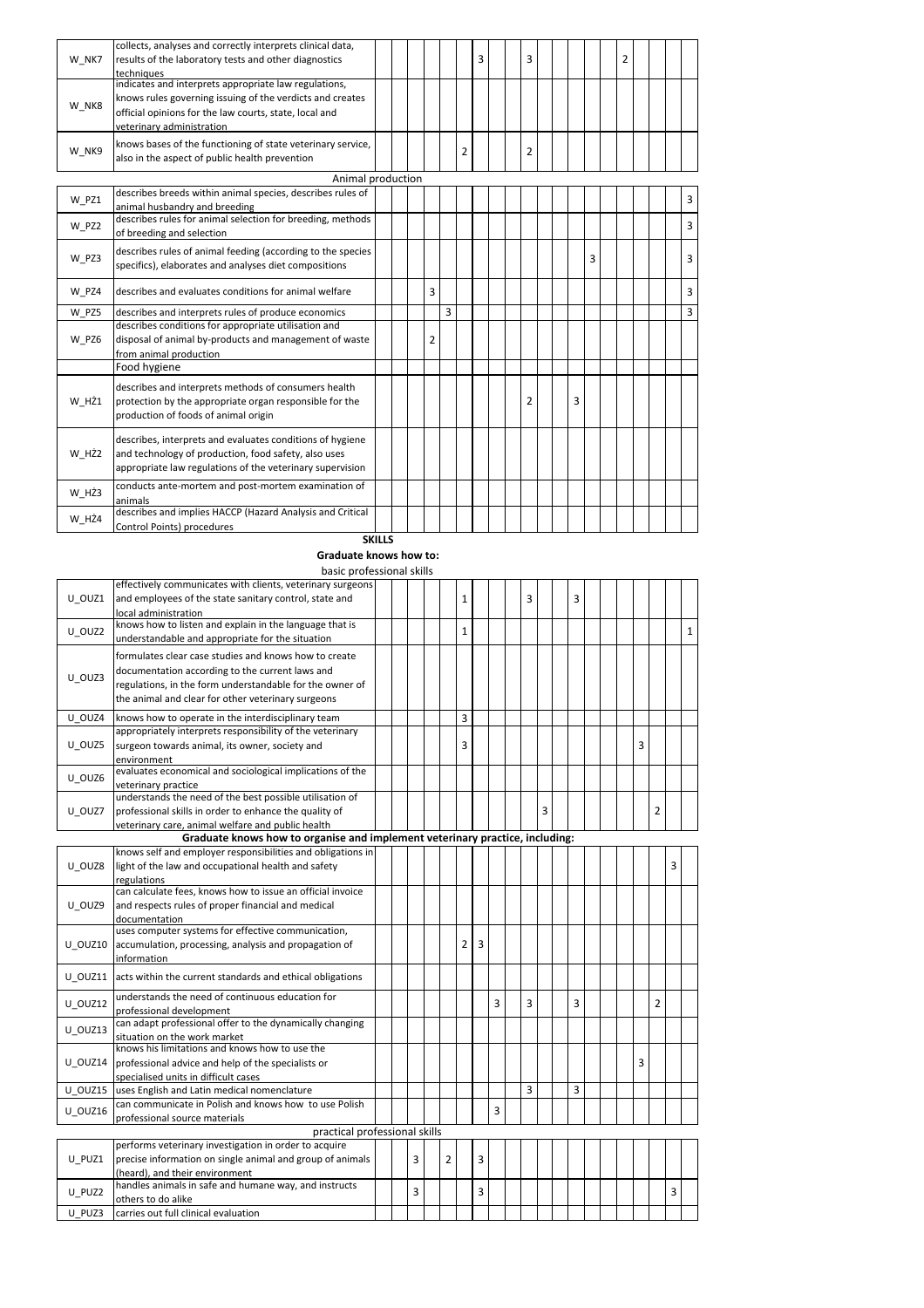| U PUZ4  | performs first aid procedures for all animal species for<br>haemorrhage, wounds, respiratory disorders, eye and ear<br>injuries, internal injuries, heart block, loss of<br>consciousness, cahexia, burns and tissue injuries |   |   |  |  |   |  |   |   |   |   |  |  |  |
|---------|-------------------------------------------------------------------------------------------------------------------------------------------------------------------------------------------------------------------------------|---|---|--|--|---|--|---|---|---|---|--|--|--|
| U PUZ5  | evaluates nutritional state of the animal and ordains<br>information on proper animal nutrition                                                                                                                               |   |   |  |  |   |  |   |   |   | 3 |  |  |  |
| U PUZ6  | collects and safeguards the biological material, knows the<br>rules of sample transport and basic laboratory analyses,<br>properly evaluates and interprets results of laboratory<br>analyses                                 | 3 |   |  |  |   |  | 3 |   | 3 |   |  |  |  |
| U PUZ7  | uses diagnostic apparatuses including x-ray, ultrasound<br>and others, according to its manuals and health and safety<br>regulations concerning animals and humans                                                            |   |   |  |  |   |  |   |   |   |   |  |  |  |
| U PUZ8  | implements proper official epizootic procedures in case of<br>the law-regulated diseases                                                                                                                                      |   |   |  |  | 3 |  |   |   |   |   |  |  |  |
| U PUZ9  | acquires and uses information on registered drugs                                                                                                                                                                             |   |   |  |  | 3 |  |   |   |   |   |  |  |  |
| U PUZ10 | prescribes and uses drugs and medical materials according<br>to current regulations, including rules of their safe storage<br>and utilisation                                                                                 |   | 1 |  |  |   |  |   | 1 |   |   |  |  |  |
| U PUZ11 | uses methods of safe sedation, general and local<br>anaesthesia, and methods for pain evaluation and relief                                                                                                                   |   |   |  |  |   |  |   |   |   |   |  |  |  |
| U PUZ12 | choses the treatment adequate for the diagnosed disease                                                                                                                                                                       |   |   |  |  | 3 |  |   |   | 3 |   |  |  |  |
| U PUZ13 | implements rules of aseptic and antiseptic surgery<br>procedures, and uses proper methods of tools sterilisation                                                                                                              |   |   |  |  |   |  |   |   |   |   |  |  |  |
| U PUZ14 | evaluates the need for euthanasia, properly informs the<br>owner of the animal and carries out the euthanasia<br>procedure according to rules and obligations of<br>professional ethics and proper utilisation of the body    |   |   |  |  |   |  |   |   |   |   |  |  |  |
| U PUZ15 | carries out patomorphological examination, prepares<br>proper protocol, collects and labels samples and<br>safeguards them for transport                                                                                      |   |   |  |  |   |  |   |   |   |   |  |  |  |
| U PUZ16 | performs ante-mortem and post-mortem examination and<br>examination of the products of animal origin                                                                                                                          |   |   |  |  |   |  |   |   |   |   |  |  |  |
| U PUZ17 | documents and uses documentation of the health, welfare<br>and, in certain cases, the productivity of the heard                                                                                                               |   |   |  |  |   |  |   |   |   |   |  |  |  |
| U PUZ18 | prepares the preventive scheme according to the species<br>specifics                                                                                                                                                          |   |   |  |  | 3 |  |   |   |   |   |  |  |  |
| U PUZ19 | evaluates the risk and prepares the procedures minimising<br>the risk of contamination, cross-species infection and<br>accumulation of the disease agents in veterinary facilities<br>and the environment                     |   |   |  |  |   |  |   |   |   |   |  |  |  |

#### Graduate: PERSONAL COMPETENCES

| K KP1  | takes responsibility for his decisions concerning humans    |                |  | 2            | $\overline{2}$ |  |   |  |  | 3              | 1 | 2 |   |
|--------|-------------------------------------------------------------|----------------|--|--------------|----------------|--|---|--|--|----------------|---|---|---|
|        | and animals                                                 |                |  |              |                |  |   |  |  |                |   |   |   |
| K KP2  | observes the ethical rules and obligations                  |                |  | $\mathbf{1}$ |                |  |   |  |  |                |   |   | 3 |
| K KP3  | shows tolerance to beliefs and behaviour influenced by      |                |  |              |                |  |   |  |  |                |   |   |   |
|        | different sociological and cultural background              |                |  |              |                |  |   |  |  |                |   |   |   |
| K KP4  | shows the competence in solving of the conflicts and        |                |  |              | $\overline{2}$ |  |   |  |  | 3              |   |   |   |
|        | pliability in the reactions for sociological changes        |                |  |              |                |  |   |  |  |                |   |   |   |
| K KP5  | can critically evaluate personal actions and actions of     |                |  |              | 2              |  |   |  |  | 3              |   |   |   |
|        | others to improve proposed actions                          |                |  |              |                |  |   |  |  |                |   |   |   |
| K KP6  | developed a habit of constantly updating his knowledge      |                |  |              | $\overline{2}$ |  |   |  |  | 3              | 1 |   |   |
|        | and skills                                                  |                |  |              |                |  |   |  |  |                |   |   |   |
| K KP7  | knows his limitations                                       |                |  |              | $\overline{2}$ |  |   |  |  | $\overline{3}$ | 1 |   |   |
| K KP8  | considers wellbeing of his patient as a topmost priority    |                |  |              |                |  |   |  |  |                |   |   |   |
|        | can cooperate with specialists of other professions for the |                |  |              |                |  |   |  |  |                |   |   |   |
| K KP9  | protection of public health                                 |                |  |              |                |  |   |  |  |                |   |   |   |
| K KP10 | can operate under stress and duress                         |                |  |              | $\mathbf{1}$   |  |   |  |  |                |   |   |   |
| K KP11 | can organise the work of a team                             |                |  |              | 3              |  |   |  |  |                |   |   |   |
|        | understands the need to engage in the operations of         |                |  |              |                |  |   |  |  |                |   |   |   |
| K KP12 | professional and territorial organisations                  |                |  |              |                |  |   |  |  |                |   |   |   |
| K KP13 | understands the consequences of his decisions, especially   |                |  |              | $\overline{2}$ |  |   |  |  | 3              |   |   |   |
|        | those influencing natural environment                       |                |  |              |                |  |   |  |  |                |   |   |   |
| K KP14 | knows basic laws and regulations governing intellectual     |                |  |              |                |  |   |  |  |                |   |   |   |
|        | property                                                    |                |  |              |                |  |   |  |  |                |   |   |   |
| Inne 1 | has knowledge sufficient for further study in the course of | $\overline{2}$ |  |              | $\mathbf{1}$   |  | 3 |  |  | 3              |   |   |   |
|        | continuity of the subjects                                  |                |  |              |                |  |   |  |  |                |   |   |   |
| Inne2  | has other knowledge and skills                              |                |  |              |                |  |   |  |  | 3              |   |   |   |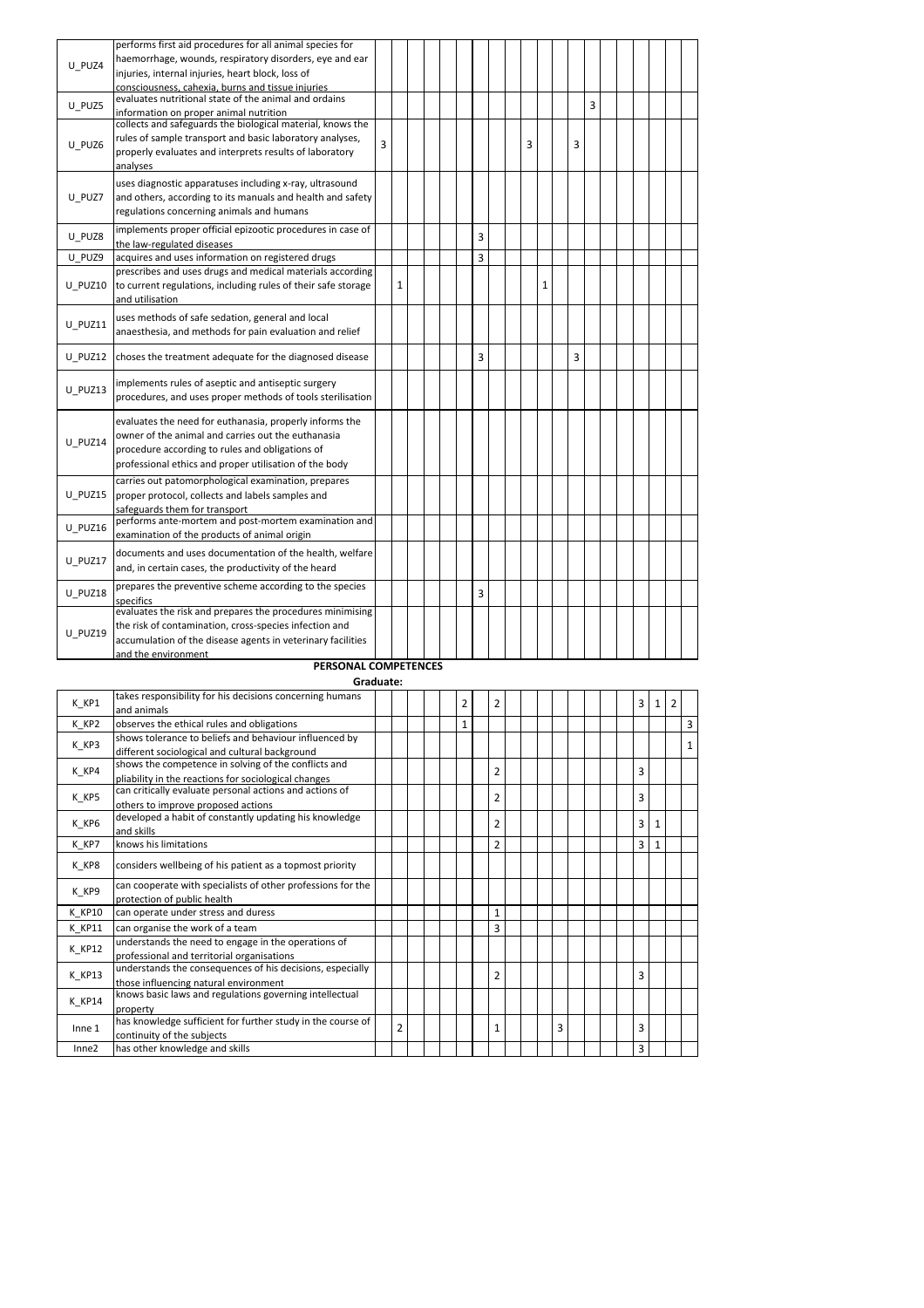### LEARNING OUTCOMES MATRIX

Unit: Faculty of Veterinary Medicine Level of study: Long-cycle Master's degree programme Field of studies: Veterinary Medicine Profile of study: General Academic (GA)

| Effect symbol                                                           |                |
|-------------------------------------------------------------------------|----------------|
| <b>Directional effects</b>                                              |                |
| Animal pathophysiology                                                  |                |
| $\mathbf{\mathbf{f}}$<br>Pathomorphology Module                         |                |
| ſ<br>Veterinary Pharmacology Module                                     |                |
| I<br>Parasitology and invasiology Module                                |                |
| Polish language Module 4                                                |                |
| $\mathbf{\mathbf{t}}$<br>Clinical and laboratory diagnostics Module     |                |
| Veterinary virology                                                     |                |
| skin inf<br>Ⴆ<br>Bacteriological and mycological laboratory diagnostics |                |
| One Health in veterinary practice                                       |                |
| Year III<br>$\sim$<br>Veterinary Pharmacology Module                    |                |
| $\sim$<br>Pathomorphology Module                                        | <b>Modules</b> |
| Veterinary pharmacy                                                     |                |
| General surgery and anesthesiology                                      |                |
| Diagnostic imaging                                                      |                |
| Response to public health related disasters                             |                |
| Parasitology and invasiology Module                                     |                |
| $\sim$<br>Clinical and laboratory diagnostics Module                    |                |
| Bee diseases                                                            |                |
| biomedical sciences - joint course<br>Advances in                       |                |
| Experimental immunology                                                 |                |

Graduate knows and understands: Modules

|                | <b>Basic sciences</b>                                                                                                                                                                                                    |   |   |   |                |   |                |   |   |   |                |   |   |   |  |                |                |                |   |  |
|----------------|--------------------------------------------------------------------------------------------------------------------------------------------------------------------------------------------------------------------------|---|---|---|----------------|---|----------------|---|---|---|----------------|---|---|---|--|----------------|----------------|----------------|---|--|
| WW NP1         | knows and describes regular morphology of the animal<br>organism: cells, tissues, organs and systems                                                                                                                     |   |   |   | 1              |   |                |   |   |   |                |   |   |   |  | $\mathbf{1}$   |                |                |   |  |
| WW NP2         | knows structure, describes and explains functions of the<br>systems of the animal organism (respiratory,<br>gastrointestinal, cardiovascular, urinary, nervous,<br>locomotion, reproductive, endocrine, immune and skin) |   |   |   |                |   |                |   |   |   |                |   |   |   |  |                |                | 3              |   |  |
| WW NP3         | describes and interprets development of organs and the<br>whole organism in relation to the adult organism                                                                                                               |   |   |   |                |   |                |   |   |   |                |   |   |   |  |                |                | 3              |   |  |
| WW NP4         | describes and explains metabolic processes on the<br>molecular, cellular, organ and organism levels                                                                                                                      |   |   |   |                |   |                |   |   |   |                |   |   |   |  |                |                |                |   |  |
| WW NP5         | describes and explains homeostasis, neurohormonal<br>regulation reproduction, ageing and death                                                                                                                           | 3 |   |   |                |   |                |   |   |   |                |   |   |   |  |                |                |                |   |  |
| WW NP6         | describes, explains and interprets rules and mechanisms<br>governing animal health, disease and therapy, from the<br>cellular level, through the organs, organisms, herds to the<br>whole population of animals          | 3 |   |   | 1              |   |                |   |   | 2 |                |   |   |   |  | 1              |                |                |   |  |
| WW NP7         | knows and interprets patophysiological changes in the<br>organs and systems, biological mechanisms (including<br>immunological) and pharmacological mechanisms<br>facilitating recoverv                                  | 3 |   | 3 | 3              |   |                |   |   |   |                |   |   | 3 |  | 3              |                |                |   |  |
| WW NP8         | identifies and describes biology of infectious agents<br>inducing diseases transmitted between animals, animals<br>and humans, including mechanisms of the disease<br>transmission and organism defence systems          |   |   |   | 3              |   |                | 3 | 3 |   |                |   |   |   |  | 3              |                | 3              |   |  |
| WW NP9         | defines and describes genetic mechanisms, identifies<br>genetic disorders and knows bases of the genetic<br>engineering                                                                                                  |   |   |   |                |   |                |   |   |   |                |   |   |   |  |                |                |                |   |  |
| WW NP10        | defines and describes mechanisms of drug action, their<br>fate in the organism and drug-to-drug interactions                                                                                                             |   |   | 3 |                |   |                |   |   |   | 3              |   |   |   |  |                |                |                |   |  |
| WW NP11        | utilises chemoterapeutics                                                                                                                                                                                                |   |   | 3 | $\overline{2}$ |   |                |   | 3 |   | $\overline{3}$ |   |   |   |  | $\overline{3}$ |                |                |   |  |
| <b>WW NP12</b> | prescribes drugs                                                                                                                                                                                                         |   |   |   |                |   |                |   |   |   |                |   | 3 |   |  |                |                |                |   |  |
|                | WW NP13 knows and uses English and Latin medical nomenclature                                                                                                                                                            | 3 |   |   | $\mathbf{1}$   |   | $\overline{2}$ |   |   |   |                |   | 3 |   |  | $\mathbf{1}$   | $\overline{2}$ |                |   |  |
|                | knows and uses Polish language to the effect of<br>WW NP14 communication with the specialists in the veterinary and<br>related sciences, uses Polish source materials                                                    |   |   |   | $\mathbf{1}$   | 3 |                |   |   |   |                |   |   |   |  | $\mathbf{1}$   |                |                | 2 |  |
|                | <b>Clinical sciences</b>                                                                                                                                                                                                 |   |   |   |                |   |                |   |   |   |                |   |   |   |  |                |                |                |   |  |
| W NK1          | describes, explains and interprets disorders on the cellular,<br>tissue, organ, system and organism levels occurring in the<br>course of the disease                                                                     | 3 | 3 |   |                |   | 3              |   |   |   |                | 3 |   | 3 |  |                | 3              |                |   |  |
| W NK2          | describes, explains and interprets mechanisms of the<br>organ and organism pathologies                                                                                                                                   | 3 | 3 |   |                |   | $\overline{2}$ |   |   |   |                | 3 |   |   |  |                | 3              |                |   |  |
| W NK3          | describes and interprets causes and symptoms of the<br>disease, describes and interprets patomorphological<br>changes, uses procedures for therapy and prevention in<br>the particular diseases                          |   | 3 |   |                |   |                |   |   |   |                | 3 |   |   |  |                |                | 3              |   |  |
| W NK4          | implements diagnostic (including differential diagnostics)<br>and therapeutic procedures                                                                                                                                 |   |   |   | $\mathbf{1}$   |   | $\overline{3}$ |   |   |   |                |   |   | 3 |  | $\mathbf{1}$   | $\overline{3}$ | $\overline{3}$ |   |  |
| W NK5          | carries out clinical evaluation and monitors heard health in<br>the intensive production                                                                                                                                 |   |   |   |                |   | 3              |   |   |   |                |   |   |   |  |                | $\overline{3}$ |                |   |  |
| W_NK6          | implements official epizootic procedures in case of the law-<br>regulated diseases                                                                                                                                       |   |   |   |                |   |                | 3 |   |   |                |   |   |   |  |                |                |                |   |  |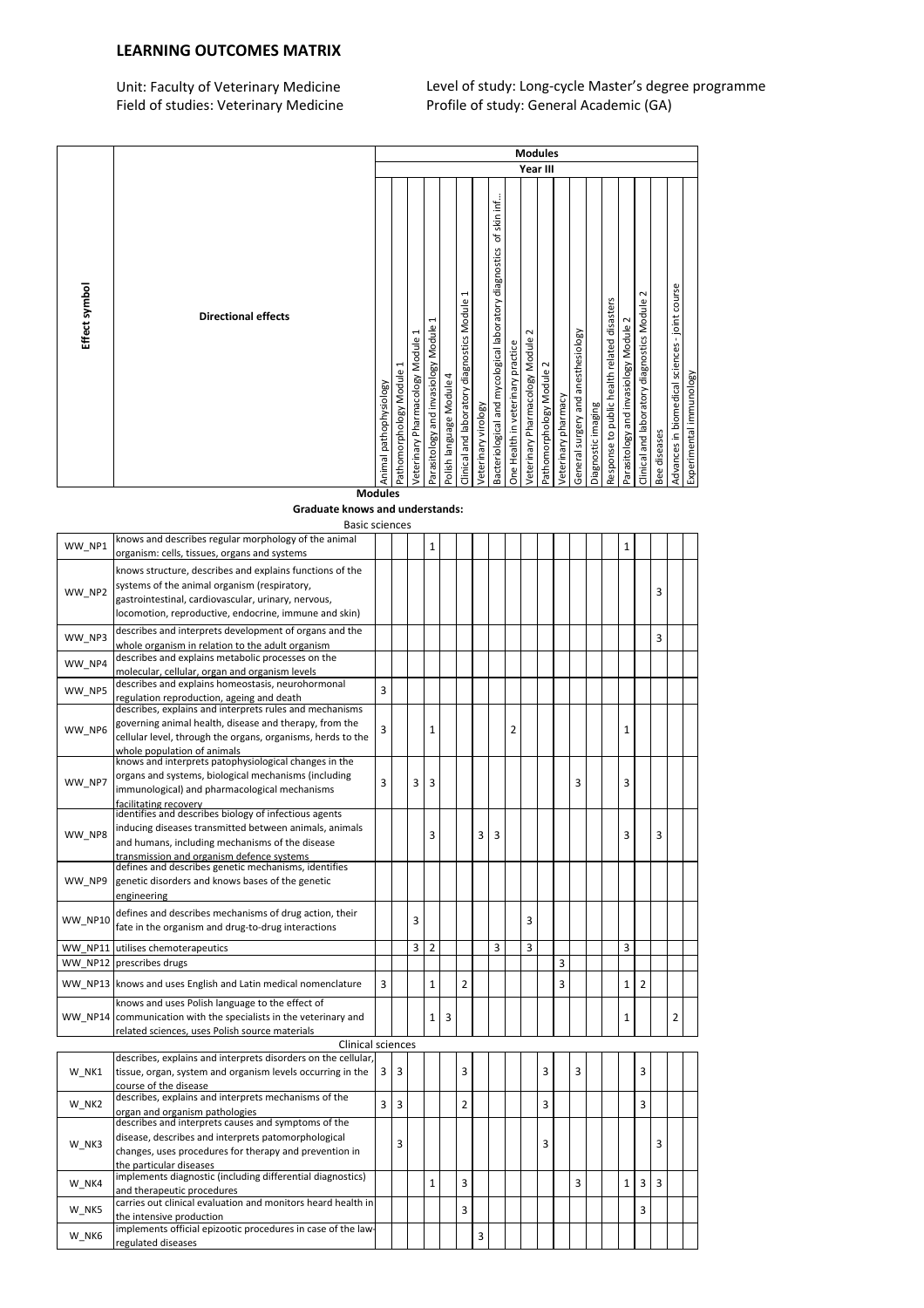|       | collects, analyses and correctly interprets clinical data,           |   |   |              |   |  |   |   |  |   |   |   |   |  |
|-------|----------------------------------------------------------------------|---|---|--------------|---|--|---|---|--|---|---|---|---|--|
| W NK7 | results of the laboratory tests and other diagnostics                | 3 |   | $\mathbf{1}$ | 2 |  |   | 3 |  |   | 1 | 3 |   |  |
|       | techniques                                                           |   |   |              |   |  |   |   |  |   |   |   |   |  |
|       | indicates and interprets appropriate law regulations,                |   |   |              |   |  |   |   |  |   |   |   |   |  |
|       | knows rules governing issuing of the verdicts and creates            |   |   |              |   |  |   |   |  |   |   |   |   |  |
| W NK8 | official opinions for the law courts, state, local and               |   | 3 |              |   |  |   |   |  |   |   |   | 3 |  |
|       | veterinary administration                                            |   |   |              |   |  |   |   |  |   |   |   |   |  |
|       | knows bases of the functioning of state veterinary service,          |   |   |              |   |  |   |   |  |   |   |   |   |  |
| W NK9 | also in the aspect of public health prevention                       |   |   | 1            |   |  |   |   |  |   | 1 |   |   |  |
|       |                                                                      |   |   |              |   |  |   |   |  |   |   |   |   |  |
|       | Animal production                                                    |   |   |              |   |  |   |   |  |   |   |   |   |  |
| W PZ1 | describes breeds within animal species, describes rules of           |   |   |              |   |  |   |   |  |   |   |   |   |  |
|       | animal husbandry and breeding                                        |   |   |              |   |  |   |   |  |   |   |   |   |  |
| W PZ2 | describes rules for animal selection for breeding, methods           |   |   |              |   |  |   |   |  |   |   |   |   |  |
|       | of breeding and selection                                            |   |   |              |   |  |   |   |  |   |   |   |   |  |
|       | describes rules of animal feeding (according to the species          |   |   |              |   |  |   |   |  |   |   |   |   |  |
| W PZ3 | specifics), elaborates and analyses diet compositions                |   |   |              |   |  |   |   |  |   |   |   |   |  |
|       |                                                                      |   |   |              |   |  |   |   |  |   |   |   |   |  |
| W PZ4 | describes and evaluates conditions for animal welfare                |   |   |              |   |  |   |   |  |   |   |   |   |  |
| W PZ5 | describes and interprets rules of produce economics                  |   |   |              |   |  |   |   |  |   |   |   |   |  |
|       | describes conditions for appropriate utilisation and                 |   |   |              |   |  |   |   |  |   |   |   |   |  |
| W PZ6 | disposal of animal by-products and management of waste               |   |   |              |   |  |   |   |  |   |   |   |   |  |
|       | from animal production                                               |   |   |              |   |  |   |   |  |   |   |   |   |  |
|       | Food hygiene                                                         |   |   |              |   |  |   |   |  |   |   |   |   |  |
|       | describes and interprets methods of consumers health                 |   |   |              |   |  |   |   |  |   |   |   |   |  |
|       |                                                                      |   |   |              |   |  |   |   |  | 3 |   |   |   |  |
| W HŻ1 | protection by the appropriate organ responsible for the              |   |   |              |   |  |   |   |  |   |   |   |   |  |
|       | production of foods of animal origin                                 |   |   |              |   |  |   |   |  |   |   |   |   |  |
|       | describes, interprets and evaluates conditions of hygiene            |   |   |              |   |  |   |   |  |   |   |   |   |  |
| W HŻ2 | and technology of production, food safety, also uses                 |   |   |              |   |  | 3 |   |  | 3 |   |   |   |  |
|       | appropriate law regulations of the veterinary supervision            |   |   |              |   |  |   |   |  |   |   |   |   |  |
|       |                                                                      |   |   |              |   |  |   |   |  |   |   |   |   |  |
| W HŻ3 | conducts ante-mortem and post-mortem examination of                  |   |   |              |   |  |   |   |  |   |   |   |   |  |
|       | animals<br>describes and implies HACCP (Hazard Analysis and Critical |   |   |              |   |  |   |   |  |   |   |   |   |  |
| W HŻ4 | Control Points) procedures                                           |   |   |              |   |  |   |   |  |   |   |   |   |  |
|       |                                                                      |   |   |              |   |  |   |   |  |   |   |   |   |  |

**SKILLS** 

### Graduate knows how to:

basic professional skills

| U OUZ1  | effectively communicates with clients, veterinary surgeons<br>and employees of the state sanitary control, state and                                                                                                       | $\overline{2}$ |   |   |  | 3              | 3              |   |   |   |  |                |   | 3              |   | $\overline{2}$ |                |
|---------|----------------------------------------------------------------------------------------------------------------------------------------------------------------------------------------------------------------------------|----------------|---|---|--|----------------|----------------|---|---|---|--|----------------|---|----------------|---|----------------|----------------|
|         | local administration                                                                                                                                                                                                       |                |   |   |  |                |                |   |   |   |  |                |   |                |   |                |                |
| U OUZ2  | knows how to listen and explain in the language that is<br>understandable and appropriate for the situation                                                                                                                | $\overline{3}$ |   |   |  |                |                |   |   |   |  | $\overline{2}$ |   |                |   | $\overline{2}$ | 2              |
| U OUZ3  | formulates clear case studies and knows how to create<br>documentation according to the current laws and<br>regulations, in the form understandable for the owner of<br>the animal and clear for other veterinary surgeons |                | 3 |   |  |                |                |   | 3 |   |  |                |   | 3              |   |                |                |
| U OUZ4  | knows how to operate in the interdisciplinary team                                                                                                                                                                         |                |   |   |  |                |                |   |   |   |  | $\overline{2}$ |   |                |   | $\overline{2}$ | $\overline{2}$ |
| U OUZ5  | appropriately interprets responsibility of the veterinary<br>surgeon towards animal, its owner, society and<br>environment                                                                                                 |                |   | 3 |  | 3              | $\overline{2}$ | 3 |   | 3 |  | $\overline{2}$ |   | 3              |   |                |                |
| U OUZ6  | evaluates economical and sociological implications of the<br>veterinary practice                                                                                                                                           |                |   |   |  |                |                |   | 3 |   |  |                |   |                |   |                |                |
| U OUZ7  | understands the need of the best possible utilisation of<br>professional skills in order to enhance the quality of<br>veterinary care, animal welfare and public health                                                    |                |   |   |  |                |                |   |   |   |  |                |   |                |   |                |                |
|         | Graduate knows how to organise and implement veterinary practice, including:                                                                                                                                               |                |   |   |  |                |                |   |   |   |  |                |   |                |   |                |                |
| U OUZ8  | knows self and employer responsibilities and obligations in<br>light of the law and occupational health and safety                                                                                                         |                |   |   |  | $\overline{2}$ |                |   |   |   |  |                |   |                |   |                |                |
|         | regulations<br>can calculate fees, knows how to issue an official invoice                                                                                                                                                  |                |   |   |  |                |                |   |   |   |  |                |   |                |   |                |                |
| U OUZ9  | and respects rules of proper financial and medical<br>documentation                                                                                                                                                        |                |   |   |  |                |                |   |   |   |  |                |   |                |   |                |                |
| U OUZ10 | uses computer systems for effective communication,<br>accumulation, processing, analysis and propagation of<br>information                                                                                                 |                |   |   |  |                |                |   |   |   |  |                |   |                |   |                |                |
| U OUZ11 | acts within the current standards and ethical obligations                                                                                                                                                                  |                |   |   |  | 3              |                |   |   |   |  |                |   | 3              |   |                |                |
| U OUZ12 | understands the need of continuous education for<br>professional development                                                                                                                                               | $\overline{2}$ |   |   |  |                |                |   |   |   |  | $\overline{2}$ |   |                |   |                | $\mathbf{1}$   |
| U OUZ13 | can adapt professional offer to the dynamically changing<br>situation on the work market                                                                                                                                   |                |   |   |  |                |                |   |   |   |  |                |   |                |   |                |                |
| U OUZ14 | knows his limitations and knows how to use the<br>professional advice and help of the specialists or<br>specialised units in difficult cases                                                                               |                |   |   |  |                |                |   |   |   |  |                |   |                | 3 |                |                |
| U OUZ15 | uses English and Latin medical nomenclature                                                                                                                                                                                | $\mathbf{1}$   |   |   |  |                |                |   |   | 3 |  |                |   | $\overline{2}$ |   |                |                |
| U OUZ16 | can communicate in Polish and knows how to use Polish<br>professional source materials                                                                                                                                     |                |   |   |  |                |                |   |   |   |  |                |   |                |   |                |                |
|         | practical professional skills                                                                                                                                                                                              |                |   |   |  |                |                |   |   |   |  |                |   |                |   |                |                |
| U PUZ1  | performs veterinary investigation in order to acquire<br>precise information on single animal and group of animals<br>(heard), and their environment                                                                       |                |   |   |  |                |                |   |   |   |  |                | 3 |                | 3 |                |                |
| U PUZ2  | handles animals in safe and humane way, and instructs<br>others to do alike                                                                                                                                                |                |   |   |  | $\overline{2}$ |                |   |   |   |  |                |   |                |   |                |                |
| U PUZ3  | carries out full clinical evaluation                                                                                                                                                                                       |                |   |   |  | $\overline{2}$ |                |   |   |   |  |                |   |                | 3 |                |                |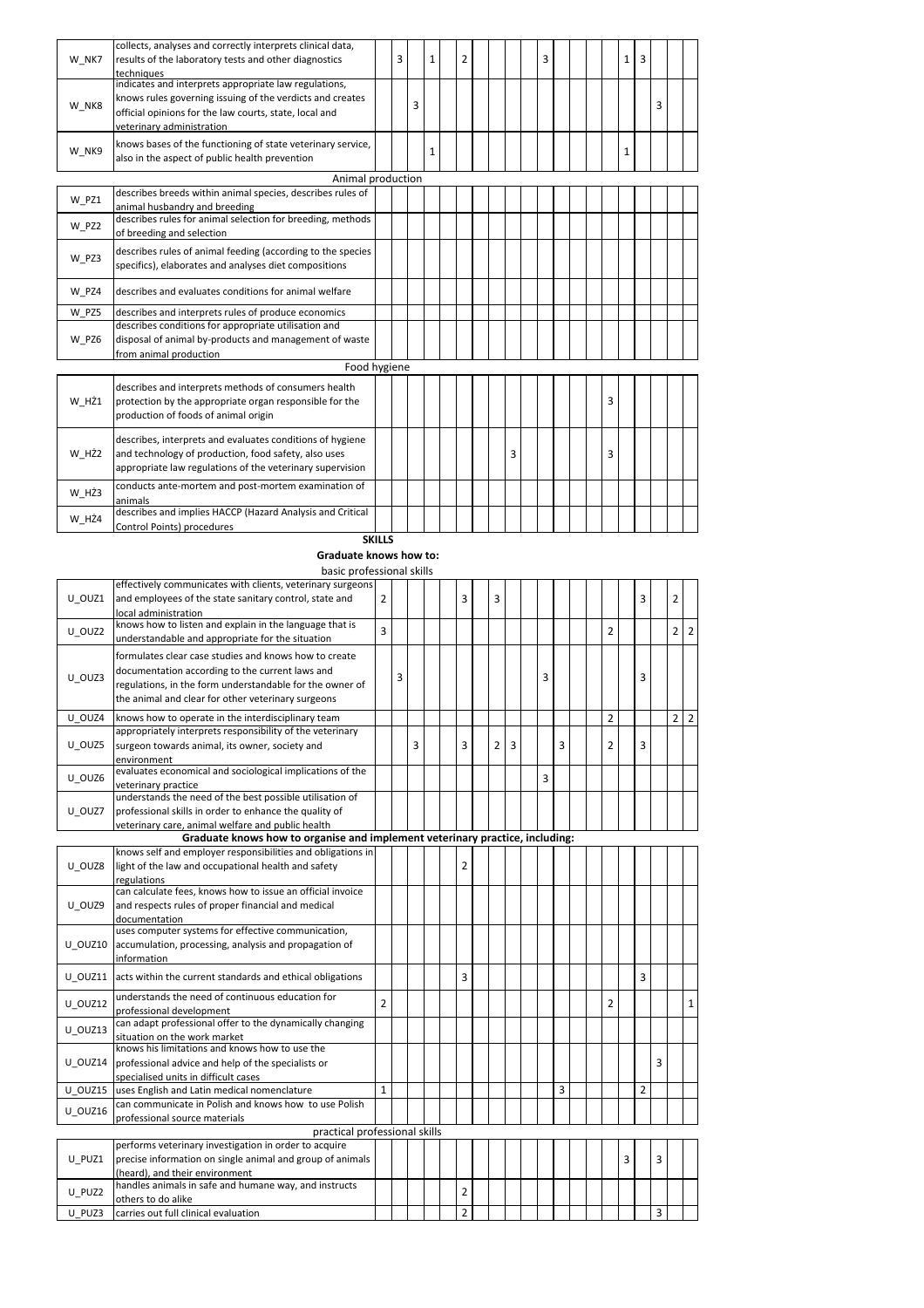| U PUZ4  | performs first aid procedures for all animal species for<br>haemorrhage, wounds, respiratory disorders, eye and ear<br>injuries, internal injuries, heart block, loss of                                                   |  |   |   |  |   |  |   |   | 3 |   |              | 1            |   |   |   |
|---------|----------------------------------------------------------------------------------------------------------------------------------------------------------------------------------------------------------------------------|--|---|---|--|---|--|---|---|---|---|--------------|--------------|---|---|---|
|         | consciousness, cahexia, burns and tissue injuries                                                                                                                                                                          |  |   |   |  |   |  |   |   |   |   |              |              |   |   |   |
| U PUZ5  | evaluates nutritional state of the animal and ordains<br>information on proper animal nutrition                                                                                                                            |  |   |   |  |   |  | 3 |   |   |   |              |              |   |   |   |
| U PUZ6  | collects and safeguards the biological material, knows the<br>rules of sample transport and basic laboratory analyses,<br>properly evaluates and interprets results of laboratory<br>analyses                              |  |   |   |  | 3 |  |   |   |   |   | 3            | 3            | 3 | 3 |   |
| U PUZ7  | uses diagnostic apparatuses including x-ray, ultrasound<br>and others, according to its manuals and health and safety<br>regulations concerning animals and humans                                                         |  |   |   |  |   |  |   |   |   | 3 |              | 1            |   |   | 1 |
| U PUZ8  | implements proper official epizootic procedures in case of<br>the law-regulated diseases                                                                                                                                   |  |   |   |  |   |  |   |   |   |   |              |              |   | 3 |   |
| U PUZ9  | acquires and uses information on registered drugs                                                                                                                                                                          |  | 3 |   |  |   |  |   | 3 | 3 |   |              | $\mathbf{1}$ |   | 3 |   |
| U PUZ10 | prescribes and uses drugs and medical materials according<br>to current regulations, including rules of their safe storage<br>and utilisation                                                                              |  | 3 | 2 |  |   |  |   | 3 |   |   |              | 1            |   | 3 |   |
| U PUZ11 | uses methods of safe sedation, general and local<br>anaesthesia, and methods for pain evaluation and relief                                                                                                                |  |   |   |  |   |  |   |   | 3 |   |              |              |   |   |   |
| U_PUZ12 | choses the treatment adequate for the diagnosed disease                                                                                                                                                                    |  |   |   |  |   |  |   | 3 |   |   |              |              |   |   |   |
| U PUZ13 | implements rules of aseptic and antiseptic surgery<br>procedures, and uses proper methods of tools sterilisation                                                                                                           |  |   |   |  | 3 |  |   |   | 3 |   |              |              |   | 3 |   |
| U PUZ14 | evaluates the need for euthanasia, properly informs the<br>owner of the animal and carries out the euthanasia<br>procedure according to rules and obligations of<br>professional ethics and proper utilisation of the body |  |   |   |  | 3 |  |   |   |   |   |              |              |   |   |   |
| U PUZ15 | carries out patomorphological examination, prepares<br>proper protocol, collects and labels samples and<br>safeguards them for transport                                                                                   |  |   |   |  |   |  |   |   |   |   |              |              |   |   |   |
| U PUZ16 | performs ante-mortem and post-mortem examination and<br>examination of the products of animal origin                                                                                                                       |  |   |   |  |   |  |   |   |   |   | $\mathbf{1}$ |              |   |   |   |
| U PUZ17 | documents and uses documentation of the health, welfare<br>and, in certain cases, the productivity of the heard                                                                                                            |  |   |   |  |   |  |   |   |   |   |              |              | 3 |   |   |
| U PUZ18 | prepares the preventive scheme according to the species<br>specifics                                                                                                                                                       |  |   |   |  |   |  |   |   |   |   |              |              |   |   |   |
| U PUZ19 | evaluates the risk and prepares the procedures minimising<br>the risk of contamination, cross-species infection and<br>accumulation of the disease agents in veterinary facilities<br>and the environment                  |  |   |   |  |   |  |   |   |   |   |              |              |   | 3 |   |

#### PERSONAL COMPETENCES Graduate:

| K KP1         | takes responsibility for his decisions concerning humans<br>and animals                                      | $\overline{2}$ |  |              |                |  | 3 |  |   |  | 2              |              |                |              |              |
|---------------|--------------------------------------------------------------------------------------------------------------|----------------|--|--------------|----------------|--|---|--|---|--|----------------|--------------|----------------|--------------|--------------|
| K KP2         | observes the ethical rules and obligations                                                                   |                |  |              | 2              |  |   |  |   |  |                |              | 3              |              | $\mathbf{1}$ |
| K KP3         | shows tolerance to beliefs and behaviour influenced by<br>different sociological and cultural background     |                |  |              |                |  |   |  |   |  |                |              |                | $\mathbf{1}$ |              |
| K KP4         | shows the competence in solving of the conflicts and<br>pliability in the reactions for sociological changes |                |  |              |                |  |   |  |   |  |                |              |                | $\mathbf{1}$ |              |
| K KP5         | can critically evaluate personal actions and actions of<br>others to improve proposed actions                |                |  |              |                |  |   |  |   |  |                | $\mathbf{1}$ | 3              |              |              |
| K KP6         | developed a habit of constantly updating his knowledge<br>and skills                                         | 3              |  | 1            | 2              |  |   |  |   |  |                | $\mathbf{1}$ | 3              | $\mathbf{1}$ |              |
| K KP7         | knows his limitations                                                                                        | $\mathbf{1}$   |  | $\mathbf{1}$ |                |  |   |  |   |  |                | $\mathbf{1}$ |                |              |              |
| K KP8         | considers wellbeing of his patient as a topmost priority                                                     |                |  | 1            | 2              |  |   |  |   |  |                | 1            | 3              |              |              |
| K_KP9         | can cooperate with specialists of other professions for the<br>protection of public health                   |                |  | 1            | 2              |  |   |  |   |  | $\overline{2}$ | 1            | $\overline{2}$ |              |              |
| K KP10        | can operate under stress and duress                                                                          |                |  |              | 2              |  |   |  |   |  | 3              | $\mathbf{1}$ | $\overline{2}$ |              |              |
| K KP11        | can organise the work of a team                                                                              |                |  |              | $\overline{2}$ |  |   |  |   |  |                |              | $\overline{2}$ |              |              |
| K KP12        | understands the need to engage in the operations of<br>professional and territorial organisations            |                |  |              |                |  |   |  |   |  |                |              |                |              |              |
| K KP13        | understands the consequences of his decisions, especially<br>those influencing natural environment           |                |  |              |                |  |   |  |   |  |                |              |                |              |              |
| <b>K KP14</b> | knows basic laws and regulations governing intellectual<br>property                                          |                |  |              |                |  |   |  |   |  |                |              |                |              |              |
|               |                                                                                                              |                |  |              |                |  |   |  |   |  |                |              |                |              |              |
| Inne 1        | has knowledge sufficient for further study in the course of<br>continuity of the subjects                    |                |  |              |                |  |   |  | 1 |  |                |              |                | $\mathbf{1}$ |              |
| Inne2         | has other knowledge and skills                                                                               |                |  |              |                |  |   |  |   |  |                |              |                | $\mathbf{1}$ |              |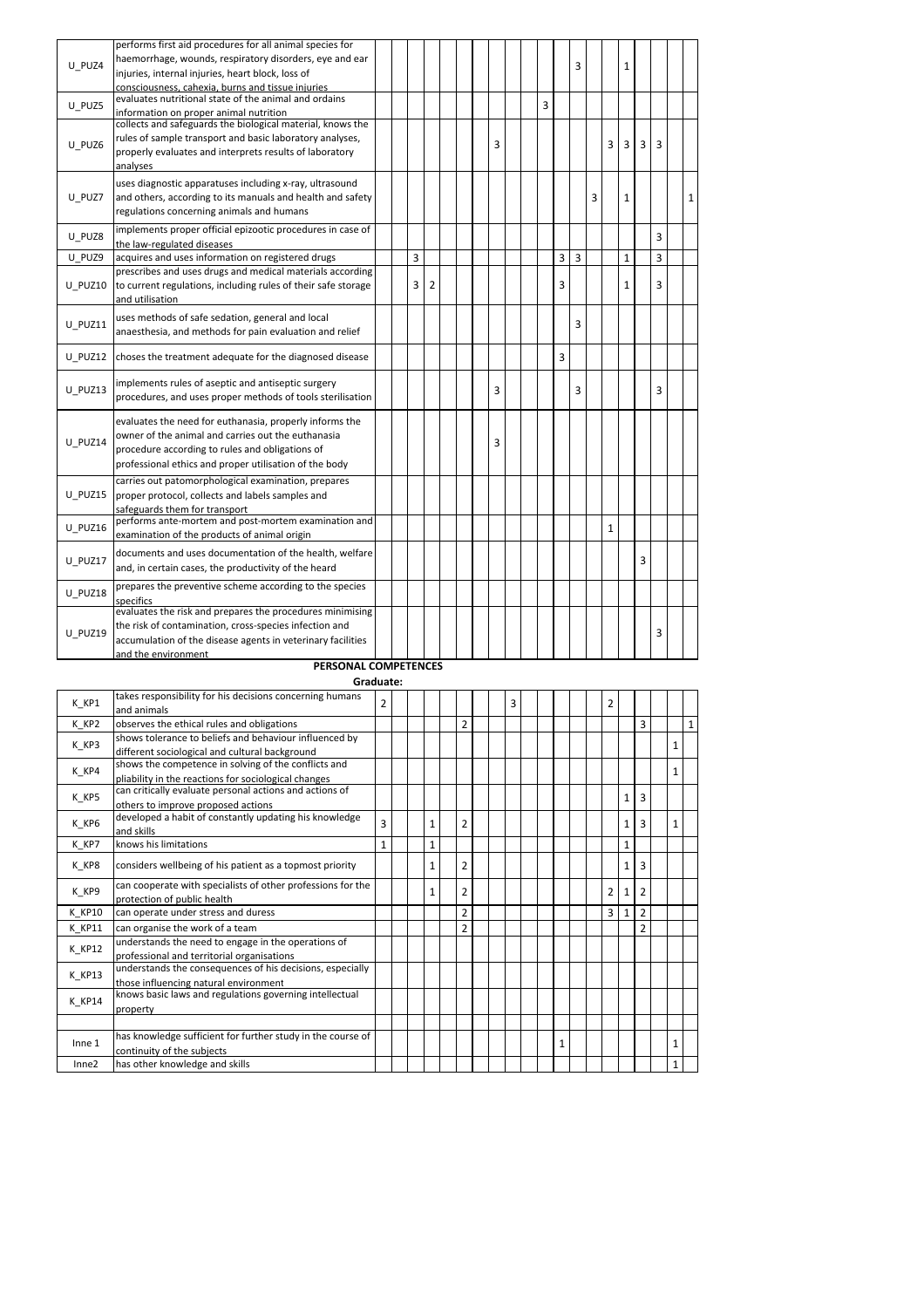### LEARNING OUTCOMES MATRIX

Unit: Faculty of Veterinary Medicine Level of study: Long-cycle Master's degree programme Field of studies: Veterinary Medicine Profile of study: General Academic (GA)

| Year IV<br>practice)<br>cats<br>slaughter house (summer<br>and<br>Effect symbol<br>Clinical and functional neuroanatomy in dogs<br>practice)<br>Management of laboratory animal facility<br><b>Directional effects</b><br>and cat<br>Andrology and artificial insemination<br>(summer<br>of dog<br>$\omega$<br>1<br>$\sim$<br>practice<br>⊣<br>anatomy |
|--------------------------------------------------------------------------------------------------------------------------------------------------------------------------------------------------------------------------------------------------------------------------------------------------------------------------------------------------------|
|                                                                                                                                                                                                                                                                                                                                                        |
| Pathomorphology Module<br>/eterinary jurisprudence<br>Clinical practice Module<br>Meat Hygiene Module<br>Meat hygiene Module<br>Farm animal diseases<br>Clinical haematology<br>Clinical immunology<br>General toxicology<br>Equine diseases<br>inspection<br>Radiographic<br>Feed hygiene<br>Fish diseases<br>Zoonoses<br>yet.<br><b>Modules</b>      |

Graduate knows and understands:

|         | <b>Basic sciences</b>                                                                             |                |   |                |                |                |                |   |                |                |                |                |   |   |  |
|---------|---------------------------------------------------------------------------------------------------|----------------|---|----------------|----------------|----------------|----------------|---|----------------|----------------|----------------|----------------|---|---|--|
| WW_NP1  | knows and describes regular morphology of the animal                                              |                |   | 2              | 1              |                |                |   |                |                |                |                |   |   |  |
|         | organism: cells, tissues, organs and systems                                                      |                |   |                |                |                |                |   |                |                |                |                |   |   |  |
|         | knows structure, describes and explains functions of the                                          |                |   |                |                |                |                |   |                |                |                |                |   |   |  |
|         | systems of the animal organism (respiratory,                                                      |                |   |                |                |                |                |   |                |                |                |                |   |   |  |
| WW NP2  | gastrointestinal, cardiovascular, urinary, nervous,                                               |                |   | 2              |                |                |                |   |                |                | 3              |                |   |   |  |
|         | locomotion, reproductive, endocrine, immune and skin)                                             |                |   |                |                |                |                |   |                |                |                |                |   |   |  |
|         | describes and interprets development of organs and the                                            |                |   |                |                |                |                |   |                |                |                |                |   |   |  |
| WW NP3  | whole organism in relation to the adult organism                                                  |                |   |                |                |                |                |   |                |                | 3              |                |   |   |  |
|         | describes and explains metabolic processes on the                                                 |                |   |                |                |                |                |   |                |                |                |                |   |   |  |
| WW NP4  | molecular, cellular, organ and organism levels                                                    |                |   |                |                |                |                |   |                |                |                |                |   |   |  |
|         | describes and explains homeostasis, neurohormonal                                                 |                |   |                |                |                |                |   |                |                |                |                |   |   |  |
| WW NP5  | regulation reproduction, ageing and death                                                         |                |   |                |                |                |                |   |                |                |                |                |   |   |  |
|         | describes, explains and interprets rules and mechanisms                                           |                |   |                |                |                |                |   |                |                |                |                |   |   |  |
|         | governing animal health, disease and therapy, from the                                            |                |   | $\overline{2}$ |                |                |                |   | 2              |                |                | 3              |   |   |  |
| WW NP6  | cellular level, through the organs, organisms, herds to the                                       |                |   |                |                |                |                |   |                |                |                |                |   |   |  |
|         | whole population of animals                                                                       |                |   |                |                |                |                |   |                |                |                |                |   |   |  |
|         | knows and interprets patophysiological changes in the                                             |                |   |                |                |                |                |   |                |                |                |                |   |   |  |
| WW NP7  | organs and systems, biological mechanisms (including                                              |                |   |                |                |                |                |   | 2              |                |                | 3              |   |   |  |
|         | immunological) and pharmacological mechanisms                                                     |                |   |                |                |                |                |   |                |                |                |                |   |   |  |
|         | facilitating recovery                                                                             |                |   |                |                |                |                |   |                |                |                |                |   |   |  |
|         | identifies and describes biology of infectious agents                                             |                |   |                |                |                |                |   |                |                |                |                |   |   |  |
| WW NP8  | inducing diseases transmitted between animals, animals                                            |                |   |                |                |                |                | 3 |                |                |                |                |   |   |  |
|         | and humans, including mechanisms of the disease                                                   |                |   |                |                |                |                |   |                |                |                |                |   |   |  |
|         | transmission and organism defence systems<br>defines and describes genetic mechanisms, identifies |                |   |                |                |                |                |   |                |                |                |                |   |   |  |
| WW NP9  | genetic disorders and knows bases of the genetic                                                  |                |   |                |                |                |                |   |                |                |                |                |   |   |  |
|         | engineering                                                                                       |                |   |                |                |                |                |   |                |                |                |                |   |   |  |
|         |                                                                                                   |                |   |                |                |                |                |   |                |                |                |                |   |   |  |
| WW NP10 | defines and describes mechanisms of drug action, their fate                                       | $\overline{2}$ |   |                |                |                | $\overline{2}$ |   | $\overline{2}$ |                |                | 3              |   |   |  |
|         | in the organism and drug-to-drug interactions                                                     |                |   |                |                |                |                |   |                |                |                |                |   |   |  |
|         | WW NP11 utilises chemoterapeutics                                                                 |                |   |                |                |                |                |   |                |                | $\overline{2}$ |                |   | 3 |  |
| WW NP12 | prescribes drugs                                                                                  | $\overline{2}$ |   |                |                |                | $\overline{2}$ |   |                |                |                |                |   | 3 |  |
|         |                                                                                                   |                |   |                |                |                |                |   |                |                |                | 3              |   |   |  |
|         | WW NP13 knows and uses English and Latin medical nomenclature                                     |                |   |                |                |                |                |   |                |                |                |                |   |   |  |
|         | knows and uses Polish language to the effect of                                                   |                |   |                |                |                |                |   |                |                |                |                |   |   |  |
|         | WW_NP14 communication with the specialists in the veterinary and                                  |                |   | 2              |                |                |                |   |                |                |                |                |   |   |  |
|         | related sciences, uses Polish source materials                                                    |                |   |                |                |                |                |   |                |                |                |                |   |   |  |
|         | <b>Clinical sciences</b>                                                                          |                |   |                |                |                |                |   |                |                |                |                |   |   |  |
|         | describes, explains and interprets disorders on the cellular,                                     |                |   |                |                |                |                |   |                |                |                |                |   |   |  |
| W NK1   | tissue, organ, system and organism levels occurring in the                                        | $\overline{2}$ |   | 3              |                |                |                |   |                | $\overline{2}$ |                | 3              |   |   |  |
|         | course of the disease                                                                             |                |   |                |                |                |                |   |                |                |                |                |   |   |  |
| W NK2   | describes, explains and interprets mechanisms of the organ                                        |                |   | $\overline{2}$ | $\mathbf{1}$   |                |                |   | $\overline{2}$ |                | 3              | 3              |   |   |  |
|         | and organism pathologies<br>describes and interprets causes and symptoms of the                   |                |   |                |                |                |                |   |                |                |                |                |   |   |  |
|         | disease, describes and interprets patomorphological                                               |                |   |                |                |                |                |   |                |                |                |                |   |   |  |
| W NK3   | changes, uses procedures for therapy and prevention in                                            | 3              | 3 | 2              |                |                | 3              | 2 | $\overline{2}$ | $\overline{2}$ |                | 3              |   |   |  |
|         | the particular diseases                                                                           |                |   |                |                |                |                |   |                |                |                |                |   |   |  |
|         | implements diagnostic (including differential diagnostics)                                        |                |   |                |                |                |                |   |                |                |                |                |   |   |  |
| W NK4   | and therapeutic procedures                                                                        | $\overline{3}$ |   |                | $\overline{2}$ |                | 3              |   | $\overline{2}$ |                | 3              | $\overline{3}$ | 3 | 3 |  |
|         | carries out clinical evaluation and monitors heard health in                                      |                |   |                |                |                |                |   |                |                |                |                |   |   |  |
| W NK5   | the intensive production                                                                          | 3              |   |                |                | $\overline{2}$ | 3              |   |                |                | 3              |                |   |   |  |
| W NK6   | implements official epizootic procedures in case of the law-                                      | 3              |   |                |                |                |                |   |                |                |                |                |   | 3 |  |
|         | regulated diseases                                                                                |                |   |                |                |                |                |   |                |                |                |                |   |   |  |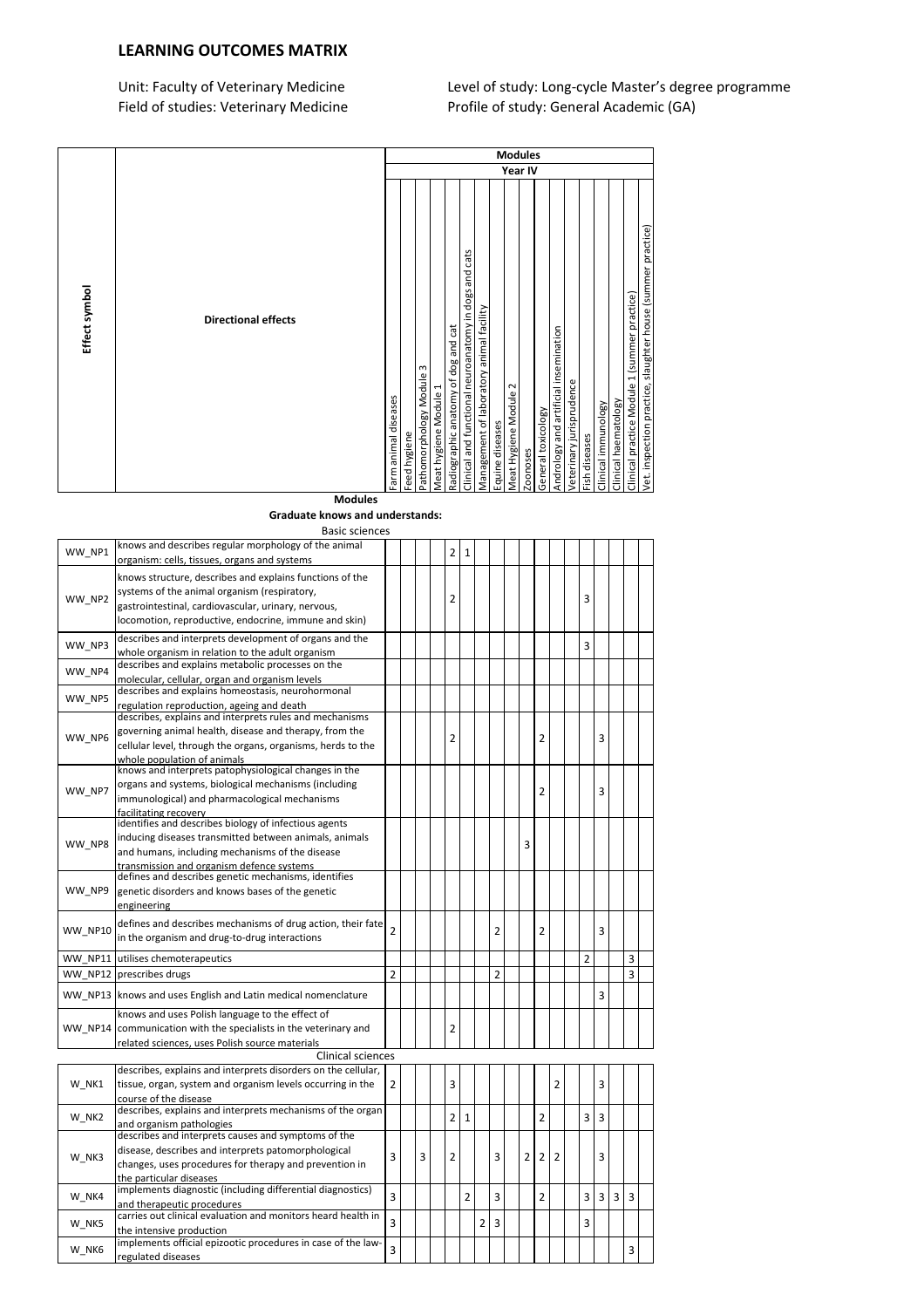| W NK7 | collects, analyses and correctly interprets clinical data,<br>results of the laboratory tests and other diagnostics | 3 |   | 3 |   |  |   | 3 |   |                | 2              | 3 |   | 3 | 3 | 3 |                |
|-------|---------------------------------------------------------------------------------------------------------------------|---|---|---|---|--|---|---|---|----------------|----------------|---|---|---|---|---|----------------|
|       | techniques<br>indicates and interprets appropriate law regulations,                                                 |   |   |   |   |  |   |   |   |                |                |   |   |   |   |   |                |
|       | knows rules governing issuing of the verdicts and creates                                                           |   |   |   |   |  |   |   |   |                |                |   |   |   |   |   |                |
| W NK8 | official opinions for the law courts, state, local and                                                              |   |   |   |   |  |   |   |   |                | $\overline{2}$ |   | 3 |   |   |   |                |
|       |                                                                                                                     |   |   |   |   |  |   |   |   |                |                |   |   |   |   |   |                |
|       | veterinary administration                                                                                           |   |   |   |   |  |   |   |   |                |                |   |   |   |   |   |                |
| W NK9 | knows bases of the functioning of state veterinary service,                                                         |   | 3 |   |   |  |   |   |   |                |                |   |   |   |   |   |                |
|       | also in the aspect of public health prevention                                                                      |   |   |   |   |  |   |   |   |                |                |   |   |   |   |   |                |
|       | Animal production                                                                                                   |   |   |   |   |  |   |   |   |                |                |   |   |   |   |   |                |
|       | describes breeds within animal species, describes rules of                                                          |   |   |   |   |  |   |   |   |                |                |   |   |   |   |   |                |
| W PZ1 | animal husbandry and breeding                                                                                       |   |   |   |   |  |   |   |   |                |                |   |   |   |   |   |                |
|       | describes rules for animal selection for breeding, methods                                                          |   |   |   |   |  |   |   |   |                |                | 3 |   |   |   |   |                |
| W PZ2 | of breeding and selection                                                                                           |   |   |   |   |  |   |   |   |                |                |   |   |   |   |   |                |
|       | describes rules of animal feeding (according to the species                                                         |   |   |   |   |  |   |   |   |                |                |   |   |   |   |   |                |
| W PZ3 | specifics), elaborates and analyses diet compositions                                                               |   |   |   |   |  |   |   |   |                |                |   |   |   |   |   |                |
|       |                                                                                                                     |   |   |   |   |  |   |   |   |                |                |   |   |   |   |   |                |
| W PZ4 | describes and evaluates conditions for animal welfare                                                               |   |   |   | 3 |  |   |   |   |                |                |   |   |   |   |   | $\overline{2}$ |
| W PZ5 | describes and interprets rules of produce economics                                                                 |   |   |   |   |  |   |   |   |                |                |   |   |   |   |   |                |
|       | describes conditions for appropriate utilisation and                                                                |   |   |   |   |  |   |   |   |                |                |   |   |   |   |   |                |
| W PZ6 | disposal of animal by-products and management of waste                                                              |   | 3 |   | 3 |  | 1 |   |   |                |                |   |   |   |   |   | $\overline{2}$ |
|       | from animal production                                                                                              |   |   |   |   |  |   |   |   |                |                |   |   |   |   |   |                |
|       | Food hygiene                                                                                                        |   |   |   |   |  |   |   |   |                |                |   |   |   |   |   |                |
|       | describes and interprets methods of consumers health                                                                |   |   |   |   |  |   |   |   |                |                |   |   |   |   |   |                |
| W HŻ1 | protection by the appropriate organ responsible for the                                                             |   | 3 |   | 3 |  |   |   | 3 |                |                |   |   |   |   |   | $\overline{3}$ |
|       | production of foods of animal origin                                                                                |   |   |   |   |  |   |   |   |                |                |   |   |   |   |   |                |
|       |                                                                                                                     |   |   |   |   |  |   |   |   |                |                |   |   |   |   |   |                |
|       | describes, interprets and evaluates conditions of hygiene                                                           |   |   |   |   |  |   |   |   |                |                |   |   |   |   |   |                |
| W HŻ2 | and technology of production, food safety, also uses                                                                |   | 3 |   | 3 |  |   |   | 3 | $\overline{2}$ |                |   |   |   |   |   | 3              |
|       | appropriate law regulations of the veterinary supervision                                                           |   |   |   |   |  |   |   |   |                |                |   |   |   |   |   |                |
|       | conducts ante-mortem and post-mortem examination of                                                                 |   |   |   |   |  |   |   |   |                |                |   |   |   |   |   |                |
| W HŻ3 | animals                                                                                                             |   |   |   | 3 |  |   |   | 3 |                |                |   |   |   |   |   | $\overline{3}$ |
|       | describes and implies HACCP (Hazard Analysis and Critical                                                           |   |   |   |   |  |   |   |   |                |                |   |   |   |   |   |                |
| W HŻ4 | Control Points) procedures                                                                                          |   |   |   | 3 |  |   |   | 3 |                |                |   |   |   |   |   | 3              |

SKILLS Graduate knows how to:

basic professional skills

|         | effectively communicates with clients, veterinary surgeons                   |                |   |                |              |   |                |                |                |   |                |   |                |                |  |
|---------|------------------------------------------------------------------------------|----------------|---|----------------|--------------|---|----------------|----------------|----------------|---|----------------|---|----------------|----------------|--|
| U OUZ1  | and employees of the state sanitary control, state and local                 |                |   | $\overline{2}$ |              |   |                |                |                | 3 |                |   |                | 3              |  |
|         |                                                                              |                |   |                |              |   |                |                |                |   |                |   |                |                |  |
|         | administration<br>knows how to listen and explain in the language that is    |                |   |                |              |   |                |                |                |   |                |   |                |                |  |
| U OUZ2  |                                                                              |                |   | $\overline{2}$ |              |   |                |                |                |   |                | 3 | $\overline{2}$ | $\overline{3}$ |  |
|         | understandable and appropriate for the situation                             |                |   |                |              |   |                |                |                |   |                |   |                |                |  |
|         | formulates clear case studies and knows how to create                        |                |   |                |              |   |                |                |                |   |                |   |                |                |  |
| U OUZ3  | documentation according to the current laws and                              |                | 3 |                |              |   | $\overline{2}$ |                |                |   |                | 3 | 3              | 3              |  |
|         | regulations, in the form understandable for the owner of                     |                |   |                |              |   |                |                |                |   |                |   |                |                |  |
|         | the animal and clear for other veterinary surgeons                           |                |   |                |              |   |                |                |                |   |                |   |                |                |  |
| U OUZ4  | knows how to operate in the interdisciplinary team                           |                |   | $\overline{2}$ |              |   |                |                |                |   |                | 3 | $\overline{2}$ |                |  |
|         | appropriately interprets responsibility of the veterinary                    |                |   |                |              |   |                |                |                |   |                |   |                |                |  |
| U_OUZ5  | surgeon towards animal, its owner, society and                               |                |   |                |              | 2 |                |                | $\overline{2}$ | 3 | $\overline{2}$ | 3 |                |                |  |
|         | environment                                                                  |                |   |                |              |   |                |                |                |   |                |   |                |                |  |
|         | evaluates economical and sociological implications of the                    |                |   |                |              |   |                |                |                |   |                |   |                |                |  |
| U OUZ6  | veterinary practice                                                          |                |   |                |              |   |                |                |                |   |                | 3 |                |                |  |
|         | understands the need of the best possible utilisation of                     |                |   |                |              |   |                |                |                |   |                |   |                |                |  |
| U OUZ7  | professional skills in order to enhance the quality of                       |                |   |                |              |   |                |                | $\overline{2}$ |   |                | 3 | 2              |                |  |
|         | veterinary care, animal welfare and public health                            |                |   |                |              |   |                |                |                |   |                |   |                |                |  |
|         | Graduate knows how to organise and implement veterinary practice, including: |                |   |                |              |   |                |                |                |   |                |   |                |                |  |
|         | knows self and employer responsibilities and obligations in                  |                |   |                |              |   |                |                |                |   |                |   |                |                |  |
| U OUZ8  | light of the law and occupational health and safety                          |                |   |                |              | 3 |                | $\overline{2}$ |                | 3 |                |   | $\overline{2}$ |                |  |
|         | regulations                                                                  |                |   |                |              |   |                |                |                |   |                |   |                |                |  |
|         | can calculate fees, knows how to issue an official invoice                   |                |   |                |              |   |                |                |                |   |                |   |                |                |  |
| U OUZ9  | and respects rules of proper financial and medical                           |                |   |                |              |   |                |                |                |   |                |   |                |                |  |
|         | documentation                                                                |                |   |                |              |   |                |                |                |   |                |   |                |                |  |
|         | uses computer systems for effective communication,                           |                |   |                |              |   |                |                |                |   |                |   |                |                |  |
| U OUZ10 | accumulation, processing, analysis and propagation of                        |                |   |                |              |   |                |                |                |   |                |   |                | 3              |  |
|         | information                                                                  |                |   |                |              |   |                |                |                |   |                |   |                |                |  |
| U OUZ11 | acts within the current standards and ethical obligations                    |                |   |                |              |   |                |                |                |   |                |   |                | 3              |  |
| U OUZ12 | understands the need of continuous education for                             |                |   |                |              |   |                |                |                |   |                | 3 |                | 3              |  |
|         | professional development                                                     |                |   |                |              |   |                |                |                |   |                |   |                |                |  |
| U OUZ13 | can adapt professional offer to the dynamically changing                     |                |   |                |              |   |                |                |                |   |                |   |                |                |  |
|         | situation on the work market                                                 |                |   |                |              |   |                |                |                |   |                |   |                |                |  |
|         | knows his limitations and knows how to use the                               |                |   |                |              |   |                |                |                |   |                |   |                |                |  |
| U OUZ14 | professional advice and help of the specialists or                           |                |   |                |              |   |                |                |                |   |                |   |                |                |  |
|         | specialised units in difficult cases                                         |                |   |                |              |   |                |                |                |   |                |   |                |                |  |
| U OUZ15 | uses English and Latin medical nomenclature                                  |                |   |                | $\mathbf{1}$ |   |                |                |                |   |                |   |                |                |  |
| U OUZ16 | can communicate in Polish and knows how to use Polish                        |                |   | $\overline{2}$ | $\mathbf{1}$ |   |                |                |                |   |                |   |                |                |  |
|         | professional source materials                                                |                |   |                |              |   |                |                |                |   |                |   |                |                |  |
|         | practical professional skills                                                |                |   |                |              |   |                |                |                |   |                |   |                |                |  |
|         | performs veterinary investigation in order to acquire                        |                |   |                |              |   |                |                |                |   |                |   |                |                |  |
| U PUZ1  | precise information on single animal and group of animals                    | $\overline{2}$ |   |                |              |   | $\overline{2}$ |                |                |   | $\overline{2}$ |   |                | 3              |  |
|         | (heard), and their environment                                               |                |   |                |              |   |                |                |                |   |                |   |                |                |  |
| U PUZ2  | handles animals in safe and humane way, and instructs                        |                |   |                |              |   |                |                |                |   |                |   |                |                |  |
|         | others to do alike                                                           |                |   |                |              |   |                |                |                |   |                |   |                |                |  |
| U PUZ3  | carries out full clinical evaluation                                         | 3              |   |                | 1            |   | 3              |                |                |   |                |   |                | 3              |  |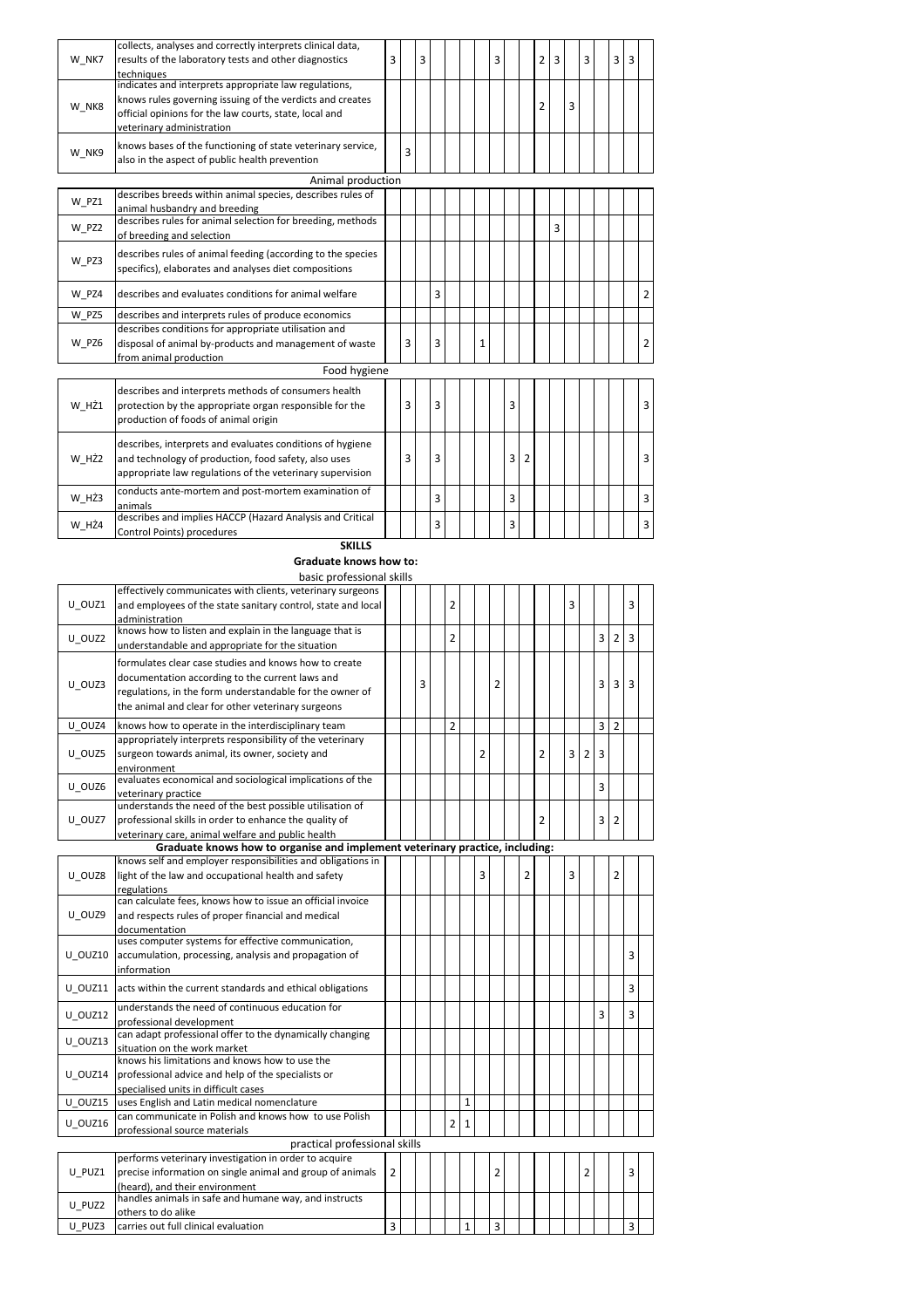|                | performs first aid procedures for all animal species for                                                   |                |   |   |  |   |   |   |   |                |  |                |                |                |   |  |
|----------------|------------------------------------------------------------------------------------------------------------|----------------|---|---|--|---|---|---|---|----------------|--|----------------|----------------|----------------|---|--|
| U PUZ4         | haemorrhage, wounds, respiratory disorders, eye and ear                                                    |                |   |   |  |   |   | 2 |   |                |  |                |                |                |   |  |
|                | injuries, internal injuries, heart block, loss of                                                          |                |   |   |  |   |   |   |   |                |  |                |                |                |   |  |
|                | consciousness, cahexia, burns and tissue injuries<br>evaluates nutritional state of the animal and ordains |                |   |   |  |   |   |   |   |                |  |                |                |                |   |  |
| U PUZ5         |                                                                                                            |                |   |   |  |   |   |   |   |                |  |                |                |                |   |  |
|                | information on proper animal nutrition<br>collects and safeguards the biological material, knows the       |                |   |   |  |   |   |   |   |                |  |                |                |                |   |  |
| U PUZ6         | rules of sample transport and basic laboratory analyses,                                                   |                | 3 | 3 |  |   |   | 3 |   | $\overline{2}$ |  |                | 3              |                |   |  |
|                | properly evaluates and interprets results of laboratory                                                    |                |   |   |  |   |   |   |   |                |  |                |                |                |   |  |
|                | analyses                                                                                                   |                |   |   |  |   |   |   |   |                |  |                |                |                |   |  |
|                | uses diagnostic apparatuses including x-ray, ultrasound and                                                |                |   |   |  |   |   |   |   |                |  |                |                |                |   |  |
| U PUZ7         | others, according to its manuals and health and safety                                                     |                |   |   |  | 3 |   |   |   | $\overline{2}$ |  |                | 3              |                |   |  |
|                | regulations concerning animals and humans                                                                  |                |   |   |  |   |   |   |   |                |  |                |                |                |   |  |
| U PUZ8         | implements proper official epizootic procedures in case of                                                 | $\overline{2}$ |   |   |  |   |   |   | 3 |                |  | $\overline{2}$ |                |                |   |  |
|                | the law-regulated diseases                                                                                 |                |   |   |  |   |   |   |   |                |  |                |                |                |   |  |
| U PUZ9         | acquires and uses information on registered drugs                                                          |                |   |   |  |   |   |   |   |                |  |                |                |                |   |  |
|                | prescribes and uses drugs and medical materials according                                                  |                |   |   |  |   |   |   |   |                |  |                |                |                |   |  |
| U PUZ10        | to current regulations, including rules of their safe storage                                              | $\overline{2}$ |   |   |  |   |   |   |   |                |  |                | 3              | $\overline{2}$ | 3 |  |
|                | and utilisation                                                                                            |                |   |   |  |   |   |   |   |                |  |                |                |                |   |  |
| <b>U PUZ11</b> | uses methods of safe sedation, general and local                                                           |                |   |   |  |   |   |   |   |                |  |                |                | 2              |   |  |
|                | anaesthesia, and methods for pain evaluation and relief                                                    |                |   |   |  |   |   |   |   |                |  |                |                |                |   |  |
| U PUZ12        | choses the treatment adequate for the diagnosed disease                                                    |                |   |   |  |   |   |   |   |                |  | $\overline{2}$ |                | $\overline{2}$ |   |  |
|                |                                                                                                            |                |   |   |  |   |   |   |   |                |  |                |                |                |   |  |
|                | implements rules of aseptic and antiseptic surgery                                                         |                |   |   |  |   |   |   |   |                |  |                | 3              |                |   |  |
| U PUZ13        | procedures, and uses proper methods of tools sterilisation                                                 |                |   |   |  |   |   |   |   |                |  |                |                |                |   |  |
|                | evaluates the need for euthanasia, properly informs the                                                    |                |   |   |  |   |   |   |   |                |  |                |                |                |   |  |
|                | owner of the animal and carries out the euthanasia                                                         |                |   |   |  |   |   |   |   |                |  |                |                |                |   |  |
| U PUZ14        | procedure according to rules and obligations of                                                            |                |   |   |  |   |   |   |   |                |  |                |                |                |   |  |
|                | professional ethics and proper utilisation of the body                                                     |                |   |   |  |   |   |   |   |                |  |                |                |                |   |  |
|                | carries out patomorphological examination, prepares                                                        |                |   |   |  |   |   |   |   |                |  |                |                |                |   |  |
| U PUZ15        | proper protocol, collects and labels samples and                                                           |                |   |   |  |   |   |   |   |                |  | 3              | $\overline{3}$ |                |   |  |
|                | safeguards them for transport                                                                              |                |   |   |  |   |   |   |   |                |  |                |                |                |   |  |
| U PUZ16        | performs ante-mortem and post-mortem examination and                                                       |                |   | 3 |  |   |   |   |   |                |  |                |                |                |   |  |
|                | examination of the products of animal origin                                                               |                |   |   |  |   |   |   |   |                |  |                |                |                |   |  |
|                | documents and uses documentation of the health, welfare                                                    |                |   |   |  |   |   |   |   |                |  |                |                |                |   |  |
| U PUZ17        | and, in certain cases, the productivity of the heard                                                       | 2              |   |   |  |   | 2 |   |   |                |  |                |                |                | 3 |  |
|                | prepares the preventive scheme according to the species                                                    |                |   |   |  |   |   |   |   |                |  |                |                |                |   |  |
| U PUZ18        | specifics                                                                                                  |                |   |   |  |   |   |   |   |                |  |                |                |                | 3 |  |
|                | evaluates the risk and prepares the procedures minimising                                                  |                |   |   |  |   |   |   |   |                |  |                |                |                |   |  |
| U PUZ19        | the risk of contamination, cross-species infection and                                                     |                |   |   |  |   |   |   |   |                |  |                |                |                |   |  |
|                | accumulation of the disease agents in veterinary facilities                                                |                |   |   |  |   |   |   |   |                |  |                |                |                |   |  |
|                | and the environment                                                                                        |                |   |   |  |   |   |   |   |                |  |                |                |                |   |  |
|                | <b>PERSONAL COMPETENCES</b>                                                                                |                |   |   |  |   |   |   |   |                |  |                |                |                |   |  |

## Graduate:

| K KP1             | takes responsibility for his decisions concerning humans    |                |   |   |                |   |                | $\overline{2}$ |   |                | 2 | 3 | 3              |                |
|-------------------|-------------------------------------------------------------|----------------|---|---|----------------|---|----------------|----------------|---|----------------|---|---|----------------|----------------|
|                   | and animals                                                 |                |   |   |                |   |                |                |   |                |   |   |                |                |
| K KP2             | observes the ethical rules and obligations                  |                |   |   | $\overline{2}$ |   |                |                |   |                |   |   |                |                |
| K KP3             | shows tolerance to beliefs and behaviour influenced by      | $\overline{2}$ |   |   |                |   |                |                |   |                |   |   |                |                |
|                   | different sociological and cultural background              |                |   |   |                |   |                |                |   |                |   |   |                |                |
| K KP4             | shows the competence in solving of the conflicts and        |                |   |   |                |   |                |                |   |                |   |   |                |                |
|                   | pliability in the reactions for sociological changes        |                |   |   |                |   |                |                |   |                |   |   |                |                |
| K KP5             | can critically evaluate personal actions and actions of     |                |   |   |                | 1 |                |                |   |                |   |   |                |                |
|                   | others to improve proposed actions                          |                |   |   |                |   |                |                |   |                |   |   |                |                |
| K KP6             | developed a habit of constantly updating his knowledge      |                |   |   | $\overline{2}$ |   |                |                |   |                |   | 3 | $\overline{2}$ |                |
|                   | and skills                                                  |                |   |   |                |   |                |                |   |                |   |   |                |                |
| K KP7             | knows his limitations                                       |                |   |   |                |   |                |                |   |                |   | 3 |                |                |
| K KP8             | considers wellbeing of his patient as a topmost priority    |                |   |   |                |   |                |                |   |                |   | 3 |                |                |
|                   | can cooperate with specialists of other professions for the |                |   |   |                |   |                |                |   |                |   |   |                |                |
| K KP9             | protection of public health                                 |                |   | 3 |                |   | $\overline{2}$ | $\overline{2}$ |   | $\overline{2}$ |   |   |                | $\overline{2}$ |
| K KP10            | can operate under stress and duress                         |                |   |   |                |   |                |                |   |                |   |   |                |                |
| <b>K KP11</b>     | can organise the work of a team                             |                |   |   |                |   |                |                |   |                |   |   |                |                |
|                   | understands the need to engage in the operations of         |                |   |   |                |   |                |                |   |                |   |   |                |                |
| K KP12            | professional and territorial organisations                  |                |   |   |                |   |                |                |   |                |   |   |                |                |
| K KP13            | understands the consequences of his decisions, especially   |                |   |   |                |   |                |                |   | $\overline{2}$ |   |   |                |                |
|                   | those influencing natural environment                       |                |   |   |                |   |                |                |   |                |   |   |                |                |
| K KP14            | knows basic laws and regulations governing intellectual     |                |   |   |                |   |                |                |   |                |   |   |                |                |
|                   | property                                                    |                |   |   |                |   |                |                |   |                |   |   |                |                |
| Inne <sub>1</sub> | has knowledge sufficient for further study in the course of |                | 3 |   |                |   |                |                |   |                |   |   |                |                |
|                   | continuity of the subjects                                  |                |   |   |                |   |                |                |   |                |   |   |                |                |
| Inne2             | has other knowledge and skills                              |                |   |   |                |   |                |                | 3 |                |   |   |                |                |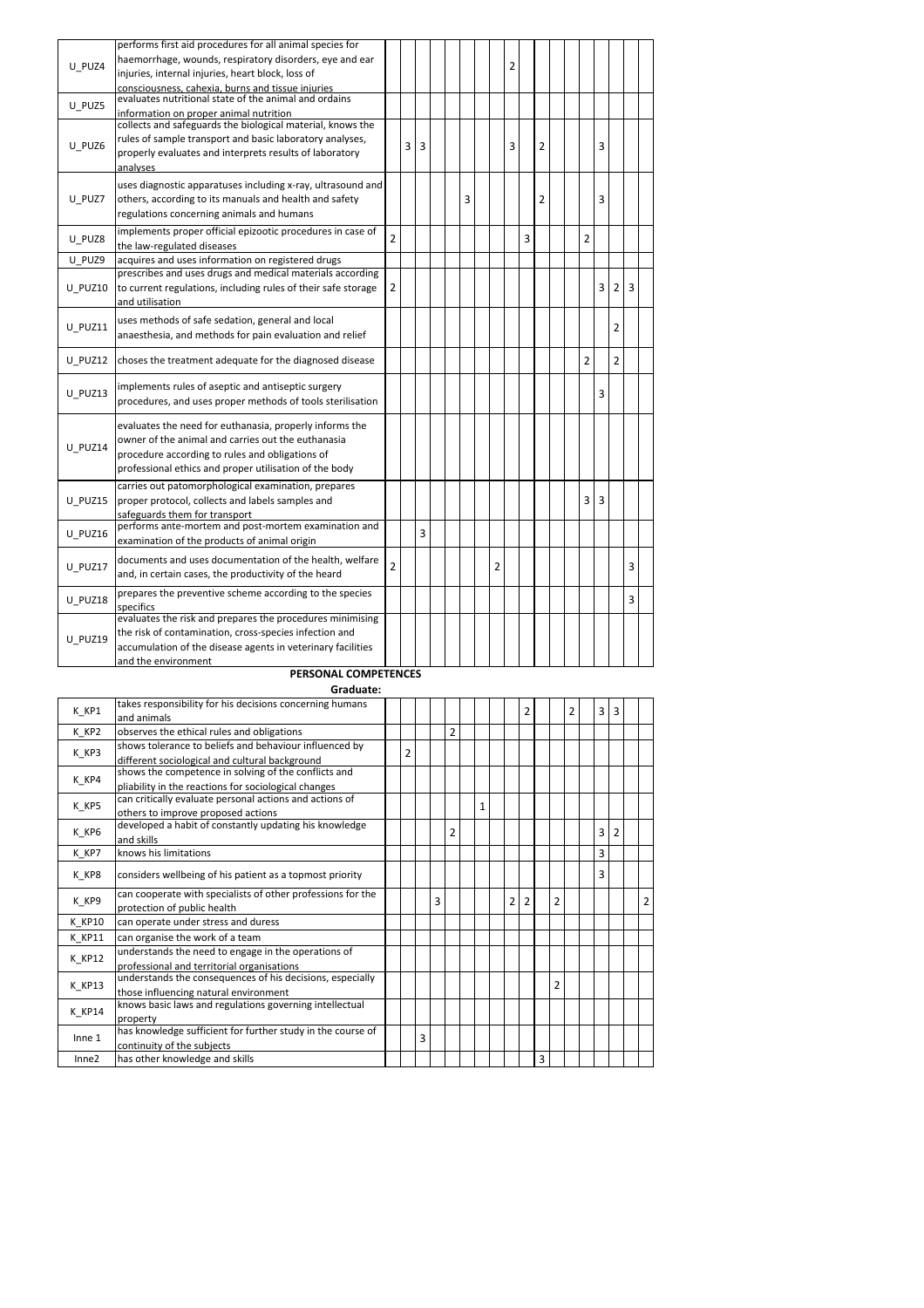### LEARNING OUTCOMES MATRIX

Unit: Faculty of Veterinary Medicine Level of study: Long-cycle Master's degree programme Field of studies: Veterinary Medicine Profile of study: General Academic (GA)

| Effect symbol                                                                                         |                          |
|-------------------------------------------------------------------------------------------------------|--------------------------|
| <b>Directional effects</b>                                                                            |                          |
| Dog and cat diseases                                                                                  |                          |
| Dietetics                                                                                             |                          |
| Avian diseases                                                                                        |                          |
| Administration and legal aspects in veterinary                                                        |                          |
| Fur animals diseases                                                                                  |                          |
| Hygiene of food of animal origin Module 1<br>Clinical toxicology of small animals                     |                          |
| Clinical toxicology of large nimals                                                                   |                          |
| Veterinary aty the border control                                                                     |                          |
| Reptile and amphibian dietetics                                                                       |                          |
| Veterinary prevention                                                                                 |                          |
| $\sim$<br>Hygiene of food of animal origin Module                                                     |                          |
| Milk hygiene                                                                                          |                          |
| Rotation-Farm animal diseases                                                                         |                          |
| Rotation-Dog and cat diseases<br>Rotation-Equine diseases                                             |                          |
| Rotation-Avian diseases                                                                               |                          |
| Rotation-Laboratory class of parasitology                                                             | <b>Modules</b><br>Year V |
| Behavioural medicine of cats and dogs                                                                 |                          |
| Clinic and laboratory diagnostics in emergency veterinary medicine                                    |                          |
| Differential diagnostics based on laboratory results<br>Behavioural medicine of horses                |                          |
| Veterinary of pig herd                                                                                |                          |
| Veterinary of the racing horse                                                                        |                          |
| Management of see food safety                                                                         |                          |
| Manangement of food and feed safety                                                                   |                          |
| Nutraceuticals in farm animals                                                                        |                          |
| Applied pharmacology of farm animals<br>Ophthalmology in small animals                                |                          |
| Breed-related disorders                                                                               |                          |
| - skin<br>From symptoms to diagnosis                                                                  |                          |
| Veterinary otology                                                                                    |                          |
| Veterinzry inspection, meat hygiene (summer practice)<br>Clinical practice module 2 (summer practice) |                          |
|                                                                                                       |                          |

Graduate knows and understands:

|         |                                                                                                                                                                                                                          |                |                |                |                |   | <b>Basic sciences</b> |                |   |                |   |  |   |   |                |   |   |                |                |   |                |   |   |   |                |   |                         |                |                |                |  |
|---------|--------------------------------------------------------------------------------------------------------------------------------------------------------------------------------------------------------------------------|----------------|----------------|----------------|----------------|---|-----------------------|----------------|---|----------------|---|--|---|---|----------------|---|---|----------------|----------------|---|----------------|---|---|---|----------------|---|-------------------------|----------------|----------------|----------------|--|
| WW NP1  | knows and describes regular morphology of the animal<br>organism: cells, tissues, organs and systems                                                                                                                     |                |                |                |                |   |                       |                |   |                |   |  |   |   |                |   |   |                |                |   |                |   |   |   |                |   |                         |                |                |                |  |
| WW_NP2  | knows structure, describes and explains functions of the<br>systems of the animal organism (respiratory,<br>gastrointestinal, cardiovascular, urinary, nervous,<br>locomotion, reproductive, endocrine, immune and skin) |                | 3              | $\overline{2}$ |                |   |                       |                |   |                |   |  |   |   |                | 3 |   |                |                |   |                |   |   |   |                |   |                         |                |                |                |  |
| WW NP3  | describes and interprets development of organs and the<br>whole organism in relation to the adult organism                                                                                                               |                |                | $\overline{2}$ |                |   |                       |                |   |                |   |  |   |   |                | 3 | 3 |                |                |   |                |   |   |   |                |   |                         |                |                |                |  |
| WW NP4  | describes and explains metabolic processes on the<br>molecular, cellular, organ and organism levels                                                                                                                      |                |                |                |                |   |                       |                |   |                |   |  |   |   |                |   |   |                |                |   |                |   |   |   |                |   |                         |                |                |                |  |
| WW NP5  | describes and explains homeostasis, neurohormonal<br>egulation reproduction, ageing and death                                                                                                                            |                | $\overline{2}$ |                |                |   |                       |                |   |                |   |  |   |   |                |   |   |                |                |   |                |   |   |   |                |   |                         |                |                |                |  |
| WW_NP6  | describes, explains and interprets rules and mechanisms<br>governing animal health, disease and therapy, from the<br>cellular level, through the organs, organisms, herds to the<br>whole population of animals          |                | $\overline{2}$ |                |                | 3 |                       | 2 2            |   | $\overline{2}$ |   |  |   |   |                |   | 3 | 3              |                |   |                |   |   |   |                |   |                         |                |                |                |  |
| WW NP7  | knows and interprets patophysiological changes in the<br>organs and systems, biological mechanisms (including<br>immunological) and pharmacological mechanisms<br>facilitating recovery                                  |                |                |                |                |   | 2 <sub>1</sub>        | $\overline{2}$ |   |                |   |  |   |   |                |   | 3 | 3              |                |   | $\mathbf{1}$   |   |   |   |                |   |                         |                |                |                |  |
| WW NP8  | identifies and describes biology of infectious agents<br>inducing diseases transmitted between animals, animals<br>and humans, including mechanisms of the disease<br>transmission and organism defence systems          |                |                |                |                |   |                       |                |   |                | 3 |  |   |   |                |   | 3 |                |                |   |                | 3 |   |   |                |   |                         |                |                |                |  |
| WW NP9  | defines and describes genetic mechanisms, identifies<br>genetic disorders and knows bases of the genetic<br>engineering                                                                                                  |                | $\overline{2}$ |                |                |   |                       |                |   |                |   |  |   |   |                |   |   |                |                |   |                |   |   |   |                |   |                         |                |                |                |  |
| WW NP10 | defines and describes mechanisms of drug action, their fate<br>in the organism and drug-to-drug interactions                                                                                                             |                |                |                |                |   | 2 <sup>1</sup>        | $\overline{2}$ |   |                |   |  |   |   |                |   |   |                |                |   | $\overline{2}$ |   |   | 3 |                |   |                         |                |                |                |  |
| WW NP11 | utilises chemoterapeutics                                                                                                                                                                                                |                |                | $\overline{2}$ |                |   |                       |                |   |                |   |  |   |   |                |   |   |                |                |   | $\overline{2}$ |   |   |   |                |   |                         |                |                | $\overline{3}$ |  |
| WW NP12 | prescribes drugs                                                                                                                                                                                                         |                |                |                |                |   |                       |                |   |                |   |  |   |   |                |   |   |                |                |   |                |   |   |   |                |   |                         |                |                | 3              |  |
| WW NP13 | knows and uses English and Latin medical nomenclature                                                                                                                                                                    |                |                |                |                |   |                       |                |   |                |   |  |   |   |                |   |   |                |                |   |                |   |   |   |                |   |                         |                |                | $\overline{3}$ |  |
|         | knows and uses Polish language to the effect of<br>WW NP14 communication with the specialists in the veterinary and<br>related sciences, uses Polish source materials                                                    |                |                |                |                |   |                       |                |   |                |   |  |   |   |                |   |   |                |                |   |                |   |   |   |                |   |                         |                |                | 3              |  |
|         |                                                                                                                                                                                                                          |                |                |                |                |   | Clinical sciences     |                |   |                |   |  |   |   |                |   |   |                |                |   |                |   |   |   |                |   |                         |                |                |                |  |
| W NK1   | describes, explains and interprets disorders on the cellular,<br>tissue, organ, system and organism levels occurring in the<br>course of the disease                                                                     | $\overline{2}$ |                |                |                |   |                       |                |   |                |   |  |   | 3 |                |   |   |                |                |   | $\mathbf{1}$   |   | 3 |   |                | 3 |                         |                | 3              |                |  |
| W NK2   | describes, explains and interprets mechanisms of the organ<br>and organism pathologies                                                                                                                                   | $\overline{3}$ |                | $\overline{2}$ |                |   |                       | 2 <sup>2</sup> |   |                |   |  |   | 3 |                |   |   |                | 3              |   | $\mathbf 1$    |   | 3 |   |                | 3 | $\overline{\mathbf{3}}$ | $\overline{3}$ | 3              |                |  |
| W NK3   | describes and interprets causes and symptoms of the<br>disease, describes and interprets patomorphological<br>changes, uses procedures for therapy and prevention in<br>the particular diseases                          |                |                | $\overline{2}$ |                | 3 | 2 <sup>1</sup>        | $\overline{2}$ |   |                | 3 |  |   | 3 | $\overline{3}$ |   |   | 3              |                |   | 2 <sup>1</sup> | 3 | 3 |   |                | 3 | 3                       | 3 <sup>1</sup> | $\overline{3}$ |                |  |
| W NK4   | implements diagnostic (including differential diagnostics)<br>and therapeutic procedures                                                                                                                                 | $\overline{2}$ |                | $\overline{2}$ |                |   | 2 <sup>1</sup>        | $\overline{2}$ |   |                | 3 |  |   | 3 | $\overline{3}$ | 3 |   | $\overline{3}$ | $\overline{3}$ |   | $\overline{2}$ |   | 3 |   |                |   | 3                       | 3              |                | $\overline{3}$ |  |
| W_NK5   | carries out clinical evaluation and monitors heard health in<br>the intensive production                                                                                                                                 |                |                | $\overline{2}$ |                | 3 |                       |                |   |                | 3 |  | 3 |   | $3 \mid 3$     |   |   |                |                |   |                | 3 |   |   | $\overline{2}$ |   |                         |                |                | 3              |  |
| W NK6   | implements official epizootic procedures in case of the law-<br>regulated diseases                                                                                                                                       |                |                |                | $\overline{2}$ |   |                       |                |   |                |   |  |   |   |                | 3 |   |                |                |   |                |   |   |   |                |   |                         |                |                | 3              |  |
| W NK7   | collects, analyses and correctly interprets clinical data,<br>results of the laboratory tests and other diagnostics<br>techniaues                                                                                        | $\overline{2}$ |                | 2              |                | 3 |                       | 2 2            |   |                | 3 |  |   | 3 | $\overline{3}$ | 3 |   | 3              |                | 3 | 2 3            |   | 3 |   |                |   | 3                       | $\overline{3}$ |                | 3              |  |
| W NK8   | indicates and interprets appropriate law regulations,<br>knows rules governing issuing of the verdicts and creates<br>official opinions for the law courts, state, local and<br>veterinary administration                |                |                |                | 3              |   |                       |                | 3 |                |   |  |   |   |                |   |   |                |                |   |                |   |   |   |                |   |                         |                |                |                |  |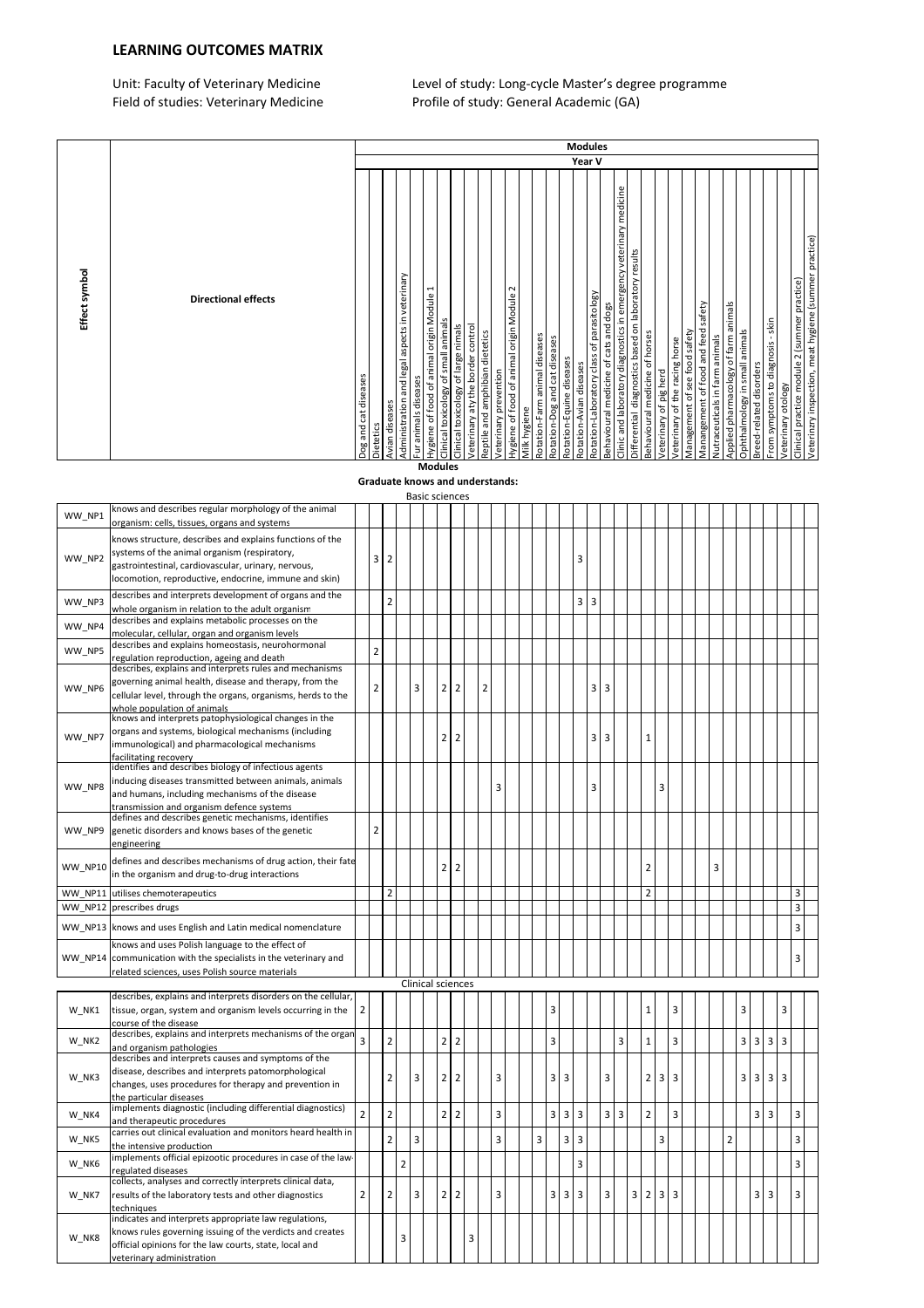| W_NK9 | knows bases of the functioning of state veterinary service,<br>also in the aspect of public health prevention                                                                  |  | $\overline{a}$ |                   |  | 3 |   |     |                |   |  |  |  |  |   |                |                |                |  |  |   |
|-------|--------------------------------------------------------------------------------------------------------------------------------------------------------------------------------|--|----------------|-------------------|--|---|---|-----|----------------|---|--|--|--|--|---|----------------|----------------|----------------|--|--|---|
|       |                                                                                                                                                                                |  |                | Animal production |  |   |   |     |                |   |  |  |  |  |   |                |                |                |  |  |   |
| W PZ1 | describes breeds within animal species, describes rules of<br>animal husbandry and breeding                                                                                    |  |                |                   |  |   | 3 |     |                |   |  |  |  |  |   |                |                |                |  |  |   |
| W PZ2 | describes rules for animal selection for breeding, methods<br>of breeding and selection                                                                                        |  |                |                   |  |   |   |     |                |   |  |  |  |  |   |                |                |                |  |  |   |
| W PZ3 | describes rules of animal feeding (according to the species<br>specifics), elaborates and analyses diet compositions                                                           |  |                |                   |  |   | 3 |     |                |   |  |  |  |  |   |                |                |                |  |  |   |
| W PZ4 | describes and evaluates conditions for animal welfare                                                                                                                          |  |                |                   |  |   | 2 | l 3 |                |   |  |  |  |  | 3 |                |                |                |  |  |   |
| W PZ5 | describes and interprets rules of produce economics                                                                                                                            |  |                |                   |  |   |   |     |                |   |  |  |  |  |   |                |                |                |  |  |   |
| W PZ6 | describes conditions for appropriate utilisation and<br>disposal of animal by-products and management of waste<br>from animal production                                       |  |                |                   |  |   |   |     |                |   |  |  |  |  |   |                |                |                |  |  | 6 |
|       |                                                                                                                                                                                |  |                | Food hygiene      |  |   |   |     |                |   |  |  |  |  |   |                |                |                |  |  |   |
| W HŻ1 | describes and interprets methods of consumers health<br>protection by the appropriate organ responsible for the<br>production of foods of animal origin                        |  | 3              | 3                 |  |   |   |     | 3              | 3 |  |  |  |  |   |                |                | $\overline{2}$ |  |  | 3 |
| W HŻ2 | describes, interprets and evaluates conditions of hygiene<br>and technology of production, food safety, also uses<br>appropriate law regulations of the veterinary supervision |  | 3              | 3                 |  |   |   |     | 3              | 3 |  |  |  |  |   | $\overline{2}$ | $\overline{2}$ |                |  |  | 3 |
| W HŻ3 | conducts ante-mortem and post-mortem examination of<br>animals                                                                                                                 |  |                |                   |  |   |   |     |                |   |  |  |  |  |   |                |                |                |  |  |   |
| W HŻ4 | describes and implies HACCP (Hazard Analysis and Critical<br>Control Points) procedures                                                                                        |  |                | 3                 |  |   |   |     | $\overline{3}$ | 3 |  |  |  |  |   | $\overline{2}$ | $\overline{2}$ |                |  |  | 3 |

### **SKILLS**

#### Graduate knows how to: basic professional skills

|         | effectively communicates with clients, veterinary surgeons                   |   |                |                |             |  |                               |                |                |                |  |        |   |   |   |                                  |   |                |   |                |                    |                |                |   |  |   |
|---------|------------------------------------------------------------------------------|---|----------------|----------------|-------------|--|-------------------------------|----------------|----------------|----------------|--|--------|---|---|---|----------------------------------|---|----------------|---|----------------|--------------------|----------------|----------------|---|--|---|
|         |                                                                              |   |                |                |             |  |                               |                |                |                |  |        |   |   |   |                                  |   |                |   |                |                    |                |                |   |  |   |
| U OUZ1  | and employees of the state sanitary control, state and local                 |   |                |                |             |  |                               |                |                |                |  |        |   |   | 3 |                                  | 3 |                |   |                | 2                  | $\overline{2}$ |                |   |  | 3 |
|         | administration                                                               |   |                |                |             |  |                               |                |                |                |  |        |   |   |   |                                  |   |                |   |                |                    |                |                |   |  |   |
| U OUZ2  | knows how to listen and explain in the language that is                      |   | $\overline{2}$ |                |             |  |                               |                | 2 <sup>1</sup> | $\overline{3}$ |  |        |   |   | 3 | $\overline{3}$<br>$\overline{3}$ |   |                |   |                | $3 \overline{3}$ 2 | $\overline{2}$ |                |   |  |   |
|         | understandable and appropriate for the situation                             |   |                |                |             |  |                               |                |                |                |  |        |   |   |   |                                  |   |                |   |                |                    |                |                |   |  |   |
|         |                                                                              |   |                |                |             |  |                               |                |                |                |  |        |   |   |   |                                  |   |                |   |                |                    |                |                |   |  |   |
|         | formulates clear case studies and knows how to create                        |   |                |                |             |  |                               |                |                |                |  |        |   |   |   |                                  |   |                |   |                |                    |                |                |   |  |   |
| U OUZ3  | documentation according to the current laws and                              |   |                |                |             |  |                               |                |                |                |  | 3      | 3 |   | 3 |                                  | 3 |                |   | 3              |                    |                |                |   |  |   |
|         | regulations, in the form understandable for the owner of                     |   |                |                |             |  |                               |                |                |                |  |        |   |   |   |                                  |   |                |   |                |                    |                |                |   |  |   |
|         | the animal and clear for other veterinary surgeons                           |   |                |                |             |  |                               |                |                |                |  |        |   |   |   |                                  |   |                |   |                |                    |                |                |   |  |   |
|         |                                                                              |   |                |                |             |  |                               |                |                |                |  |        |   |   |   |                                  |   |                |   |                |                    |                |                |   |  |   |
| U OUZ4  | knows how to operate in the interdisciplinary team                           |   |                |                |             |  |                               |                |                |                |  |        |   |   |   |                                  | 3 |                |   | 3              |                    |                |                |   |  |   |
|         | appropriately interprets responsibility of the veterinary                    |   |                |                |             |  |                               |                |                |                |  |        |   |   |   |                                  |   |                |   |                |                    |                |                |   |  |   |
| U OUZ5  | surgeon towards animal, its owner, society and                               |   |                |                |             |  |                               |                |                |                |  |        |   |   |   |                                  | 3 | $\overline{2}$ |   | 3              |                    |                | $\overline{3}$ | 3 |  |   |
|         | environment                                                                  |   |                |                |             |  |                               |                |                |                |  |        |   |   |   |                                  |   |                |   |                |                    |                |                |   |  |   |
|         | evaluates economical and sociological implications of the                    |   |                |                |             |  |                               |                |                |                |  |        |   |   |   |                                  |   |                |   |                |                    |                |                |   |  |   |
| U OUZ6  | veterinary practice                                                          |   |                |                |             |  |                               |                |                |                |  |        |   |   |   |                                  |   |                |   | 3              |                    |                |                |   |  |   |
|         | understands the need of the best possible utilisation of                     |   |                |                |             |  |                               |                |                |                |  |        |   |   |   |                                  |   |                |   |                |                    |                |                |   |  |   |
| U OUZ7  |                                                                              |   |                |                |             |  |                               |                |                |                |  |        |   |   | 3 |                                  |   |                |   | 3              |                    | $\overline{1}$ |                |   |  |   |
|         | professional skills in order to enhance the quality of                       |   |                |                |             |  |                               |                |                |                |  |        |   |   |   |                                  |   |                |   |                | $\mathbf{1}$       |                |                |   |  |   |
|         | veterinary care, animal welfare and public health                            |   |                |                |             |  |                               |                |                |                |  |        |   |   |   |                                  |   |                |   |                |                    |                |                |   |  |   |
|         | Graduate knows how to organise and implement veterinary practice, including: |   |                |                |             |  |                               |                |                |                |  |        |   |   |   |                                  |   |                |   |                |                    |                |                |   |  |   |
|         | knows self and employer responsibilities and obligations in                  |   |                |                |             |  |                               |                |                |                |  |        |   |   |   |                                  |   |                |   |                |                    |                |                |   |  |   |
| U_OUZ8  | light of the law and occupational health and safety                          |   |                |                |             |  |                               |                |                |                |  |        |   |   |   |                                  |   |                |   |                |                    |                |                |   |  |   |
|         | regulations                                                                  |   |                |                |             |  |                               |                |                |                |  |        |   |   |   |                                  |   |                |   |                |                    |                |                |   |  |   |
|         | can calculate fees, knows how to issue an official invoice                   |   |                |                |             |  |                               |                |                |                |  |        |   |   |   |                                  |   |                |   |                |                    |                |                |   |  |   |
| U OUZ9  | and respects rules of proper financial and medical                           |   |                |                |             |  |                               |                |                |                |  |        |   |   |   |                                  |   |                |   |                |                    |                |                |   |  |   |
|         |                                                                              |   |                |                |             |  |                               |                |                |                |  |        |   |   |   |                                  |   |                |   |                |                    |                |                |   |  |   |
|         | documentation                                                                |   |                |                |             |  |                               |                |                |                |  |        |   |   |   |                                  |   |                |   |                |                    |                |                |   |  |   |
|         | uses computer systems for effective communication,                           |   |                |                |             |  |                               |                |                |                |  |        |   |   |   |                                  |   |                |   |                |                    |                |                |   |  |   |
| U OUZ10 | accumulation, processing, analysis and propagation of                        |   |                |                |             |  |                               |                |                |                |  |        |   |   |   |                                  |   |                |   |                |                    |                |                |   |  |   |
|         | information                                                                  |   |                |                |             |  |                               |                |                |                |  |        |   |   |   |                                  |   |                |   |                |                    |                |                |   |  |   |
| U OUZ11 |                                                                              |   |                |                |             |  |                               |                |                |                |  | 3      |   |   |   |                                  |   |                |   |                |                    |                |                |   |  |   |
|         | acts within the current standards and ethical obligations                    |   |                |                |             |  |                               |                |                |                |  |        |   |   |   |                                  |   |                |   |                |                    |                |                |   |  |   |
|         | understands the need of continuous education for                             |   |                |                |             |  |                               |                |                |                |  |        |   |   |   |                                  |   |                |   |                |                    |                |                |   |  |   |
| U_OUZ12 | professional development                                                     |   | $\overline{2}$ |                |             |  |                               |                |                |                |  |        |   |   |   |                                  |   |                |   | 3              |                    |                |                |   |  |   |
|         | can adapt professional offer to the dynamically changing                     |   |                |                |             |  |                               |                |                |                |  |        |   |   |   |                                  |   |                |   |                |                    |                |                |   |  |   |
| U OUZ13 | situation on the work market                                                 |   |                |                |             |  |                               |                |                |                |  |        |   |   |   |                                  |   |                |   |                |                    |                |                |   |  |   |
|         | knows his limitations and knows how to use the                               |   |                |                |             |  |                               |                |                |                |  |        |   |   |   |                                  |   |                |   |                |                    |                |                |   |  |   |
|         |                                                                              |   |                |                |             |  |                               |                |                |                |  |        |   |   |   |                                  |   |                |   |                |                    |                |                |   |  |   |
| U OUZ14 | professional advice and help of the specialists or                           |   |                |                |             |  |                               |                |                |                |  |        |   |   |   |                                  |   |                |   |                |                    |                |                |   |  |   |
|         | specialised units in difficult cases                                         |   |                |                |             |  |                               |                |                |                |  |        |   |   |   |                                  |   |                |   |                |                    |                |                |   |  |   |
| U OUZ15 | uses English and Latin medical nomenclature                                  |   |                |                |             |  |                               |                |                |                |  |        |   |   |   |                                  |   |                |   |                |                    |                |                |   |  |   |
|         | can communicate in Polish and knows how to use Polish                        |   |                |                |             |  |                               |                |                |                |  |        |   |   |   |                                  |   |                |   |                |                    |                |                |   |  |   |
| U_OUZ16 | professional source materials                                                |   |                |                |             |  |                               |                |                |                |  |        |   |   |   |                                  |   |                |   |                |                    |                |                |   |  |   |
|         |                                                                              |   |                |                |             |  | practical professional skills |                |                |                |  |        |   |   |   |                                  |   |                |   |                |                    |                |                |   |  |   |
|         |                                                                              |   |                |                |             |  |                               |                |                |                |  |        |   |   |   |                                  |   |                |   |                |                    |                |                |   |  |   |
|         | performs veterinary investigation in order to acquire                        |   |                |                |             |  |                               |                |                |                |  |        |   |   |   |                                  |   |                |   |                |                    |                |                |   |  |   |
| U PUZ1  | precise information on single animal and group of animals                    |   | $\overline{2}$ | $\overline{2}$ |             |  |                               |                | 2 <sup>1</sup> | $\overline{3}$ |  | 3      | 3 |   | 3 | $\overline{3}$                   |   |                | 3 | $\overline{3}$ |                    |                |                |   |  | 3 |
|         | (heard), and their environment                                               |   |                |                |             |  |                               |                |                |                |  |        |   |   |   |                                  |   |                |   |                |                    |                |                |   |  |   |
| U PUZ2  | handles animals in safe and humane way, and instructs                        |   |                |                |             |  |                               |                |                |                |  |        | 3 |   |   |                                  |   |                |   |                |                    |                |                |   |  |   |
|         | others to do alike                                                           |   |                |                |             |  |                               |                |                |                |  |        |   |   |   |                                  |   |                |   |                |                    |                |                |   |  |   |
| U PUZ3  | carries out full clinical evaluation                                         | 3 |                |                |             |  |                               |                |                |                |  | 3<br>3 |   | 3 |   |                                  |   |                |   |                |                    |                |                |   |  | 3 |
|         | performs first aid procedures for all animal species for                     |   |                |                |             |  |                               |                |                |                |  |        |   |   |   |                                  |   |                |   |                |                    |                |                |   |  |   |
|         | haemorrhage, wounds, respiratory disorders, eye and ear                      |   |                |                |             |  |                               |                |                |                |  |        |   |   |   |                                  |   |                |   |                |                    |                |                |   |  |   |
| U PUZ4  |                                                                              | 3 |                |                |             |  |                               | $\overline{2}$ |                |                |  | 3      |   |   |   |                                  |   |                |   |                |                    |                |                |   |  |   |
|         | injuries, internal injuries, heart block, loss of consciousness,             |   |                |                |             |  |                               |                |                |                |  |        |   |   |   |                                  |   |                |   |                |                    |                |                |   |  |   |
|         | cahexia, burns and tissue iniuries                                           |   |                |                |             |  |                               |                |                |                |  |        |   |   |   |                                  |   |                |   |                |                    |                |                |   |  |   |
| U PUZ5  | evaluates nutritional state of the animal and ordains                        |   |                |                |             |  |                               |                | $\overline{2}$ |                |  |        |   | 3 |   |                                  |   |                |   |                |                    |                | $\overline{3}$ |   |  |   |
|         | information on proper animal nutrition                                       |   |                |                |             |  |                               |                |                |                |  |        |   |   |   |                                  |   |                |   |                |                    |                |                |   |  |   |
|         | collects and safeguards the biological material, knows the                   |   |                |                |             |  |                               |                |                |                |  |        |   |   |   |                                  |   |                |   |                |                    |                |                |   |  |   |
| U_PUZ6  | rules of sample transport and basic laboratory analyses,                     |   |                |                |             |  |                               |                |                |                |  |        |   |   |   |                                  |   |                |   |                |                    |                |                |   |  |   |
|         | properly evaluates and interprets results of laboratory                      |   |                |                |             |  |                               |                |                |                |  |        |   |   | 3 |                                  | 3 |                |   |                |                    |                | 3              |   |  |   |
|         | analyses                                                                     |   |                |                |             |  |                               |                |                |                |  |        |   |   |   |                                  |   |                |   |                |                    |                |                |   |  |   |
|         |                                                                              |   |                |                |             |  |                               |                |                |                |  |        |   |   |   |                                  |   |                |   |                |                    |                |                |   |  |   |
|         | uses diagnostic apparatuses including x-ray, ultrasound and                  |   |                |                |             |  |                               |                |                |                |  |        |   |   |   |                                  |   |                |   |                |                    |                |                |   |  |   |
| U PUZ7  | others, according to its manuals and health and safety                       |   |                |                |             |  |                               |                |                |                |  |        |   |   |   |                                  |   | 3              |   |                |                    |                |                |   |  |   |
|         | regulations concerning animals and humans                                    |   |                |                |             |  |                               |                |                |                |  |        |   |   |   |                                  |   |                |   |                |                    |                |                |   |  |   |
|         |                                                                              |   |                |                |             |  |                               |                |                |                |  |        |   |   |   |                                  |   |                |   |                |                    |                |                |   |  |   |
| U PUZ8  | implements proper official epizootic procedures in case of                   |   |                |                | $\mathbf 2$ |  |                               |                |                |                |  |        |   | 3 |   |                                  |   |                |   |                |                    |                |                |   |  |   |
|         | the law-regulated diseases                                                   |   |                |                |             |  |                               |                |                |                |  |        |   |   |   |                                  |   |                |   |                |                    |                |                |   |  |   |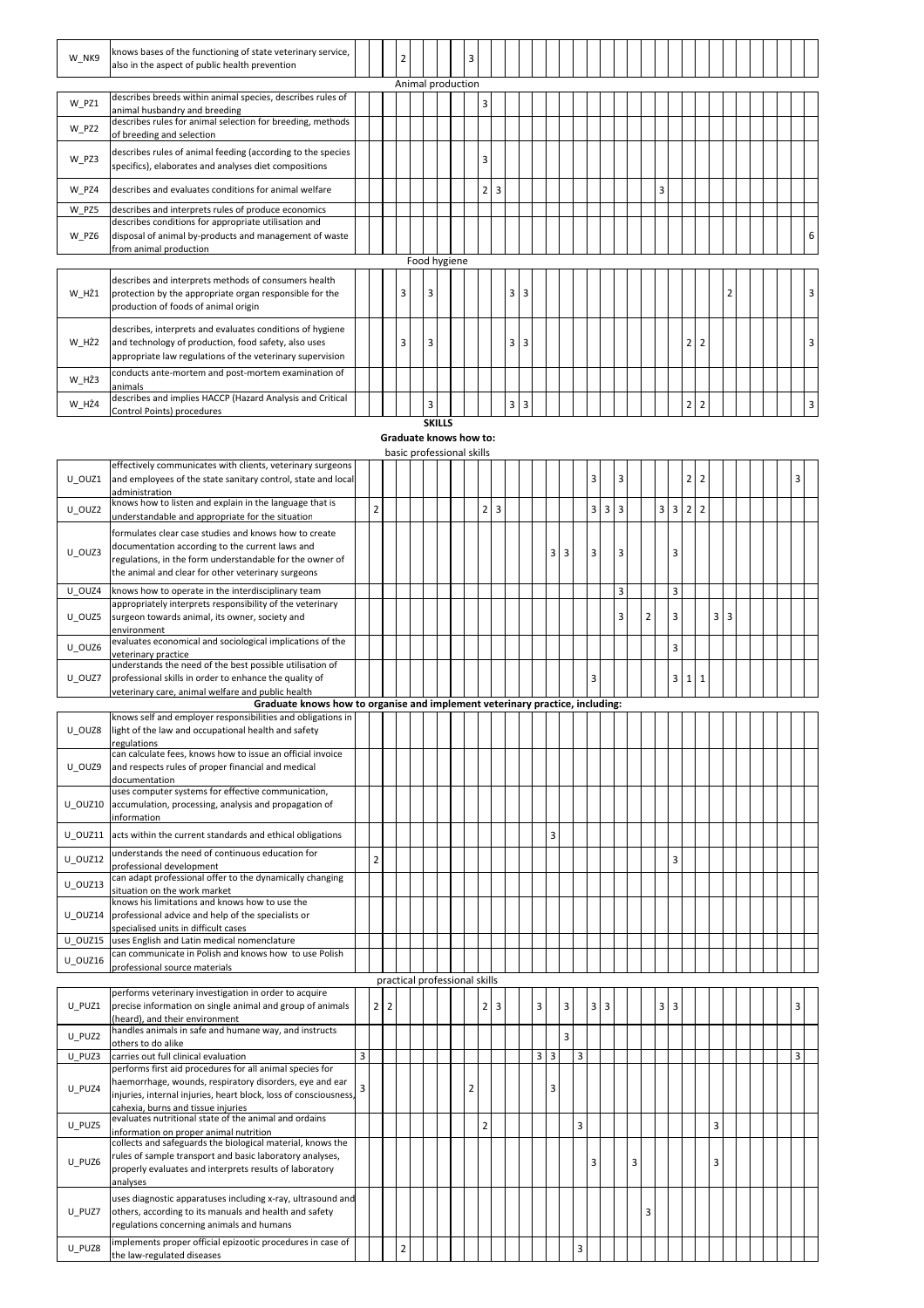| U PUZ9  | acquires and uses information on registered drugs                                                                                                                                                                          |                |                      |  |  |  |            |                |   |   | 3          |  |   |   | 3 |   |  |   |   |
|---------|----------------------------------------------------------------------------------------------------------------------------------------------------------------------------------------------------------------------------|----------------|----------------------|--|--|--|------------|----------------|---|---|------------|--|---|---|---|---|--|---|---|
| U PUZ10 | prescribes and uses drugs and medical materials according<br>to current regulations, including rules of their safe storage<br>and utilisation                                                                              |                |                      |  |  |  |            |                | 3 | 3 |            |  |   |   |   | 3 |  | 3 |   |
| U PUZ11 | uses methods of safe sedation, general and local<br>anaesthesia, and methods for pain evaluation and relief                                                                                                                |                |                      |  |  |  |            |                |   |   |            |  |   |   |   |   |  |   |   |
| U PUZ12 | choses the treatment adequate for the diagnosed disease                                                                                                                                                                    |                |                      |  |  |  |            | $\overline{3}$ |   | 3 | $3 \mid 3$ |  |   | 3 |   |   |  |   |   |
| U PUZ13 | implements rules of aseptic and antiseptic surgery<br>procedures, and uses proper methods of tools sterilisation                                                                                                           |                |                      |  |  |  |            |                |   |   |            |  |   |   |   |   |  |   |   |
| U PUZ14 | evaluates the need for euthanasia, properly informs the<br>owner of the animal and carries out the euthanasia<br>procedure according to rules and obligations of<br>professional ethics and proper utilisation of the body |                |                      |  |  |  |            |                |   |   |            |  | 2 |   |   |   |  |   |   |
| U PUZ15 | carries out patomorphological examination, prepares<br>proper protocol, collects and labels samples and<br>safeguards them for transport                                                                                   | 2              |                      |  |  |  |            |                |   | 3 | 3          |  |   |   |   |   |  |   |   |
| U PUZ16 | performs ante-mortem and post-mortem examination and<br>examination of the products of animal origin                                                                                                                       |                |                      |  |  |  | $3 \mid 3$ |                |   |   |            |  |   |   |   |   |  |   | 3 |
| U PUZ17 | documents and uses documentation of the health, welfare<br>and, in certain cases, the productivity of the heard                                                                                                            |                |                      |  |  |  |            |                | 3 |   |            |  |   |   |   |   |  | 3 |   |
| U PUZ18 | prepares the preventive scheme according to the species<br>specifics                                                                                                                                                       | $\overline{2}$ |                      |  |  |  |            |                |   |   | 3          |  |   |   | 3 |   |  | 3 |   |
| U PUZ19 | evaluates the risk and prepares the procedures minimising<br>the risk of contamination, cross-species infection and<br>accumulation of the disease agents in veterinary facilities<br>and the environment                  |                |                      |  |  |  |            |                |   |   | 3          |  |   |   | 3 |   |  |   |   |
|         |                                                                                                                                                                                                                            |                | PERSONAL COMPETENCES |  |  |  |            |                |   |   |            |  |   |   |   |   |  |   |   |

## Graduate:

| K KP1             | takes responsibility for his decisions concerning humans    |                |   |                |                |                |                |                |        |  |  | 3 |   |   | $\overline{2}$ | 3              |                |     | 3 |  | 3 |   |
|-------------------|-------------------------------------------------------------|----------------|---|----------------|----------------|----------------|----------------|----------------|--------|--|--|---|---|---|----------------|----------------|----------------|-----|---|--|---|---|
|                   | and animals                                                 |                |   |                |                |                |                |                |        |  |  |   |   |   |                |                |                |     |   |  |   |   |
| K KP2             | observes the ethical rules and obligations                  |                |   |                |                |                |                |                |        |  |  |   | 3 |   |                |                |                |     |   |  |   |   |
| K KP3             | shows tolerance to beliefs and behaviour influenced by      |                |   |                |                |                |                |                |        |  |  |   |   |   |                |                |                |     |   |  |   |   |
|                   | different sociological and cultural background              |                |   |                |                |                |                |                |        |  |  |   |   |   |                |                |                |     |   |  |   |   |
| K KP4             | shows the competence in solving of the conflicts and        |                |   |                |                |                |                |                |        |  |  |   |   |   |                |                |                |     |   |  |   |   |
|                   | pliability in the reactions for sociological changes        |                |   |                |                |                |                |                |        |  |  |   |   |   |                |                |                |     |   |  |   |   |
| K KP5             | can critically evaluate personal actions and actions of     |                |   |                |                |                | $\overline{2}$ |                |        |  |  | 3 |   | 3 |                |                | 1 1            |     |   |  |   |   |
|                   | others to improve proposed actions                          |                |   |                |                |                |                |                |        |  |  |   |   |   |                |                |                |     |   |  |   |   |
| K KP6             | developed a habit of constantly updating his knowledge      | $\overline{2}$ |   |                |                |                |                |                |        |  |  | 3 |   |   |                | 3              |                |     |   |  |   |   |
|                   | and skills                                                  |                |   |                |                |                |                |                |        |  |  |   |   |   |                |                |                |     |   |  |   |   |
| K KP7             | knows his limitations                                       | $\overline{2}$ |   |                |                |                |                |                |        |  |  | 3 |   |   |                | $\overline{3}$ |                |     |   |  |   |   |
| K_KP8             | considers wellbeing of his patient as a topmost priority    |                |   |                |                |                |                |                |        |  |  | 3 |   | 3 |                | 3              |                |     |   |  |   |   |
| K KP9             | can cooperate with specialists of other professions for the |                |   | $\overline{2}$ |                |                | $\overline{2}$ |                | 3<br>3 |  |  | 3 |   |   |                |                | 1 <sup>1</sup> | -1  |   |  |   | 3 |
|                   | protection of public health                                 |                |   |                |                |                |                |                |        |  |  |   |   |   |                |                |                |     |   |  |   |   |
| <b>K KP10</b>     | can operate under stress and duress                         |                |   |                |                |                |                |                |        |  |  |   |   |   |                |                |                |     |   |  |   |   |
| K KP11            | can organise the work of a team                             |                |   |                |                |                |                |                |        |  |  |   |   |   |                |                |                | 1 1 |   |  |   |   |
| K KP12            | understands the need to engage in the operations of         |                |   |                |                |                |                |                |        |  |  |   |   |   |                |                |                |     |   |  |   |   |
|                   | professional and territorial organisations                  |                |   |                |                |                |                |                |        |  |  |   |   |   |                |                |                |     |   |  |   |   |
| <b>K KP13</b>     | understands the consequences of his decisions, especially   |                |   |                |                |                |                |                |        |  |  |   |   |   |                |                |                |     | 3 |  |   |   |
|                   | those influencing natural environment                       |                |   |                |                |                |                |                |        |  |  |   |   |   |                |                |                |     |   |  |   |   |
| K KP14            | knows basic laws and regulations governing intellectual     |                | 1 |                |                |                |                |                |        |  |  |   |   |   |                |                |                |     |   |  |   |   |
|                   | property                                                    |                |   |                |                |                |                |                |        |  |  |   |   |   |                |                |                |     |   |  |   |   |
| Inne <sub>1</sub> | has knowledge sufficient for further study in the course of |                |   |                |                |                |                |                |        |  |  |   |   | 3 |                |                |                |     |   |  |   |   |
|                   | continuity of the subjects                                  |                |   |                |                |                |                |                |        |  |  |   |   |   |                |                |                |     |   |  |   |   |
| Inne2             | has other knowledge and skills                              |                |   |                | $\overline{2}$ | $\overline{2}$ |                | $\overline{2}$ |        |  |  |   |   |   |                |                |                |     |   |  |   |   |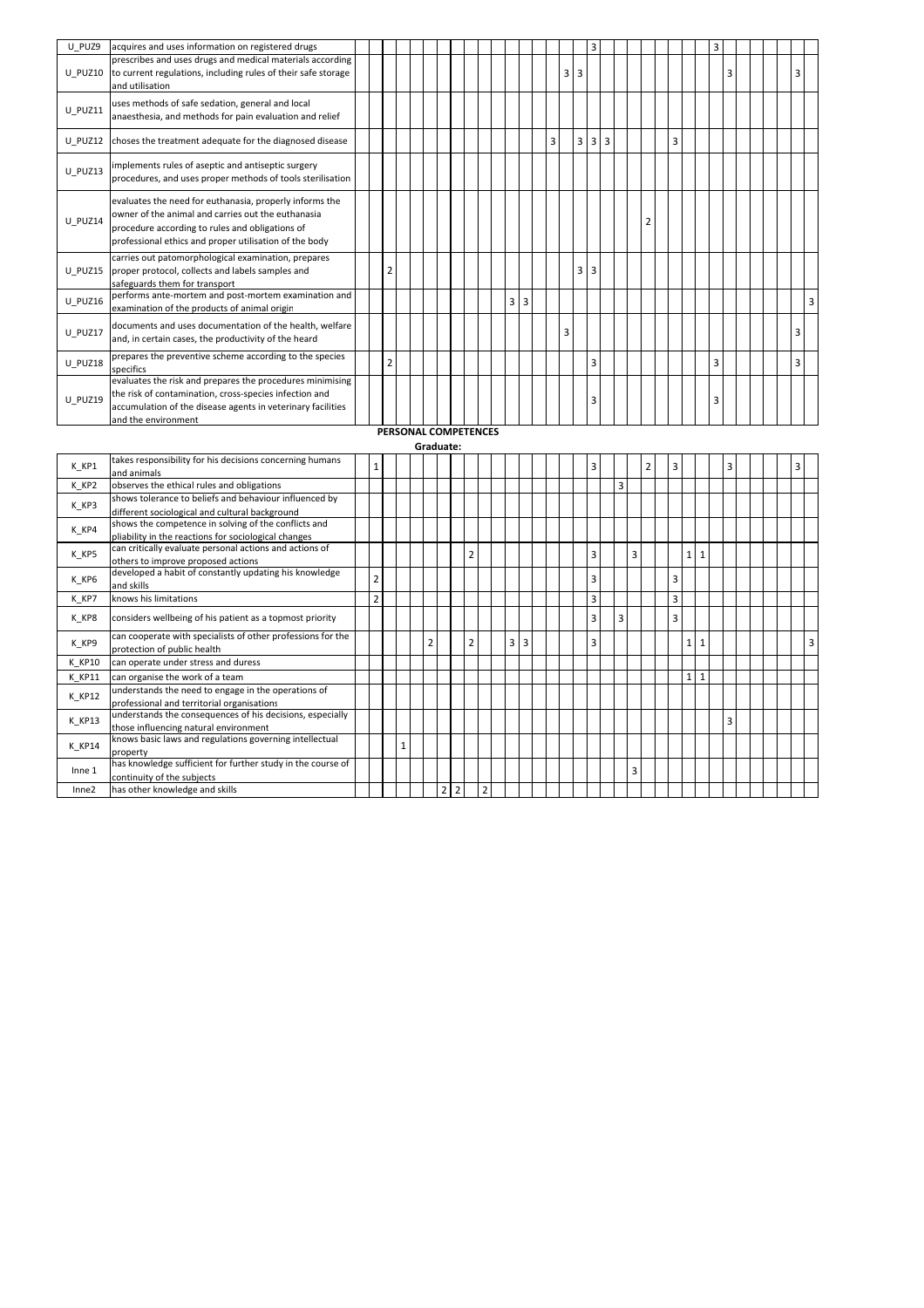### LEARNING OUTCOMES MATRIX

Unit: Faculty of Veterinary Medicine Level of study: Long-cycle Master's degree programme Field of studies: Veterinary Medicine Profile of study: Evily Cycle Musici 3 deg.<br>Profile of study: General Academic (GA)

| Effect symbol                                                                                                                                                                                                                                                                                                                                                                                                                                                                                                                                                                                                                                                                                                                                                                                                                                                                                                                                                                                                                                                                                                                                                                                                           |                |
|-------------------------------------------------------------------------------------------------------------------------------------------------------------------------------------------------------------------------------------------------------------------------------------------------------------------------------------------------------------------------------------------------------------------------------------------------------------------------------------------------------------------------------------------------------------------------------------------------------------------------------------------------------------------------------------------------------------------------------------------------------------------------------------------------------------------------------------------------------------------------------------------------------------------------------------------------------------------------------------------------------------------------------------------------------------------------------------------------------------------------------------------------------------------------------------------------------------------------|----------------|
| <b>Directional effects</b>                                                                                                                                                                                                                                                                                                                                                                                                                                                                                                                                                                                                                                                                                                                                                                                                                                                                                                                                                                                                                                                                                                                                                                                              |                |
| Year VI<br>small animal anaes<br>Ultrasound diagnostics of the reproductive tract in farm animals<br>Communication and negotations skills in veterinary practice<br>castration)<br>Manangemement of life-threatening situations in<br>Mastitis prevention and treatement in dairy herds<br>Introduction to cynology and dog show essentials<br>Surgery of genital organs of dogs and cats (solo<br>From symptoms to diagnosis - advanced course<br>Clinical course of exotic animal diseases (ZOO)<br>Ultrasound daignostics in companion animals<br>Herd health management in small ruminants<br>Rotation - Veterinary laboratory diagnostics<br>Imaging diagnostics in companion animals<br>Common surgical procedures in horses<br>animals<br>surgery<br>Small animal bone and joint surgery<br>Management of veterinary practice<br>- clinical cases<br>Intensive care of dogs and cats<br>Cardiology diagnostics in small<br>Clinical course of small animal<br>Hoof management in cattle<br>Small animal dermatology<br>Herd health management<br>Exotic animals medicine<br>Small animal dentistry<br>Daily clinical practice<br>Veterinary oncology<br>Horse arthroscoopy<br>Equine diseases<br>Horse dentistry | <b>Modules</b> |
| Individual research project, completed with dissertation<br>Nutraceuticals in farm animals<br>Clinical anaesthesiology                                                                                                                                                                                                                                                                                                                                                                                                                                                                                                                                                                                                                                                                                                                                                                                                                                                                                                                                                                                                                                                                                                  |                |

#### Graduate knows and understands: **Modules**

|         |                                                                                                                 |                |   |                | <b>Basic sciences</b>    |   |                |   |                     |                |   |                |                |   |                |   |   |                              |   |                |                         |   |  |   |                |  |
|---------|-----------------------------------------------------------------------------------------------------------------|----------------|---|----------------|--------------------------|---|----------------|---|---------------------|----------------|---|----------------|----------------|---|----------------|---|---|------------------------------|---|----------------|-------------------------|---|--|---|----------------|--|
| WW NP1  | knows and describes regular morphology of the animal                                                            |                |   |                |                          |   |                | 3 |                     |                |   |                |                |   |                |   |   |                              |   |                |                         |   |  |   |                |  |
|         | organism: cells, tissues, organs and systems                                                                    |                |   |                |                          |   |                |   |                     |                |   |                |                |   |                |   |   |                              |   |                |                         |   |  |   |                |  |
|         | knows structure, describes and explains functions of the                                                        |                |   |                |                          |   |                |   |                     |                |   |                |                |   |                |   |   |                              |   |                |                         |   |  |   |                |  |
|         | systems of the animal organism (respiratory,                                                                    |                |   |                |                          |   |                |   |                     |                |   |                |                |   |                |   |   |                              |   |                |                         |   |  |   |                |  |
| WW NP2  | gastrointestinal, cardiovascular, urinary, nervous,                                                             |                |   |                |                          |   |                | 3 |                     |                |   |                |                |   |                |   |   |                              |   |                | 3                       |   |  |   |                |  |
|         | locomotion, reproductive, endocrine, immune and skin)                                                           |                |   |                |                          |   |                |   |                     |                |   |                |                |   |                |   |   |                              |   |                |                         |   |  |   |                |  |
|         | describes and interprets development of organs and the                                                          |                |   |                |                          |   |                |   |                     |                |   |                |                |   |                |   |   |                              |   |                |                         |   |  |   |                |  |
| WW NP3  |                                                                                                                 |                |   |                |                          |   |                |   |                     |                |   |                |                |   |                |   |   |                              |   |                |                         |   |  |   |                |  |
|         | whole organism in relation to the adult organism<br>describes and explains metabolic processes on the           |                |   |                |                          |   |                |   |                     |                |   |                |                |   |                |   |   |                              |   |                |                         |   |  |   |                |  |
| WW NP4  | molecular, cellular, organ and organism levels                                                                  |                |   |                |                          |   |                | 3 |                     |                |   |                |                |   |                |   |   |                              |   |                |                         |   |  |   |                |  |
|         | describes and explains homeostasis, neurohormonal                                                               |                |   |                |                          |   |                |   |                     |                |   |                |                |   |                |   |   |                              |   |                |                         |   |  |   |                |  |
| WW NP5  | regulation reproduction, ageing and death                                                                       |                |   |                |                          |   |                |   |                     |                |   |                |                |   |                |   |   |                              |   |                | 3                       |   |  |   |                |  |
|         | describes, explains and interprets rules and mechanisms                                                         |                |   |                |                          |   |                |   |                     |                |   |                |                |   |                |   |   |                              |   |                |                         |   |  |   |                |  |
|         | governing animal health, disease and therapy, from the                                                          |                |   |                |                          |   |                |   |                     |                |   |                |                |   |                |   |   |                              |   |                |                         |   |  |   |                |  |
| WW NP6  | cellular level, through the organs, organisms, herds to the                                                     |                |   |                |                          |   |                |   |                     |                |   |                |                |   |                |   |   |                              |   |                |                         |   |  |   |                |  |
|         | whole population of animals                                                                                     |                |   |                |                          |   |                |   |                     |                |   |                |                |   |                |   |   |                              |   |                |                         |   |  |   |                |  |
|         | knows and interprets patophysiological changes in the                                                           |                |   |                |                          |   |                |   |                     |                |   |                |                |   |                |   |   |                              |   |                |                         |   |  |   |                |  |
| WW NP7  | organs and systems, biological mechanisms (including                                                            |                |   |                |                          |   |                |   |                     |                | 3 |                |                |   |                |   | 3 |                              |   |                |                         |   |  |   | $\overline{2}$ |  |
|         | immunological) and pharmacological mechanisms                                                                   |                |   |                |                          |   |                |   |                     |                |   |                |                |   |                |   |   |                              |   |                |                         |   |  |   |                |  |
|         | facilitating recovery                                                                                           |                |   |                |                          |   |                |   |                     |                |   |                |                |   |                |   |   |                              |   |                |                         |   |  |   |                |  |
|         | identifies and describes biology of infectious agents<br>inducing diseases transmitted between animals, animals |                |   |                |                          |   |                |   |                     |                |   |                |                |   |                |   |   |                              |   |                |                         |   |  |   |                |  |
| WW_NP8  |                                                                                                                 |                | 3 |                |                          |   |                |   |                     |                |   |                |                | 3 |                |   |   |                              |   |                | 3                       |   |  |   |                |  |
|         | and humans, including mechanisms of the disease                                                                 |                |   |                |                          |   |                |   |                     |                |   |                |                |   |                |   |   |                              |   |                |                         |   |  |   |                |  |
|         | transmission and organism defence systems<br>defines and describes genetic mechanisms, identifies               |                |   |                |                          |   |                |   |                     |                |   |                |                |   |                |   |   |                              |   |                |                         |   |  |   |                |  |
| WW NP9  | genetic disorders and knows bases of the genetic                                                                |                |   |                |                          |   |                |   |                     |                |   |                |                |   |                |   |   |                              |   |                |                         |   |  |   |                |  |
|         | engineering                                                                                                     |                |   |                |                          |   |                |   |                     |                |   |                |                |   |                |   |   |                              |   |                |                         |   |  |   |                |  |
|         |                                                                                                                 |                |   |                |                          |   |                |   |                     |                |   |                |                |   |                |   |   |                              |   |                |                         |   |  |   |                |  |
| WW_NP10 | defines and describes mechanisms of drug action, their                                                          |                |   |                |                          |   |                |   | 3                   |                | 3 |                |                |   |                | 3 |   |                              |   |                |                         |   |  | 3 | 3              |  |
|         | fate in the organism and drug-to-drug interactions                                                              |                |   |                |                          |   |                |   |                     |                |   |                |                |   |                |   |   |                              |   |                |                         |   |  |   |                |  |
| WW NP11 | utilises chemoterapeutics                                                                                       |                |   |                |                          |   | 3              |   |                     |                | 3 | $\overline{3}$ | 3              |   |                | 3 |   |                              |   |                | 3                       |   |  | 3 |                |  |
| WW NP12 | prescribes drugs                                                                                                |                |   |                |                          |   |                |   | 3                   |                |   |                |                |   |                |   |   |                              |   |                | 3                       |   |  |   |                |  |
|         | WW_NP13 knows and uses English and Latin medical nomenclature                                                   |                |   |                |                          |   |                | 3 |                     |                |   |                |                |   |                |   |   |                              |   |                |                         |   |  |   |                |  |
|         |                                                                                                                 |                |   |                |                          |   |                |   |                     |                |   |                |                |   |                |   |   |                              |   |                |                         |   |  |   |                |  |
|         | knows and uses Polish language to the effect of                                                                 |                |   |                |                          |   |                |   |                     |                |   |                |                |   |                |   |   |                              |   |                |                         |   |  |   |                |  |
|         | WW NP14 communication with the specialists in the veterinary and                                                |                |   |                |                          |   |                |   |                     |                |   |                |                |   |                |   |   |                              |   |                |                         |   |  |   |                |  |
|         | related sciences, uses Polish source materials                                                                  |                |   |                |                          |   |                |   |                     |                |   |                |                |   |                |   |   |                              |   |                |                         |   |  |   |                |  |
|         |                                                                                                                 |                |   |                | <b>Clinical sciences</b> |   |                |   |                     |                |   |                |                |   |                |   |   |                              |   |                |                         |   |  |   |                |  |
|         | describes, explains and interprets disorders on the cellular,                                                   |                |   |                |                          |   |                |   |                     |                |   |                |                |   |                |   |   |                              |   |                |                         |   |  |   |                |  |
| W NK1   | tissue, organ, system and organism levels occurring in the                                                      |                |   | 3              |                          | 3 |                | 3 | 3                   |                |   | 3              | 3              |   |                | 3 |   | $\overline{\mathbf{3}}$<br>3 |   |                |                         |   |  | 3 |                |  |
|         | course of the disease<br>describes, explains and interprets mechanisms of the                                   |                |   |                |                          |   |                |   |                     |                |   |                |                |   |                |   |   |                              |   |                |                         |   |  |   |                |  |
| W NK2   | organ and organism pathologies                                                                                  |                |   | $\overline{3}$ |                          | 3 | $\overline{3}$ | 3 | $\overline{3}$      |                | 3 | 3              | 3              |   |                | 3 |   | 3                            | 3 | $\overline{3}$ | 3                       |   |  |   |                |  |
|         | describes and interprets causes and symptoms of the                                                             |                |   |                |                          |   |                |   |                     |                |   |                |                |   |                |   |   |                              |   |                |                         |   |  |   |                |  |
|         | disease, describes and interprets patomorphological                                                             |                |   |                |                          |   |                |   |                     |                |   |                |                |   |                |   |   |                              |   |                |                         |   |  |   |                |  |
| W_NK3   | changes, uses procedures for therapy and prevention in                                                          |                | 3 |                |                          |   | 3              | 3 | 3<br>$\overline{3}$ | 3              | 3 | 3              | 3              |   |                | 3 |   | 3                            | 3 | 3              | $\overline{\mathbf{3}}$ | 3 |  | 3 |                |  |
|         | the particular diseases                                                                                         |                |   |                |                          |   |                |   |                     |                |   |                |                |   |                |   |   |                              |   |                |                         |   |  |   |                |  |
|         | implements diagnostic (including differential diagnostics)                                                      | $\overline{3}$ |   |                |                          |   |                |   |                     |                |   |                |                |   |                |   |   |                              |   |                |                         |   |  |   |                |  |
| W NK4   | and therapeutic procedures                                                                                      |                |   |                | 3                        |   | 3              | 3 | 3<br>$\overline{3}$ |                |   | 3              | 3              |   | $\overline{3}$ | 3 |   | $\overline{3}$<br>3          | 3 | $\overline{3}$ | 3                       |   |  |   |                |  |
|         | carries out clinical evaluation and monitors heard health in                                                    |                | 3 |                |                          |   |                |   | 3                   | $\overline{2}$ |   | 3              | $\overline{3}$ | 3 |                |   |   |                              |   |                |                         |   |  |   |                |  |
| W_NK5   | the intensive production                                                                                        |                |   |                |                          |   |                |   |                     |                |   |                |                |   |                |   |   |                              |   |                |                         |   |  |   |                |  |
| W NK6   | implements official epizootic procedures in case of the law-                                                    |                |   |                |                          |   |                |   |                     |                |   |                |                | 3 |                |   |   |                              |   |                |                         |   |  |   |                |  |
|         | regulated diseases                                                                                              |                |   |                |                          |   |                |   |                     |                |   |                |                |   |                |   |   |                              |   |                |                         |   |  |   |                |  |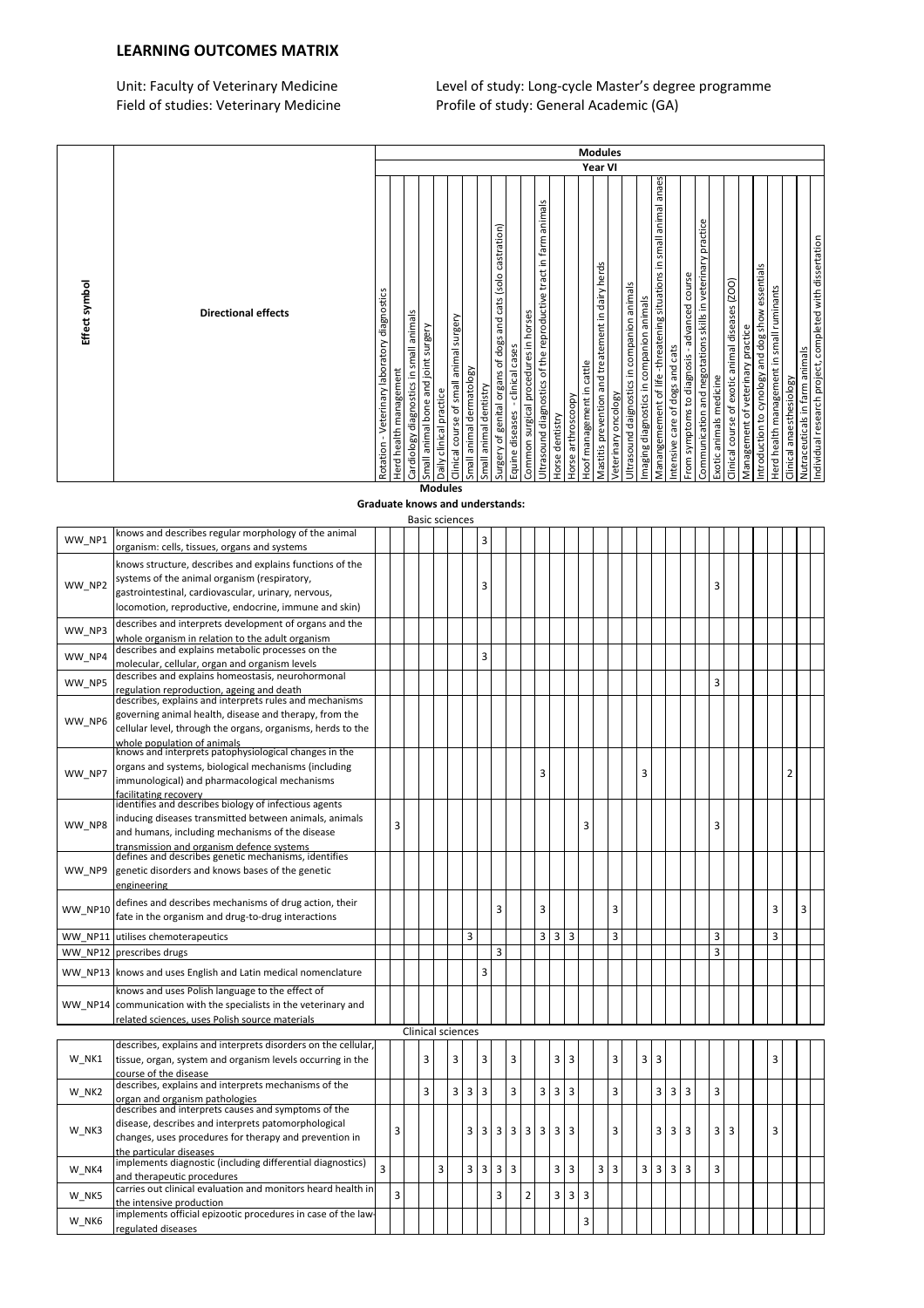| W NK7 | collects, analyses and correctly interprets clinical data,<br>results of the laboratory tests and other diagnostics<br>techniques                                                                         | 3 | 3 |                   | 3 | 3 | 3 | 3 | 3 | 3 | $\overline{3}$ | 3 |  | 3 | $\overline{3}$ | 3 |   |   |                | 3              |   |  |
|-------|-----------------------------------------------------------------------------------------------------------------------------------------------------------------------------------------------------------|---|---|-------------------|---|---|---|---|---|---|----------------|---|--|---|----------------|---|---|---|----------------|----------------|---|--|
| W NK8 | indicates and interprets appropriate law regulations,<br>knows rules governing issuing of the verdicts and creates<br>official opinions for the law courts, state, local and<br>veterinary administration | 3 |   |                   |   |   |   |   |   |   |                | 3 |  |   |                |   | 3 |   | 3              |                |   |  |
| W NK9 | knows bases of the functioning of state veterinary service,<br>also in the aspect of public health prevention                                                                                             | 3 |   |                   |   |   |   |   |   |   |                |   |  |   |                |   |   |   |                |                |   |  |
|       |                                                                                                                                                                                                           |   |   | Animal production |   |   |   |   |   |   |                |   |  |   |                |   |   |   |                |                |   |  |
| W PZ1 | describes breeds within animal species, describes rules of<br>animal husbandry and breeding                                                                                                               |   |   |                   |   |   |   |   |   |   |                |   |  |   |                |   |   |   | 3              |                |   |  |
| W PZ2 | describes rules for animal selection for breeding, methods<br>of breeding and selection                                                                                                                   |   |   |                   |   |   |   |   |   |   |                |   |  |   |                |   |   |   |                |                |   |  |
| W PZ3 | describes rules of animal feeding (according to the species<br>specifics), elaborates and analyses diet compositions                                                                                      |   |   |                   |   |   |   |   |   |   |                |   |  |   |                |   |   |   | 3              | $\overline{3}$ | 3 |  |
| W PZ4 | describes and evaluates conditions for animal welfare                                                                                                                                                     |   | 3 |                   |   |   |   |   |   |   |                |   |  |   |                |   |   | 3 | 3 <sup>1</sup> | 3              |   |  |
| W PZ5 | describes and interprets rules of produce economics                                                                                                                                                       |   |   |                   |   |   |   |   |   |   |                |   |  |   |                |   |   |   |                |                |   |  |
| W PZ6 | describes conditions for appropriate utilisation and<br>disposal of animal by-products and management of waste<br>from animal production                                                                  |   |   |                   |   |   |   |   |   |   |                |   |  |   |                |   |   |   |                |                |   |  |
|       |                                                                                                                                                                                                           |   |   | Food hygiene      |   |   |   |   |   |   |                |   |  |   |                |   |   |   |                |                |   |  |
| W HŻ1 | describes and interprets methods of consumers health<br>protection by the appropriate organ responsible for the<br>production of foods of animal origin                                                   |   |   |                   |   |   |   |   |   |   |                |   |  |   |                |   |   |   |                |                |   |  |
| W HŻ2 | describes, interprets and evaluates conditions of hygiene<br>and technology of production, food safety, also uses<br>appropriate law regulations of the veterinary supervision                            |   |   |                   |   |   |   |   |   |   |                |   |  |   |                |   |   |   |                |                |   |  |
| W HŻ3 | conducts ante-mortem and post-mortem examination of<br>animals                                                                                                                                            |   |   |                   |   |   |   |   |   |   |                |   |  |   |                |   |   |   |                |                |   |  |
| W HŻ4 | describes and implies HACCP (Hazard Analysis and Critical<br>Control Points) procedures                                                                                                                   | 3 |   |                   |   |   |   |   |   |   |                |   |  |   |                |   |   |   |                |                |   |  |

**SKILLS** 

| Graduate knows how to:    |
|---------------------------|
| basic professional skills |

| U_OUZ1  | effectively communicates with clients, veterinary surgeons<br>and employees of the state sanitary control, state and                                                                                                          |   |                               |   |                |                                 |                         |            |     |                |                |                |   |   |                         |                |                |   |   |   | 3 | 3                       |                |                |   |   |   |                |
|---------|-------------------------------------------------------------------------------------------------------------------------------------------------------------------------------------------------------------------------------|---|-------------------------------|---|----------------|---------------------------------|-------------------------|------------|-----|----------------|----------------|----------------|---|---|-------------------------|----------------|----------------|---|---|---|---|-------------------------|----------------|----------------|---|---|---|----------------|
|         | local administration                                                                                                                                                                                                          |   |                               |   |                |                                 |                         |            |     |                |                |                |   |   |                         |                |                |   |   |   |   |                         |                |                |   |   |   |                |
| U OUZ2  | knows how to listen and explain in the language that is<br>understandable and appropriate for the situation                                                                                                                   |   | 3                             |   |                |                                 |                         |            |     |                |                |                |   |   |                         |                |                |   |   |   | 3 | 3                       |                |                |   |   |   | $\overline{2}$ |
| U OUZ3  | formulates clear case studies and knows how to create<br>documentation according to the current laws and<br>regulations, in the form understandable for the owner of<br>the animal and clear for other veterinary surgeons    |   |                               |   |                | 3                               | 3                       |            |     | 3              |                |                |   | 3 | 3                       |                |                |   |   |   |   |                         |                |                |   |   |   |                |
| U OUZ4  | knows how to operate in the interdisciplinary team                                                                                                                                                                            |   |                               |   | 4              | $3 \overline{\smash{\big)}\ 3}$ |                         |            |     |                |                |                |   |   |                         |                |                |   |   |   |   |                         |                |                |   |   |   | $\overline{2}$ |
| U_OUZ5  | appropriately interprets responsibility of the veterinary<br>surgeon towards animal, its owner, society and<br>environment                                                                                                    |   |                               |   |                |                                 |                         |            |     |                |                |                | 3 |   |                         |                |                | 3 |   | 3 |   |                         |                |                |   |   |   |                |
| U_OUZ6  | evaluates economical and sociological implications of the<br>veterinary practice                                                                                                                                              |   |                               |   |                |                                 |                         |            |     |                |                |                |   |   |                         |                |                |   |   |   |   |                         |                |                | 3 |   |   |                |
| U OUZ7  | understands the need of the best possible utilisation of<br>professional skills in order to enhance the quality of<br>veterinary care, animal welfare and public health                                                       |   |                               |   |                | 3                               |                         |            |     |                |                |                |   |   |                         |                |                |   | 3 |   |   |                         |                |                |   |   |   |                |
|         | Graduate knows how to organise and implement veterinary practice, including:                                                                                                                                                  |   |                               |   |                |                                 |                         |            |     |                |                |                |   |   |                         |                |                |   |   |   |   |                         |                |                |   |   |   |                |
|         | knows self and employer responsibilities and obligations in                                                                                                                                                                   |   |                               |   |                |                                 |                         |            |     |                |                |                |   |   |                         |                |                |   |   |   |   |                         |                |                |   |   |   |                |
| U OUZ8  | light of the law and occupational health and safety<br>regulations                                                                                                                                                            | 3 |                               |   |                | 3                               |                         |            |     |                |                |                |   |   |                         |                |                |   |   |   |   |                         |                |                |   |   |   |                |
| U OUZ9  | can calculate fees, knows how to issue an official invoice<br>and respects rules of proper financial and medical<br>documentation                                                                                             | 3 |                               |   |                |                                 |                         |            |     |                |                |                |   |   |                         |                |                |   |   |   |   | 3                       |                |                |   |   |   |                |
| U OUZ10 | uses computer systems for effective communication,<br>accumulation, processing, analysis and propagation of<br>information                                                                                                    |   |                               |   |                |                                 |                         |            |     |                |                |                |   |   |                         |                |                |   | 3 |   |   |                         |                |                |   |   |   |                |
|         | U OUZ11 acts within the current standards and ethical obligations                                                                                                                                                             | 3 |                               |   | 3              | 3                               | $\overline{3}$          |            |     |                |                |                |   |   |                         |                |                |   |   |   |   |                         |                |                |   |   |   |                |
| U OUZ12 | understands the need of continuous education for<br>professional development                                                                                                                                                  |   |                               |   |                |                                 |                         |            |     |                |                |                |   |   |                         | 3              |                |   |   |   |   |                         |                |                |   |   |   | $\overline{3}$ |
| U_OUZ13 | can adapt professional offer to the dynamically changing<br>situation on the work market                                                                                                                                      |   |                               |   |                |                                 |                         |            |     |                |                |                |   |   |                         |                |                |   |   |   |   |                         |                |                | 3 |   | 3 |                |
| U OUZ14 | knows his limitations and knows how to use the<br>professional advice and help of the specialists or<br>specialised units in difficult cases                                                                                  |   |                               |   |                |                                 |                         |            |     |                |                |                |   |   |                         |                |                |   | 3 |   |   |                         |                |                |   |   |   |                |
| U OUZ15 | uses English and Latin medical nomenclature                                                                                                                                                                                   |   |                               |   |                |                                 |                         |            |     |                |                |                |   |   |                         |                |                |   |   |   |   |                         |                |                |   |   |   |                |
| U OUZ16 | can communicate in Polish and knows how to use Polish<br>professional source materials                                                                                                                                        |   |                               |   |                |                                 |                         |            |     |                |                |                |   |   |                         |                |                |   |   |   |   |                         |                |                |   |   |   |                |
|         |                                                                                                                                                                                                                               |   | practical professional skills |   |                |                                 |                         |            |     |                |                |                |   |   |                         |                |                |   |   |   |   |                         |                |                |   |   |   |                |
| U PUZ1  | performs veterinary investigation in order to acquire<br>precise information on single animal and group of animals                                                                                                            |   | $3 \mid 3$                    |   | $\overline{3}$ |                                 |                         |            | 3 3 | $\overline{3}$ | $\overline{3}$ | $\overline{2}$ |   | 3 |                         | 3              | $\overline{3}$ |   | 3 |   | 3 | $\overline{\mathbf{3}}$ | $\overline{3}$ | l 3            |   |   |   |                |
|         | (heard), and their environment<br>handles animals in safe and humane way, and instructs                                                                                                                                       |   |                               |   |                |                                 |                         |            |     |                |                |                |   |   |                         |                |                |   |   |   |   |                         |                |                |   |   |   |                |
| U PUZ2  | others to do alike                                                                                                                                                                                                            |   |                               | 3 |                |                                 |                         |            |     |                |                | $\overline{2}$ |   |   |                         |                | 3              |   | 3 |   |   |                         | 3              | $\overline{3}$ |   |   |   |                |
| U PUZ3  | carries out full clinical evaluation                                                                                                                                                                                          |   |                               | 3 | 3              |                                 | $\overline{\mathbf{3}}$ | $3 \mid 3$ |     | $\overline{3}$ | $\overline{3}$ |                |   | 3 | $\overline{\mathbf{3}}$ | $\overline{3}$ | $\overline{3}$ |   | 3 |   |   |                         | 3              |                |   | 3 | 3 |                |
| U PUZ4  | performs first aid procedures for all animal species for<br>haemorrhage, wounds, respiratory disorders, eye and ear<br>injuries, internal injuries, heart block, loss of<br>consciousness. cahexia. burns and tissue iniuries |   |                               | 3 | 3              |                                 | 3                       |            |     |                |                |                |   |   |                         | 3              |                |   |   |   | 3 |                         |                |                |   |   |   |                |
|         |                                                                                                                                                                                                                               |   |                               |   |                |                                 |                         |            |     |                |                |                |   |   |                         |                |                |   |   |   |   |                         |                |                |   |   |   |                |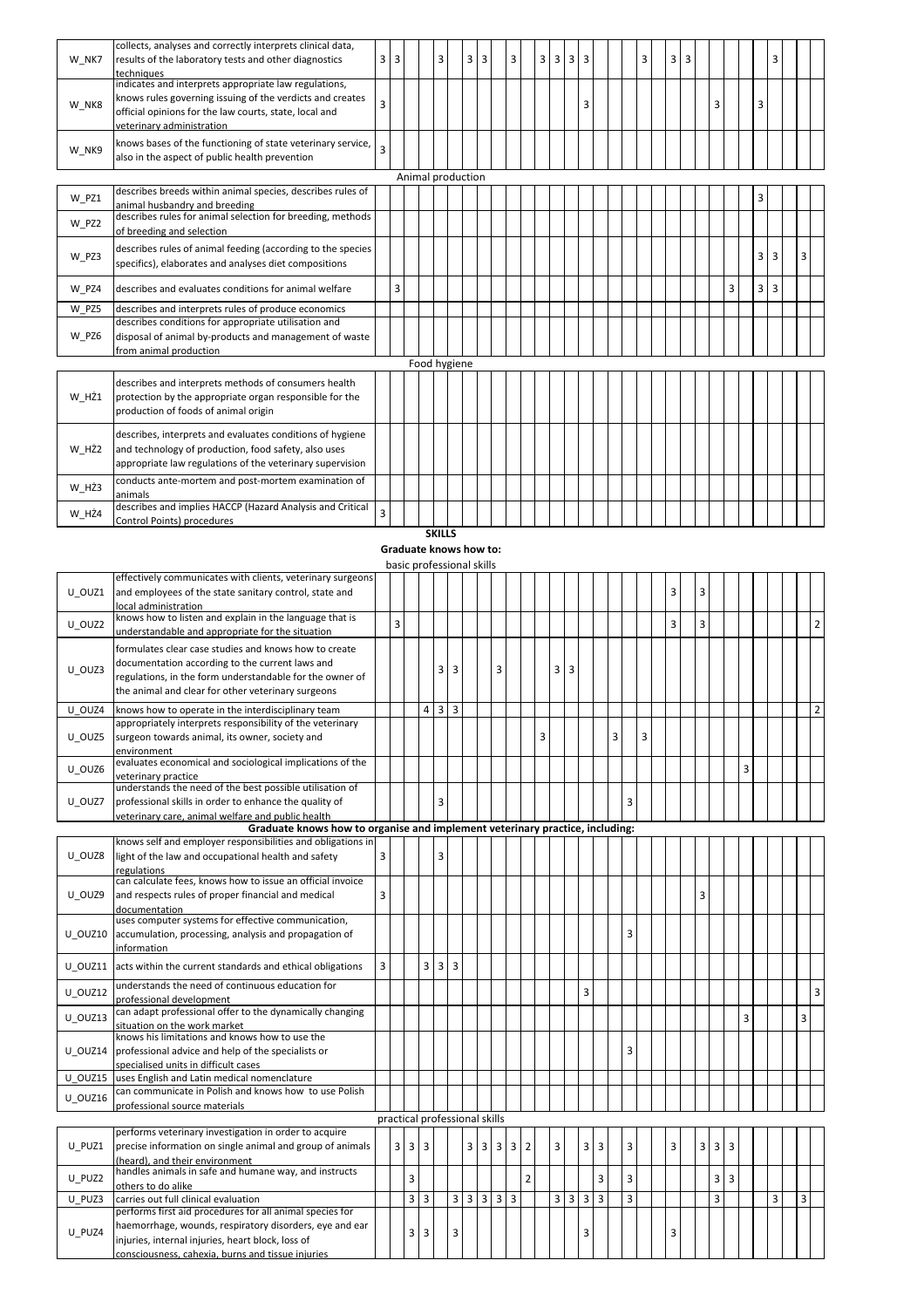| U PUZ5  | evaluates nutritional state of the animal and ordains<br>information on proper animal nutrition                                                                                                                            |   |                      |   |                |                |                |                |   |   |   |                |   |   |   |                |                |   |   | 3 | 3              |  |   | 3 |  |
|---------|----------------------------------------------------------------------------------------------------------------------------------------------------------------------------------------------------------------------------|---|----------------------|---|----------------|----------------|----------------|----------------|---|---|---|----------------|---|---|---|----------------|----------------|---|---|---|----------------|--|---|---|--|
| U PUZ6  | collects and safeguards the biological material, knows the<br>rules of sample transport and basic laboratory analyses,<br>properly evaluates and interprets results of laboratory<br>analyses                              | 3 |                      |   | 3              |                | $\overline{3}$ | 3              |   | 3 |   |                |   |   | 3 |                |                |   |   | 3 |                |  | 3 | 3 |  |
| U PUZ7  | uses diagnostic apparatuses including x-ray, ultrasound<br>and others, according to its manuals and health and safety 3<br>regulations concerning animals and humans                                                       |   |                      |   |                |                |                |                |   |   | 3 | $\overline{3}$ | 3 |   | 3 | $\overline{3}$ | $\overline{3}$ |   |   |   |                |  |   |   |  |
| U PUZ8  | implements proper official epizootic procedures in case of<br>the law-regulated diseases                                                                                                                                   |   |                      |   |                |                |                |                |   |   |   |                | 3 |   |   |                |                |   | 3 |   |                |  |   |   |  |
| U PUZ9  | acquires and uses information on registered drugs                                                                                                                                                                          |   |                      |   |                |                |                |                |   |   |   |                |   |   |   |                |                |   |   | 3 |                |  |   |   |  |
| U PUZ10 | prescribes and uses drugs and medical materials according<br>to current regulations, including rules of their safe storage<br>and utilisation                                                                              |   |                      |   |                |                | $\overline{3}$ | $\overline{3}$ | 3 |   |   |                | 3 |   |   |                |                |   |   |   |                |  | 3 |   |  |
| U PUZ11 | uses methods of safe sedation, general and local<br>anaesthesia, and methods for pain evaluation and relief                                                                                                                |   |                      |   | 3              |                |                |                |   |   |   |                |   |   |   |                |                |   |   |   |                |  |   | 3 |  |
| U PUZ12 | choses the treatment adequate for the diagnosed disease                                                                                                                                                                    |   |                      | 3 | $\overline{3}$ | $\overline{3}$ | $\overline{3}$ | $\overline{3}$ |   |   |   |                | 3 |   |   |                |                | 3 |   | 3 | $\overline{3}$ |  |   |   |  |
| U PUZ13 | implements rules of aseptic and antiseptic surgery<br>procedures, and uses proper methods of tools sterilisation                                                                                                           | 3 |                      |   |                |                |                |                |   |   |   | 3              |   | 3 |   | 3              |                |   |   |   |                |  |   | 3 |  |
| U PUZ14 | evaluates the need for euthanasia, properly informs the<br>owner of the animal and carries out the euthanasia<br>procedure according to rules and obligations of<br>professional ethics and proper utilisation of the body | 3 |                      |   |                |                |                |                |   |   | 3 |                |   |   |   | 3              |                |   | 3 |   |                |  |   |   |  |
| U PUZ15 | carries out patomorphological examination, prepares<br>proper protocol, collects and labels samples and<br>safeguards them for transport                                                                                   |   |                      |   |                |                |                |                |   |   |   |                |   |   |   |                |                |   |   | 3 |                |  |   |   |  |
| U PUZ16 | performs ante-mortem and post-mortem examination and<br>examination of the products of animal origin                                                                                                                       |   |                      |   |                |                |                |                |   |   |   |                |   |   |   |                |                |   |   |   |                |  |   |   |  |
| U PUZ17 | documents and uses documentation of the health, welfare<br>and, in certain cases, the productivity of the heard                                                                                                            |   |                      |   |                |                |                |                | 3 |   |   |                |   | 3 |   |                |                |   |   |   |                |  |   |   |  |
| U PUZ18 | prepares the preventive scheme according to the species<br>specifics                                                                                                                                                       |   |                      |   |                |                |                |                |   |   |   |                |   |   |   |                |                |   |   | 3 |                |  |   | 3 |  |
| U PUZ19 | evaluates the risk and prepares the procedures minimising<br>the risk of contamination, cross-species infection and<br>accumulation of the disease agents in veterinary facilities<br>and the environment                  | 3 | PERSONAL COMPETENCES |   |                |                |                |                |   |   |   |                | 3 |   |   |                |                |   |   |   |                |  |   |   |  |
|         |                                                                                                                                                                                                                            |   |                      |   |                |                |                |                |   |   |   |                |   |   |   |                |                |   |   |   |                |  |   |   |  |

## Graduate:

| K KP1  | takes responsibility for his decisions concerning humans    |  |   |   |   |   |  |  | 3 |   |   | 3 |   | 3              |  |                | 3 |   |   |
|--------|-------------------------------------------------------------|--|---|---|---|---|--|--|---|---|---|---|---|----------------|--|----------------|---|---|---|
|        | and animals                                                 |  |   |   |   |   |  |  |   |   |   |   |   |                |  |                |   |   |   |
| K KP2  | observes the ethical rules and obligations                  |  |   |   |   |   |  |  |   | 3 |   |   |   |                |  |                |   |   |   |
| K KP3  | shows tolerance to beliefs and behaviour influenced by      |  |   |   |   |   |  |  | 3 |   |   |   |   | $\overline{3}$ |  |                |   |   |   |
|        | different sociological and cultural background              |  |   |   |   |   |  |  |   |   |   |   |   |                |  |                |   |   |   |
| K KP4  | shows the competence in solving of the conflicts and        |  |   |   |   |   |  |  |   |   |   |   |   | 3              |  |                |   |   |   |
|        | pliability in the reactions for sociological changes        |  |   |   |   |   |  |  |   |   |   |   |   |                |  |                |   |   |   |
| K KP5  | can critically evaluate personal actions and actions of     |  |   |   | 3 |   |  |  |   | 3 | 3 |   |   | 3              |  | 3              |   |   |   |
|        | others to improve proposed actions                          |  |   |   |   |   |  |  |   |   |   |   |   |                |  |                |   |   |   |
| K KP6  | developed a habit of constantly updating his knowledge      |  |   | 3 |   |   |  |  |   |   |   |   |   | 3              |  |                |   |   |   |
|        | and skills                                                  |  |   |   |   |   |  |  |   |   |   |   |   |                |  |                |   |   |   |
| K KP7  | knows his limitations                                       |  |   | 3 |   |   |  |  |   |   |   |   |   | 3              |  |                | 3 |   |   |
| K KP8  | considers wellbeing of his patient as a topmost priority    |  | 3 |   |   | 3 |  |  |   |   |   |   |   | 3              |  |                |   |   |   |
|        |                                                             |  |   |   |   |   |  |  |   |   |   |   |   |                |  |                |   |   |   |
| K KP9  | can cooperate with specialists of other professions for the |  |   |   |   |   |  |  |   |   |   |   |   |                |  |                |   |   |   |
|        | protection of public health                                 |  |   |   |   |   |  |  |   |   |   |   |   |                |  |                |   |   |   |
| K KP10 | can operate under stress and duress                         |  |   |   |   |   |  |  |   |   |   |   |   | 3              |  |                |   | 3 |   |
| K KP11 | can organise the work of a team                             |  |   |   |   |   |  |  |   |   |   |   | 3 |                |  |                |   |   |   |
| K KP12 | understands the need to engage in the operations of         |  |   |   |   |   |  |  |   |   |   |   |   |                |  |                |   |   |   |
|        | professional and territorial organisations                  |  |   |   |   |   |  |  |   |   |   |   |   |                |  |                |   |   |   |
| K KP13 | understands the consequences of his decisions, especially   |  |   |   |   |   |  |  |   |   |   |   |   |                |  |                |   |   |   |
|        | those influencing natural environment                       |  |   |   |   |   |  |  |   |   |   |   |   |                |  |                |   |   |   |
| K KP14 | knows basic laws and regulations governing intellectual     |  |   |   |   |   |  |  |   |   |   |   |   |                |  |                |   |   | 3 |
|        | property                                                    |  |   |   |   |   |  |  |   |   |   |   |   |                |  |                |   |   |   |
| Inne 1 | has knowledge sufficient for further study in the course of |  |   |   |   |   |  |  |   |   |   |   |   |                |  | 2              |   |   |   |
|        | continuity of the subjects                                  |  |   |   |   |   |  |  |   |   |   |   |   |                |  |                |   |   |   |
| Inne2  | has other knowledge and skills                              |  |   |   |   |   |  |  |   |   |   |   |   | 3              |  | $\overline{2}$ |   |   |   |